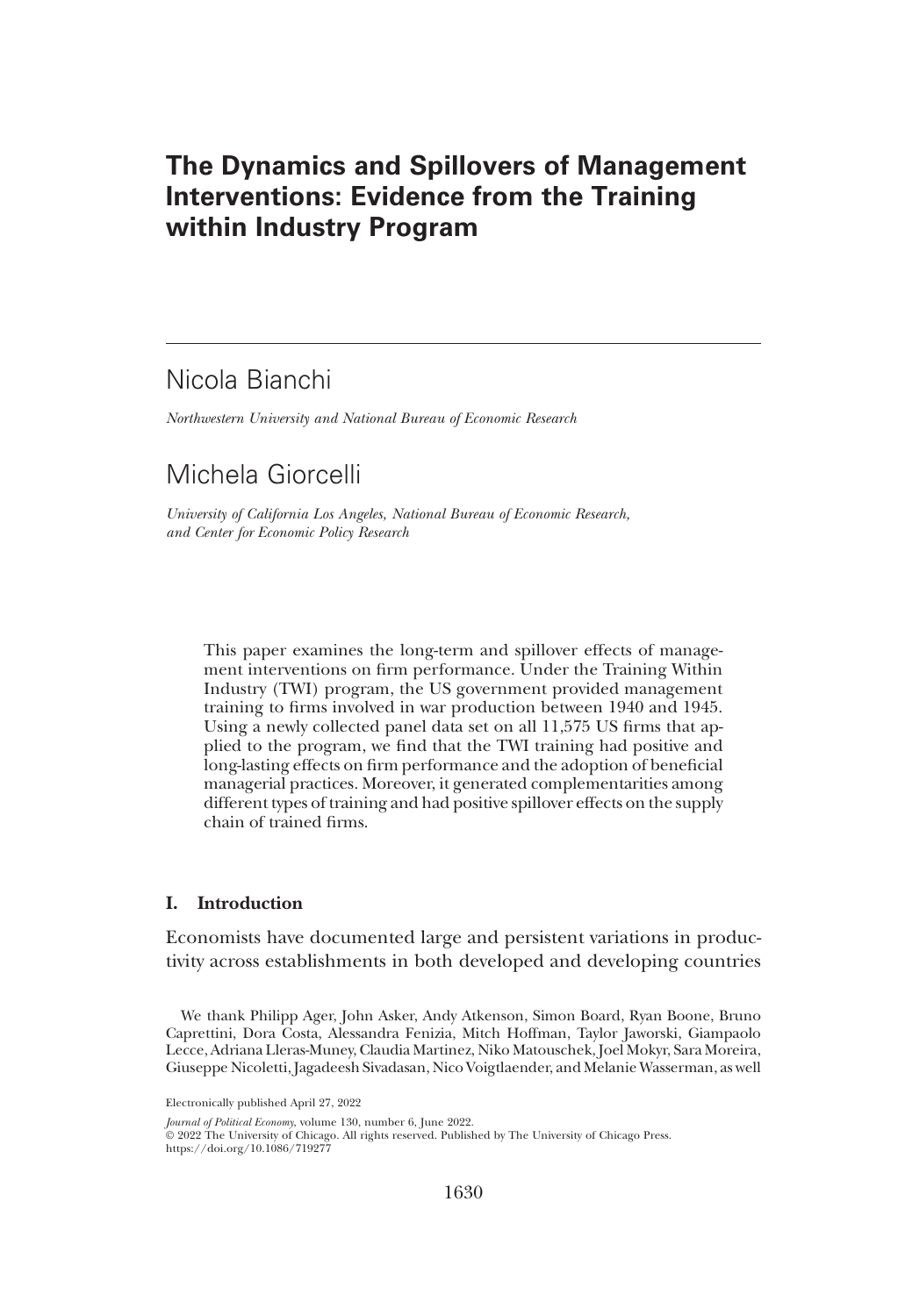### effects of management interventions 1631

(Syverson 2004; Foster, Haltiwanger, and Syverson 2008; Hsieh and Klenow 2009), which are strongly correlated with the adoption of different managerial practices (Ichniowski, Shaw, and Prennushi 1997; Bloom and Van Reenen 2007). Moreover, more recent papers have shown that management has causal effects on firm performance, confirming its role in driving differences in productivity (Bloom et al. 2013b; Giorcelli 2019).

However, much less is known about the long-term dynamic impact of management on firm outcomes and its spillover effects on other companies. On the one hand, the so-called Toyota Way hypothesis states that a single management intervention can put firms on a virtuous cycle of continuous improvements (Liker 2004). For example, after an initial positive shock to management, complementarities among managerial areas or positive spillovers along the supply chain could make it easier for firms to get better over time (Womack, Jones, and Roos 1990). On the other hand, the beneficial effects of management interventions may be not sustainable over time if turnover of good managers and changes in market conditions lead firms to abandon good practices (Bloom et al. 2020).

This paper studies the long-term dynamic and spillover effects of management interventions on firm performance, using evidence from a unique historical episode, the Training Within Industry (TWI) program. The TWI program was a voluntary US government–sponsored program that offered free in-plant management training to US firms involved in war production between 1940 and 1945. It encompassed interventions in three main areas, called J-modules. The Job-Instructions ( J-I) module taught supervisors and managers how to establish standard procedures for operations, the Job-Relations ( J-R) module taught how to manage and motivate workers, and the Job-Methods ( J-M) module taught how to introduce improvements to current production processes. While the initial plan of the US government was to train all 11,575 US applicant firms in all the three J-modules, limited funding and personnel constraints made this goal unreachable. As a result, only 7% of applicants received training in all three J-modules, 48% received

as seminar and conference participants at Bocconi University, the University of Bologna, Chicago Booth, Columbia Business School, the Empirical Management Conference, Erasmus University Rotterdam, Harvard Business School, Katholieke Universiteit Leuven, Massachusetts Institute of Technology, Monash University, the Mountain West Economic History Conference, the National Bureau of Economic Research Summer Institute, the Barcelona School of Economics Summer Forum, New York University Stern, the Organisation for Economic Co-operation and Development Productivity Forum, PUC (Pontifical Catholic University) Rio de Janeiro, PUC Santiago, Queen's Smith School of Business, the University of British Columbia, the University of California Los Angeles, the University of California San Diego, Torcuato Di Tella University, the University of New South Wales, the University of Queensland, the University of Sydney, and Yale University. We are grateful to Dmitri Koustas and James Lee for kindly sharing with us the war contracts data and the 1939 Manufacturing Census data, respectively. Juan Rojas and Zhihao Xu provided outstanding research assistance. This paper supersedes a previous version entitled "Not All Management Training Is Created Equal: Evidence from the Training Within Industry Program." Data are provided as supplementary material online. This paper was edited by Chad Syverson.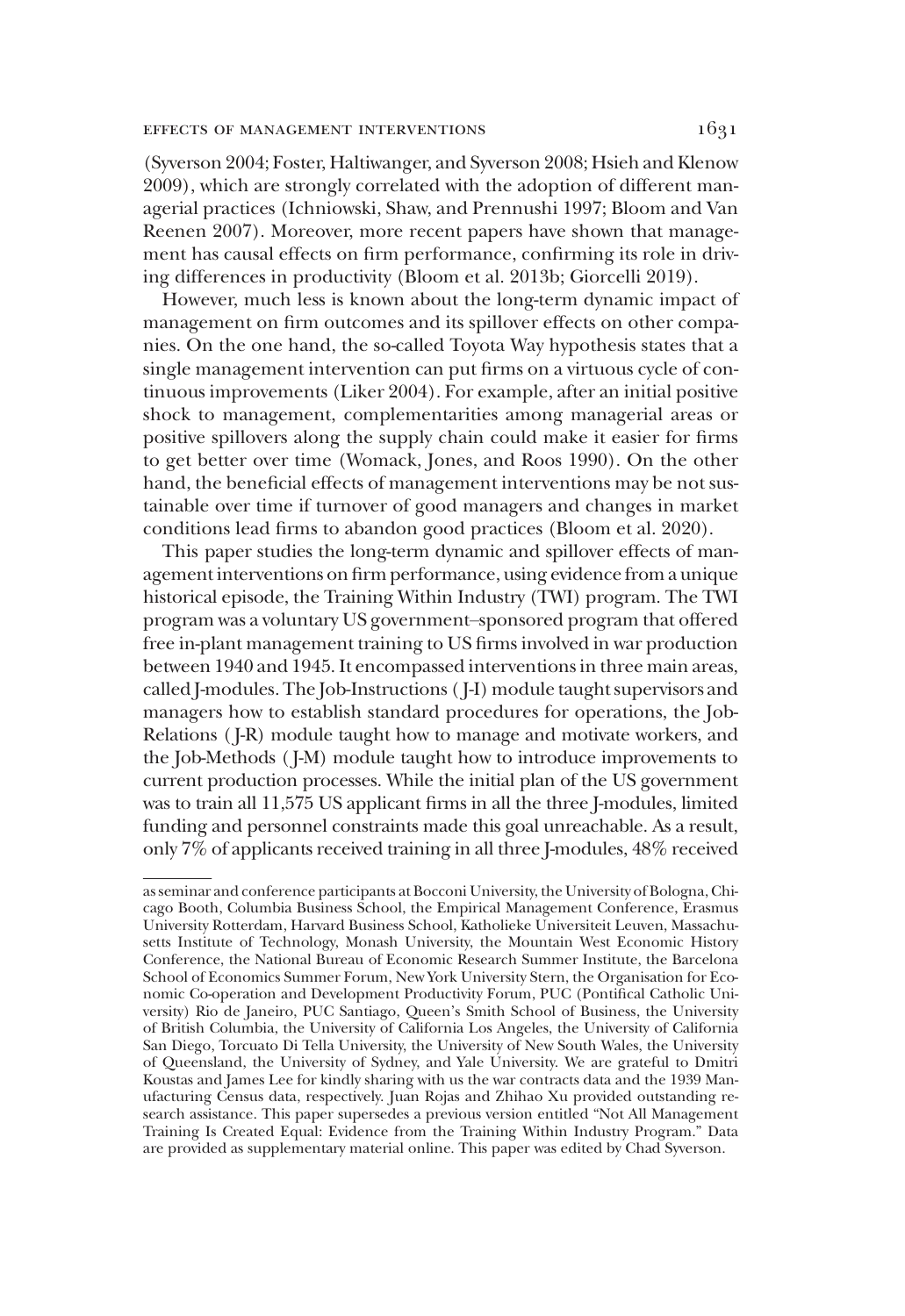no training at all, and the others received training in either one or two J-modules.

We use a new panel data set with information on the population of 11,575 US firms that applied to the TWI program. For each applicant, we digitized detailed information on its participation in the program, the Jmodule training received (if any), and its upstream and downstream companies. We then matched this information to their balance sheets and income statements from 1935 to 1955. Overall, applicant firms were large companies operating in different economic sectors and geographical areas. In 1939, they employed 40% of the US manufacturing workforce. In spite of their prominence in the US economy, the data indicate that they were not well managed, which confirms the need of management training.

Our empirical strategy measures the effects of the TWI program by comparing applicant firms that received the training to applicant firms that did not receive it, over a period of time from 5 years before to 10 years after the training period. We show that trained and nontrained firms had statistically similar characteristics at baseline and were located in statistically similar counties. Moreover, the probability of being trained in a given location was not autocorrelated over time, indicating that the TWI administration did not favor firms located in certain regions during the implementation of the program. Finally, and more importantly for our differencein-differences specification, trained and nontrained firms were following statistically indistinguishable trends in performance before the start of the TWI program.

The historical records revealed that the fact that only some firms were eventually trained depended on idiosyncrasies in the implementation of the TWI program. For organizational purposes, applicant firms were divided into smaller geographical groups, called subdistricts. The in-plant training was then carried out by TWI instructors, whom the TWI administration trained to teach one J-module before assigning them to a given subdistrict. The lack of sufficient manpower and the inability of TWI instructors to teach in multiple subdistricts or to teach more than one module created imbalances in the composition of instructors across subdistricts and over time. As a result, some applicants received training only in some J-modules, while others did not receive any training at all.

We find four key results. First, the effects of the TWI training on firm performance were positive and lasted for at least 10 years after the program implementation. For example, sales of trained firms increased by 5.3% within 1 year of the TWI training, compared with those of nontrained applicants. This effect peaked at 21.7% in period 8 and then decreased to 16% in period 10. The effects on productivity were large and persistent, spanning from a 6% increase within 1 year of the training to a 27% increase after 10 years. These results were large and significant in all economic sectors, but manufacturing and services firms enjoyed the largest benefits.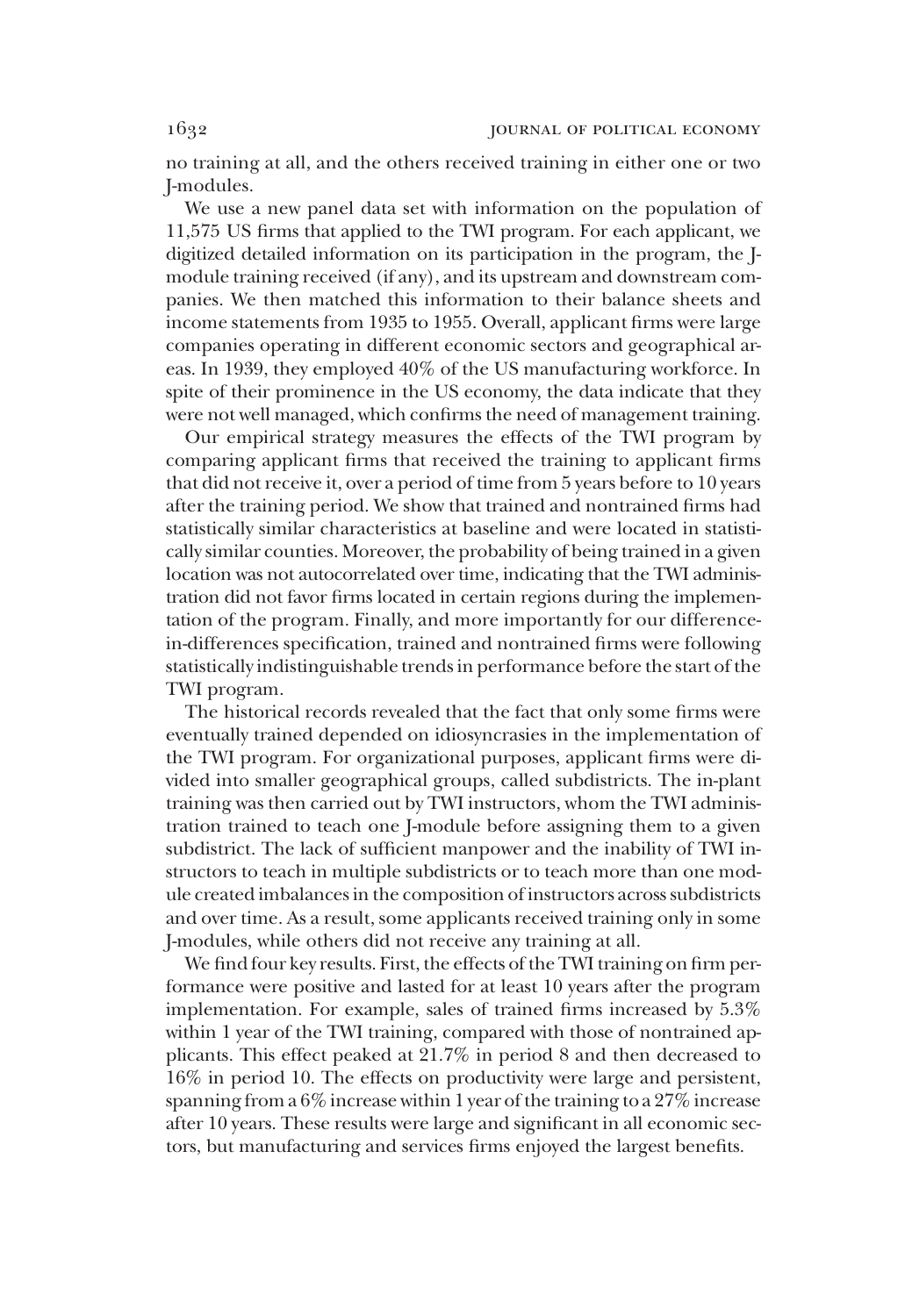### EFFECTS OF MANAGEMENT INTERVENTIONS 1633

Second, after assessing the overall effect of the TWI program, we start opening the black box of training by establishing a link between the content of the J-modules and the adoption of different managerial practices. The data indicate that trained firms achieved higher productivity by improving only the managerial practices related to the specific J-module received. For example, firms trained in J-R learned how to motivate workers and resolve internal disputes. Consistent with their training, they increased spending for performance-based bonuses, became more likely to report spending for on-the-job training, and experienced fewer strikes. We find this result analyzing both plant-level survey data and firm-level financial statements. Overall, our initial findings support the "Toyota Way" hypothesis. Trained firms were able to improve their performance for many years after training. Moreover, they experienced long-lasting changes in managerial practices.

Third, we document the existence of complementarities among managerial practices by exploiting the fact that some applicant firms received training in multiple J-modules. For example, firms that received the J-R training with another module experienced fewer strikes and were more likely to report spending for on-the-job training than firms that received the J-R module by itself. This finding is one of the first empirical tests of a core component of the "Toyota Way" hypothesis. Because of complementarities, receiving one type of training can decrease the cost of further improvements in other managerial areas, making it easier for trained firms to keep getting better over time.

Fourth, the TWI program generated positive spillover effects on the supply chain of trained firms. Specifically, after applicants received the training, their upstream and downstream firms started becoming more productive. Remarkably, both the trained applicants and the firms in their supply chain improved their management practices in similar ways, which suggests that there was a transfer of managerial knowledge from the trained firms. For example, firms in the supply chain of applicants that received the J-R training also became less likely to experience worker strikes and more likely to report spending for on-the-job training, mimicking the same changes implemented by the trained firm. In addition to sharing their newly acquired knowledge, trained applicants became more likely to select better upstream and downstream firms after receiving the training. These findings suggest another channel through which the program might have allowed trained firms to achieve long-lasting improvements.

Conversely, we do not find evidence of spillovers on other US war contractors that had been eligible to participate in the TWI program but did not apply. The fact that these firms were not damaged by the presence of trained firms nearby does not necessarily mean that they were immune to losing customers to the trained firms. While it is true that the trained firms may have gained higher market shares at the expense of nonapplicant companies, in fact they could have done this without poaching the latter's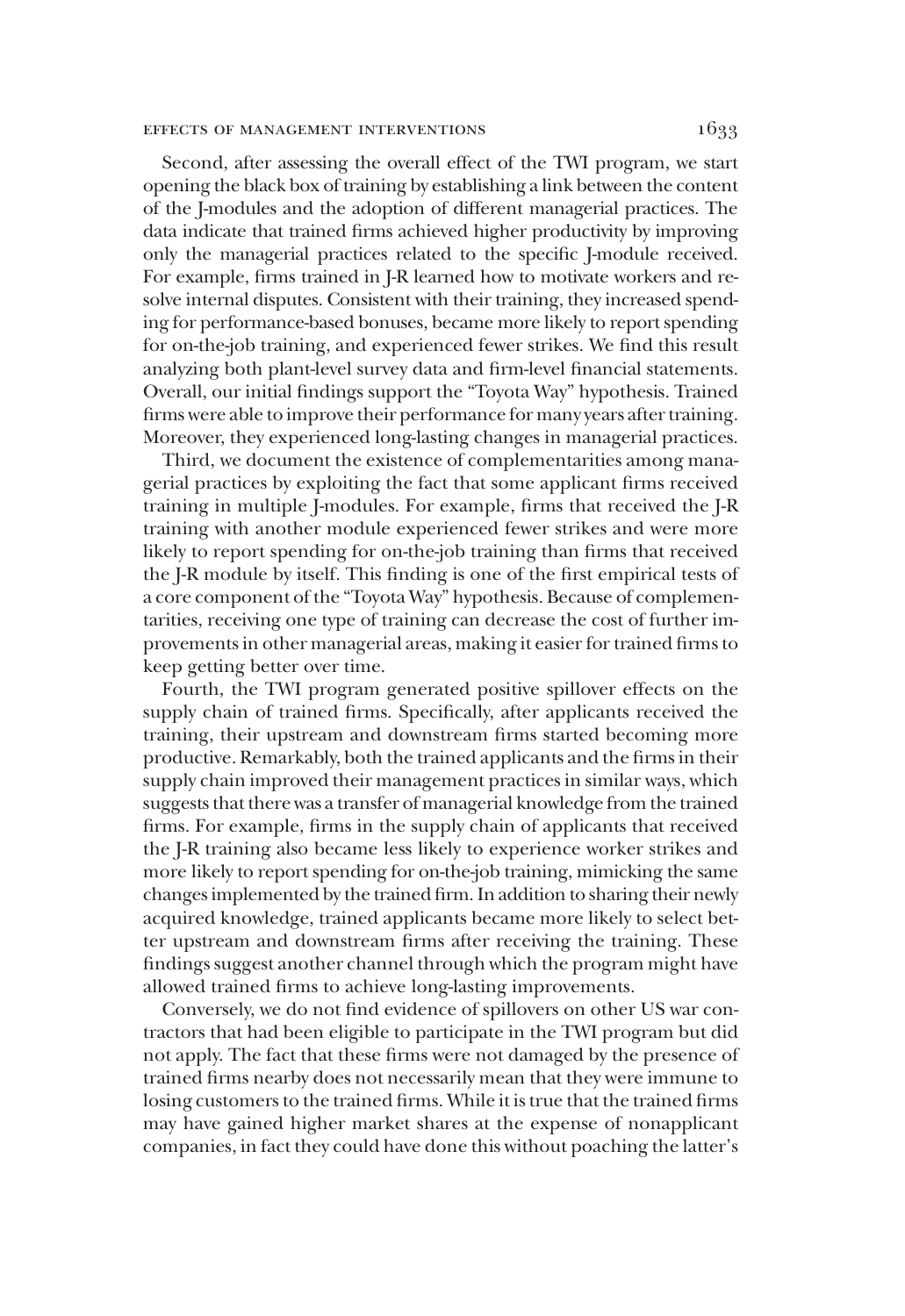current customers—because of the strong economic growth experienced in the United States during the post-WWII (World War II) era.

Notably, trained firms were able to sustain their increased productivity in the long run even in the face of high turnover of top managers after WWII. This result indicates that the TWI program had a strong firm-specific component that stayed within the firm even after many trained managers left. Finally, we find that other war-related factors, such as war contracts awarded by the government, exposure of manpower to the WWII draft, or shifts to war production, did not play a big role in determining the effects of the TWI training.

The contribution of this paper is fourfold. First, it contributes to the growing literature on management and firm performance. While recent randomized controlled trials (RCTs) have documented large and positive effects on firm performance of management consulting (e.g., Bloom et al. 2013b; Bruhn, Karlan, and Schoar 2018; Iacovone, Maloney, and McKenzie 2022) and mixed effects of management training (McKenzie and Woodruff 2014; Gosnell, List, and Metcalfe 2020), the existing evidence is mostly focused on the short term. To the best of our knowledge, only two papers have estimated the long-term impact of management interventions. Bloom et al. (2020) measured the effects of management consulting on the adoption of management practices, although not on financial performance, between 7 and 9 years after an RCT involving 17 Indian textile firms. Giorcelli (2019) estimated the effects of management training on the performance of 130 small and medium-sized Italian firms over 15 years.

While the TWI program was primarily a management training scheme, it also had a consulting component, so our results are related to both of those papers.<sup>1</sup> Specifically, our paper complements this prior work by  $(1)$  investigating the channels that determine the long-term dynamics of management interventions and (2) focusing on large businesses. It tracks the effects of management training on firms in the supply chain of trained companies and on other nonapplicant firms. Moreover, it explores complementarities among different areas of management training.

Second, our paper contributes to the literature on personnel and organizational economics. Previous works have shown that a key correlate of both plant and worker productivity is the adoption of human resource management practices (Ichniowski, Shaw, and Prennushi 1997; Lazear 2000; Lazear and Shaw 2007; Gosnell, List, and Metcalfe 2020), which in turn can be improved by managers' skills (Lazear, Shaw, and Stanton 2015; Hoffman and Tadelis 2021). Our paper contributes to these findings by studying the role of human resource management practices (taught via the J-R module) in a large-scale experiment on thousands of firms that operated in different

<sup>&</sup>lt;sup>1</sup> Although the TWI lectures were standardized as a training program, most of the in-class time was spent on student-led discussions on how to apply the J-modules to firm-specific problems.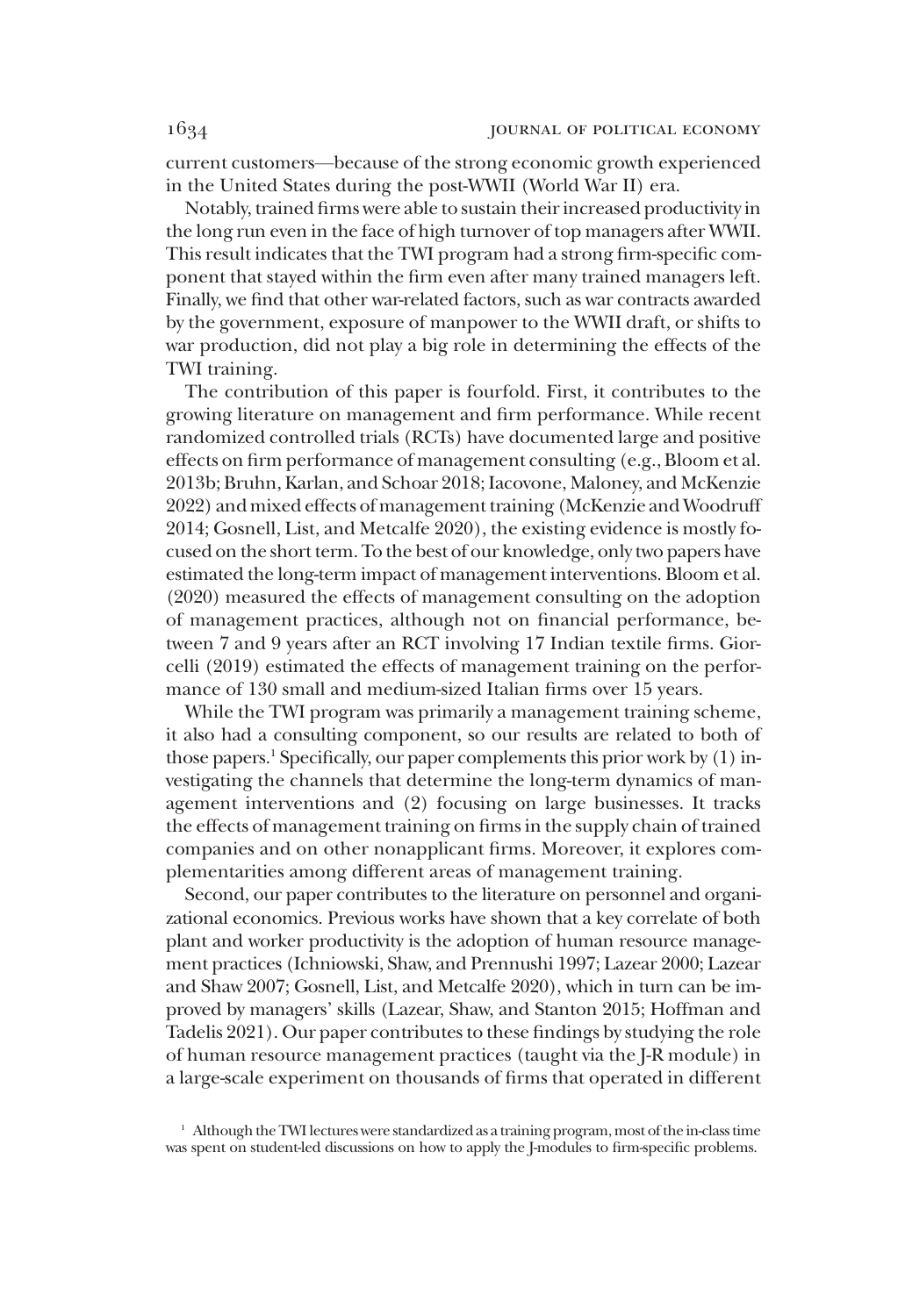### EFFECTS OF MANAGEMENT INTERVENTIONS  $1635$

sectors, rather than leveraging data from a single firm or from a few firms in the same industry. Moreover, it corroborates prior suggestive evidence on complementarities between human resources practices and other areas of management (Bloom and Van Reenen 2011) by exploiting as-good-asrandom variation in the type of training received by applicant firms.

Third, this paper contributes to the large literature on spillover effects across firms. Previous works have documented sizable spillover effects determined by the opening of large plants (Greenstone, Hornbeck, and Moretti 2010; Alfaro-Ureña, Manelici, and Vasquez 2019), technological externalities ( Javorcik, Keller, and Tybout 2008), an increase in trade (Pavcnik 2002), and worker mobility (Stoyanov and Zubanov 2012). In relation to management interventions, Bloom et al. (2020) documented the spillover of some positive managerial practices across plants within the same firm. Our paper complements their findings by tracking the flow of managerial knowledge along the supply chain.

Finally, our paper contributes to the literature on the relationship between the US government's wartime economic policies and the postwar economic boom. Existing works have documented that large public investments in manufacturing during WWII did not substantially increase industrialization in the long term ( Jaworski 2017) but had more persistent positive effects on population growth (Fishback and Cullen 2013; Koustas and Li 2019), employment, and wages (Garin 2019). Moreover, Gross and Sampat (2020) shows that large government-sponsored R&D programs during WWII affected both the direction and the location of US inventions after the war. We argue that the publicly funded wartime diffusion of "soft" management technologies, which had a long-lasting effect on firm performance, represented a previously unexplored channel through which government interventions affected the postwar boom.

The rest of the paper is structured as follows. Section II describes the origin and development of the TWI program. Section III describes the data. Section IV presents the empirical framework and discusses the identification strategy. Section V examines the long-run effects of the TWI program on firm performance and the complementarities among different types of training. Section VI analyzes the effects of the TWI program on nontrained firms in the economy. Section VII discusses war-related events and heterogeneous effects. Section VIII concludes.

# II. Historical Background

# A. Setup of the TWI Program

From the onset of WWII in September 1939, the Allied forces needed a large amount of war supplies. Many US companies started receiving an increasing number of war-related orders, especially from France and Britain, that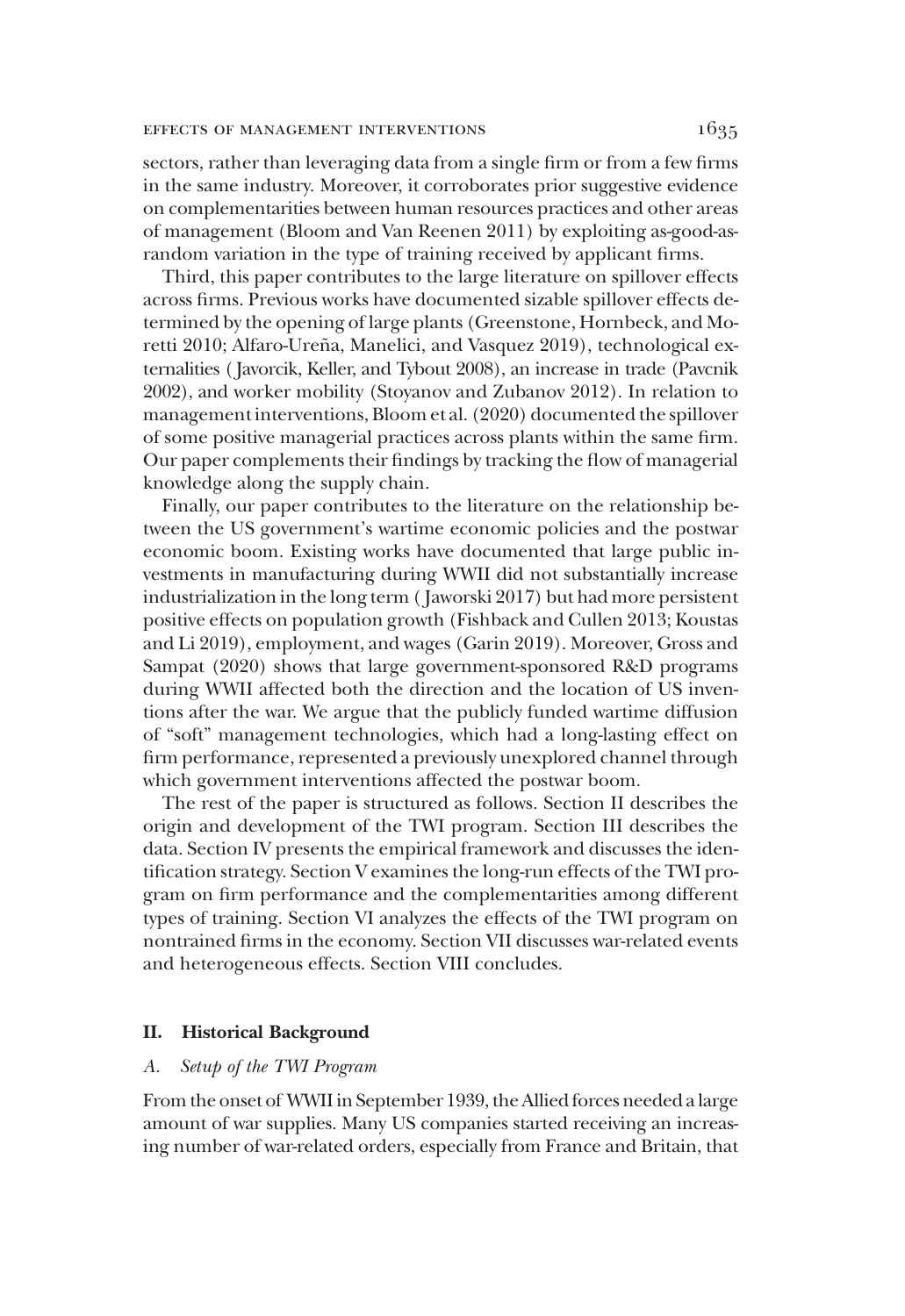were well in excess of their productive capacity (TWI Administration 1940). As the war escalated, it became apparent that if and when the United States would join the Allies by declaring war, that event would make the situation even more critical. A great fraction of the men of working age would then be called up to serve, depriving the workforce of many productive employees.

The US government responded to these concerns by launching the TWI program. The TWI program was aimed at providing in-plant management training to US war contractors to increase their production and productivity and to teach them how to make new workers productive in the shortest possible amount of time.

The TWI administration was established in August 1940 by the National Defense Advisory Commission (after the fall of France on June 22, 1940) and was moved to be under the jurisdiction of the newly established War Manpower Commission (WMC) on April 18, 1942. It remained under the supervision of the WMC until it ceased operations in September 1945, after Japan's surrender. Overall, the TWI maintained the same organization and functioned under the same leadership throughout its existence, in spite of the shift in jurisdiction in 1942 (Dooley 1945, 106).

The TWI program was set up to operate as a decentralized service. In September 1940, the TWI administration divided the United States into 22 geographical districts (fig. 1; table A1; tables A1–A18, B1–B3, and C1–C4 are available online). These districts were centered around established industrial areas, which often crossed state boundaries. Each of them had its own headquarters and was headed by a district director.<sup>2</sup> To better reach peripheral areas, the TWI administrators decided to decentralize the program even further and divided each district into smaller geographical units, which we call subdistricts, headed by resident representatives. In total, they created 364 subdistricts (Dooley 1945, 7).

While the TWI program had the ambitious goal of offering management training to all US war contractors, a limited budget and a lack of manpower made this initial plan not viable. More importantly, the TWI administration soon realized that the success of the program hinged on the full support of trained firms'top management. As a result, the policy of the program became to train only firms that wanted to be part of it (TWI Administration 1944). Accordingly, the TWI program established different application windows.<sup>3</sup> The only condition for applying was that firms had to have a war contract with the US government. Moreover, firms could apply only once. In total,

<sup>&</sup>lt;sup>2</sup> Most district directors were business executives who volunteered their expertise to the program. They were called "dollar-a-year" men, since they worked for free for the TWI. In addition to the directors, the TWI program was run by men and women with extensive business experience who temporarily left the private sector, hence the title of training "within industry."

<sup>3</sup> Each window was closed when a target number of firms to be trained in each district was reached. However, as outlined in sec. III, even these limited targets were often overly optimistic, and many applicant firms ended up without training because of a lack of resources.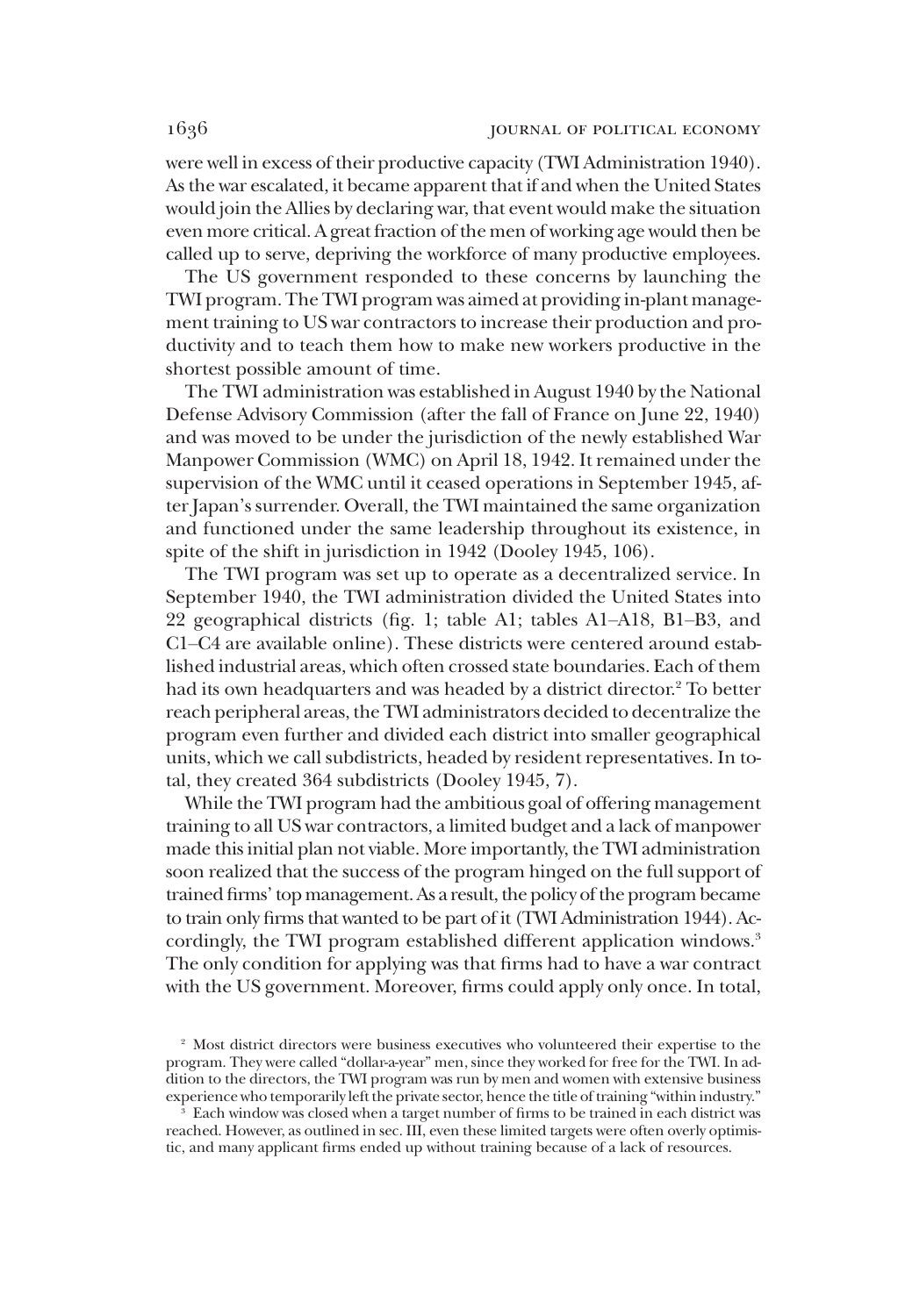### EFFECTS OF MANAGEMENT INTERVENTIONS  $1637$



FIG. 1.—Map of the 22 TWI districts. The borders within the 22 districts identify the 364 subdistricts, the level of aggregation at which the program was delivered. A divides 25,393 war contractors between 11,575 firms that applied to the TWI program (crosses) and 13,818 firms that did not apply to the TWI program (triangles). B divides applicant firms between 6,056 firms that received the TWI training (crosses) and 5,519 firms that did not receive the TWI training (triangles). A color version of this figure is available online.

there were 10 application windows: one each in the years 1940, 1941, and 1945, two each in 1943 and 1944, and three in 1942. Within each subdistrict and application window, eligible firms that applied received the TWI training in the order in which they had applied.

### B. Content of the TWI Management Training

The TWI training was divided into three so-called J-modules, as follows (TWI Administration 1944).4

<sup>4</sup> In designing their intervention, the leaders of the TWI service adapted to the 1940s context a popular training program used during WWI. In 1917, the Emergency Fleet Corporation of the United States Shipping Board initiated a training program to increase the number of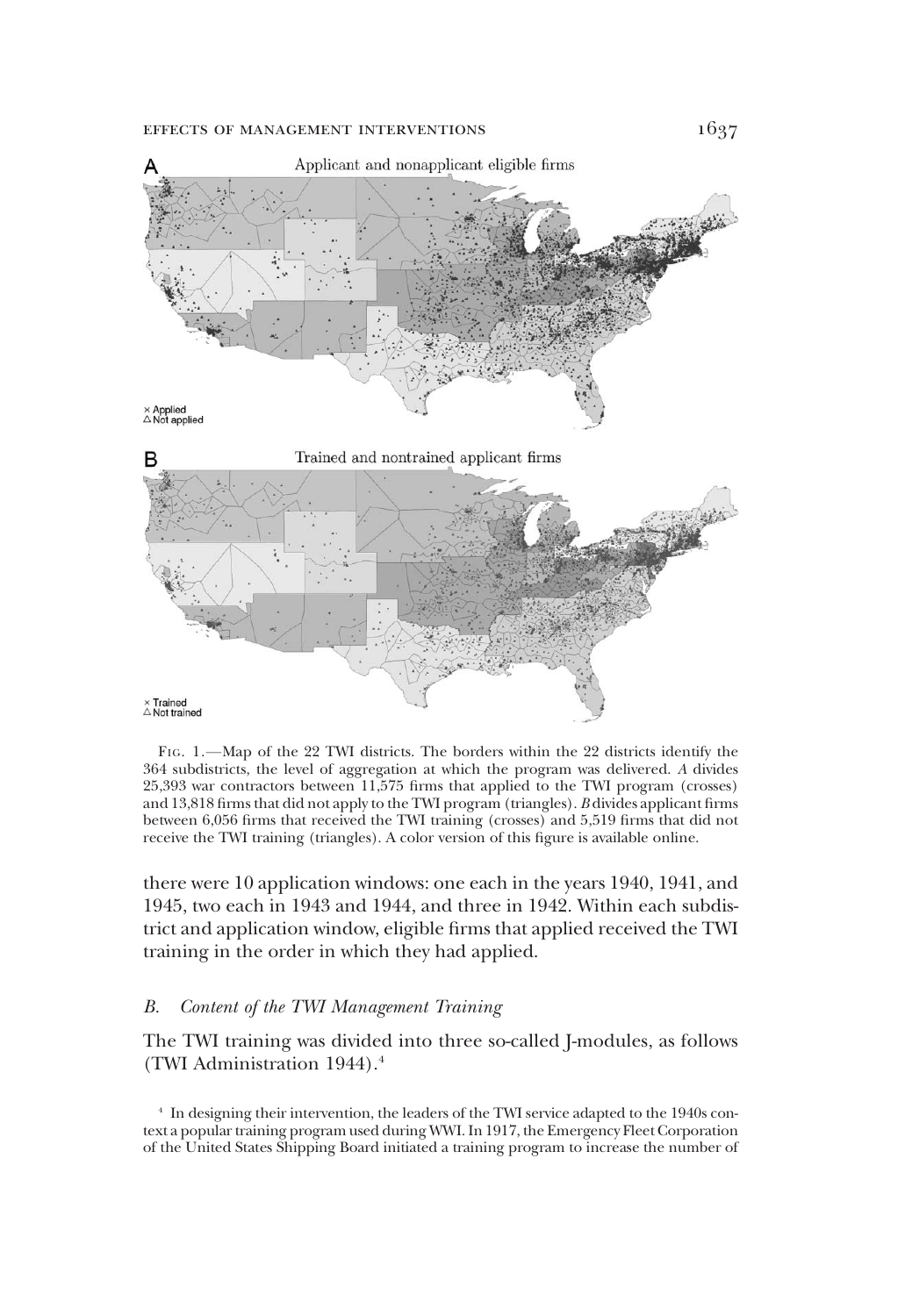- Job-Instructions ( J-I). This module gave supervisors "practice in how to break in men on new jobs." As a result, trained firms started establishing standard procedures for operations, improving lighting, enhancing job safety measures, keeping the factory floor tidy to reduce accidents and facilitate the movement of materials, performing regular maintenance of machines, and recording the reasons for breakdowns. Overall, this module improved the factory operation practices described in Bloom et al. (2013b).<sup>5</sup>
- Job-Relations ( J-R). This module gave supervisors "practice in how to promote teamwork." Firms trained in J-R started relying more heavily on performance-based incentive systems for workers and managers, investing more in on-the-job training, and defining more precisely job descriptions and responsibilities; one major result was a decrease in worker complaints and strikes at these firms. Overall, this module acted upon the practices related to human resources described in Bloom et al. (2013b).
- Job-Methods ( J-M). This module helped supervisors "simplify and improve methods of doing a job." Firms trained in J-M learned to constantly innovate and improve their business processes. For example, they started managing their inventory more efficiently, improving production planning, and tracking production to prioritize customer orders by delivery deadline. After the end of WWII, they became more likely to develop a marketing research unit and to introduce new product lines. This module mainly operated on the inventory control and sales and order practices described in Bloom et al. (2013b).

The TWI program was initially thought of as a combination of management consulting and training. However, almost immediately after its implementation in 1940, the TWI administration realized that it lacked the resources to provide effective consulting tailored to the individual needs of each war contractor. As a result, for the duration of the program, the TWI administration focused primarily on preparing the instructors for in-plant training (Dooley 1945, 16).

The content of the J-modules was constant across all trained firms and formalized in training manuals that the instructors had to follow closely.

shipyard workers tenfold. To do so, they hired Charles R. Allen, a vocational instructor from Massachusetts. Allen developed a four-step system for training new workers—Show, Tell, Do, Check—as documented in his 1919 book The Instructor, the Man and the Job. This four-step methodology formed the basis for the TWI program developed over 20 years later (Huntzinger 2005).

<sup>5</sup> When this program was exported to Japan after the end of WWII, this module was split into two components: one was related to standard procedures for operations and maintenance of machines; the other one, called Job-Safety ( J-S), focused on workers' safety.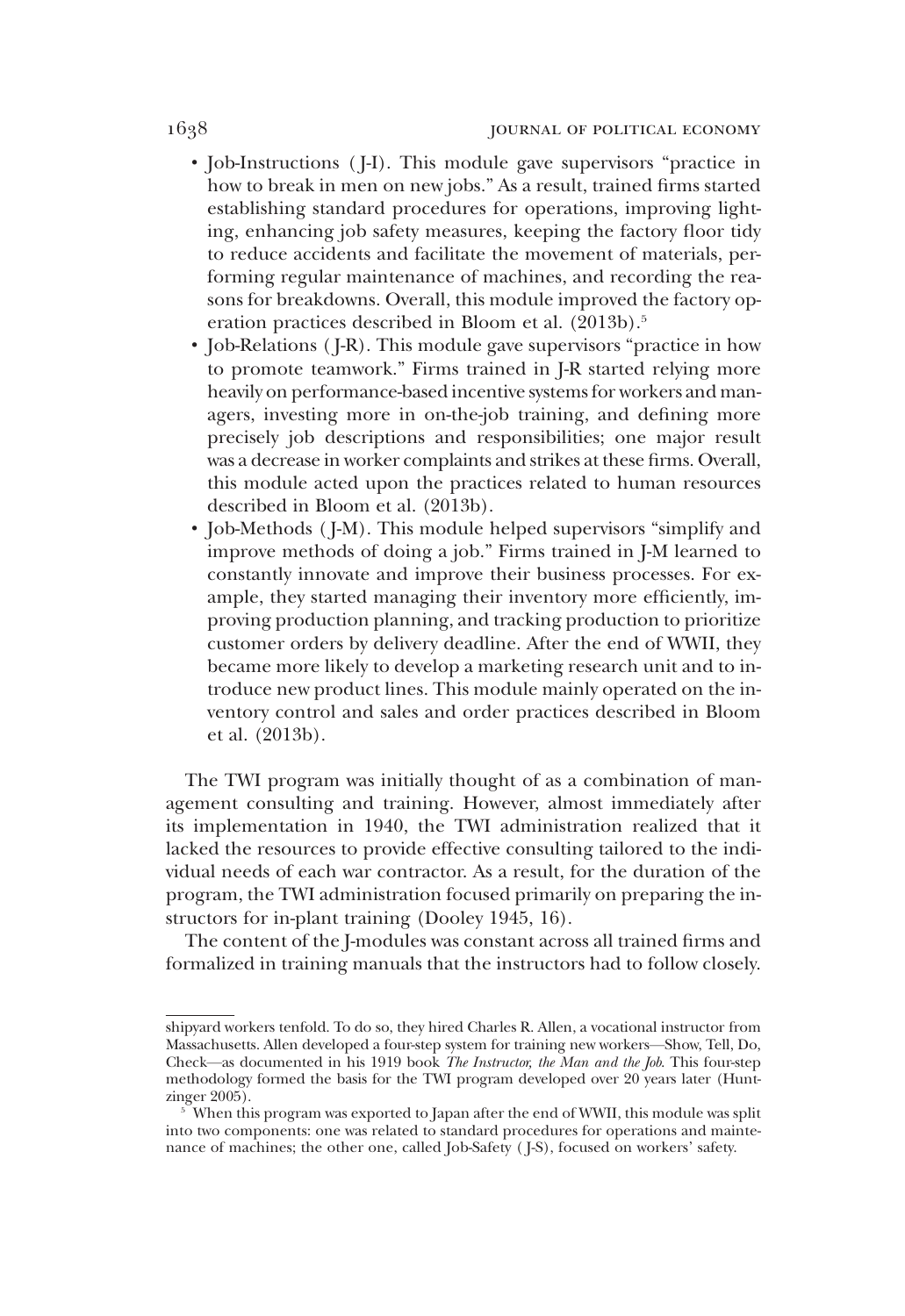### effects of management interventions 1639

This standardization was considered a necessary step to ensure the quality of the TWI training and to allow an understaffed organization to serve a vast group of war contractors. In spite of their rigid format, the J-modules were designed to incorporate the specific challenges faced by each trained firm. The first lecture of each J-module was a supervisor-led demonstration that had the goal of sharing how bad habits could improve by following the core concepts of TWI training. All the following meetings were a combination of formal lectures and "student presentations," in which the workers under training were asked to show how they could apply the TWI teachings to their job (Dooley 1945, 32).

In short, each J-module had been designed to share at least three key characteristics. First, the content was basic and easily learned. Instead of introducing novel concepts, the J-modules were based on accepted principles taught in an effective way.6 Second, the program limited the time dedicated to instructors' lectures in favor of practical demonstrations in which the workers could learn by doing. Third, the J-modules intended to ignite a virtuous cycle of improvements within trained firms by stressing the importance of disseminating the TWI training to all workers of the firm and by teaching how to apply the scientific method in approaching current and future challenges (Dooley 1945, 41).

# C. Implementation of the Training

In addition to designing the content of the J-modules, the main responsibility of the TWI administration was the training of the instructors who delivered the TWI program to the plants of applicant firms.

Most instructors were men and women with extensive business experience who were sent by their employers to volunteer for the TWI program either part-time or full-time (Dooley 1945, 4). Others were paid staff already working for a government agency. In spite of their different backgrounds, prospective instructors were selected on the basis of their prior expertise in business and teaching.

Upon recruitment, candidates had to attend a "TWI institute," a 50-hour course, to become an instructor; they were taught by a TWI staff member either in their district of residence or in Washington, DC. During the first part, candidates had to attend a full J-module. The second part was divided between lectures on the fundamental concepts of a J-module and practice in teaching the course (Dooley 1945, 202).

<sup>&</sup>lt;sup>6</sup> As stated by the director of the TWI program, "There is nothing new about TWI programs they are built on accepted principles. The only new thing is that something was done about getting them used" (Dooley 1945, ix). As an example, upon completion of the program, trained workers received an instruction card to keep in their pockets with the main takeaways of the modules they had attended (fig. A1; figs. A1–A12 and B1 are available online).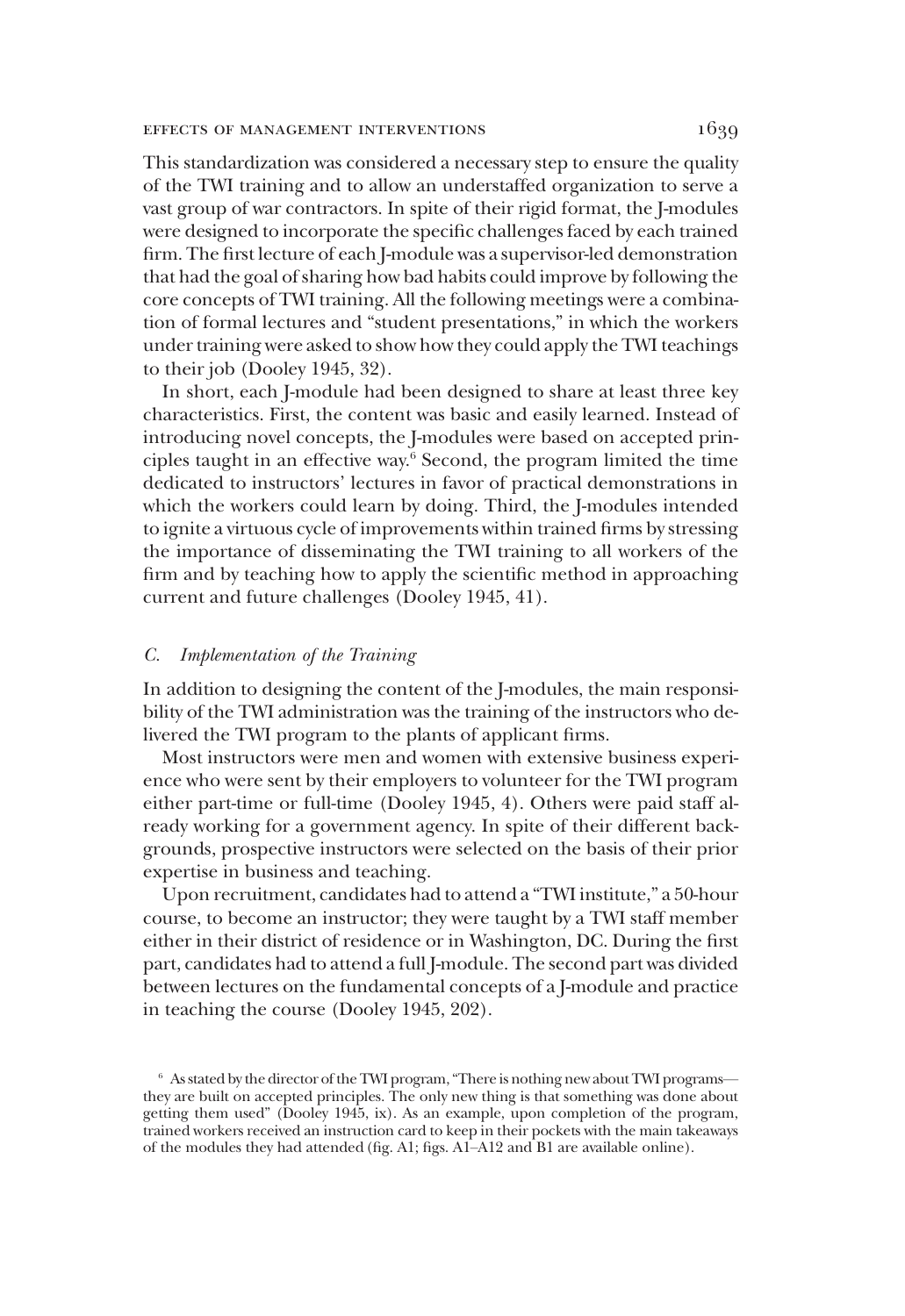Although the original plan was to prepare well-rounded instructors able to teach all three J-modules, the urgency needed to reach war contractors quickly induced the TWI administration to form training specialists. As a result, each instructor was trained to teach only one J-module (Dooley 1945, 58). After being certified, TWI instructors usually returned to their subdistricts of residence, where they visited participating firms (often including their employers)—in the order of those firms' applications— to teach the J-module in which they had been trained. After volunteering in a single subdistrict and application window, they returned to their previous employers to resume their regular jobs.

In each firm, the TWI training targeted managers, line executives, supervisors, and other employees with "functional responsibility for planning of training" (Dooley 1945, 17). In each plant of the participating firms, the instructors delivered their J-modules to groups of at most 10 workers each. Training one group in one module required five meetings of 2 hours. Most applicant firms had hundreds of managers and supervisors who were slated to received the training. Therefore, the need to create small groups of at most 10 workers implied that the delivery of a J-module could take weeks or even months within each firm. In total, 1,750,650 workers were trained in at least one J-module between 1940 and 1945 (Dooley 1945, 126).

Once the last group of targeted employees had attended the training, firms had to pick at least one representative who acted as a point of contact between the firm's top management and the TWI program. The TWI administration used firms'representatives to check on the continuing adoption of TWI criteria and to collect posttraining data on firm performance (Dooley 1945, 166).

The historical accounts indicate that all J-modules were a resounding success. For example, an electric manufacturing company recorded a 50% decrease in defective products within 1 month of the delivery of the J-I module. A steel company that received the J-R training reported a 54% decrease in complaint cases, which induced its grievance committee to change the meeting schedule from three times a week to three times a month. A warehouse that received the J-M module documented the introduction of an improvement in the operation of wrapping large rolls of cloth that resulted in a 48% decrease in man-hours (TWI Administration 1944). Our analysis investigates the effects of the program using a more systematic approach, as outlined in section IV.

# III. Data

We collected and digitized several types of data on the firms that applied to the TWI training. We matched separate data sets using firm name, municipality, and state. What follows is a description of these data sources and key summary statistics. Additional details on the data collection process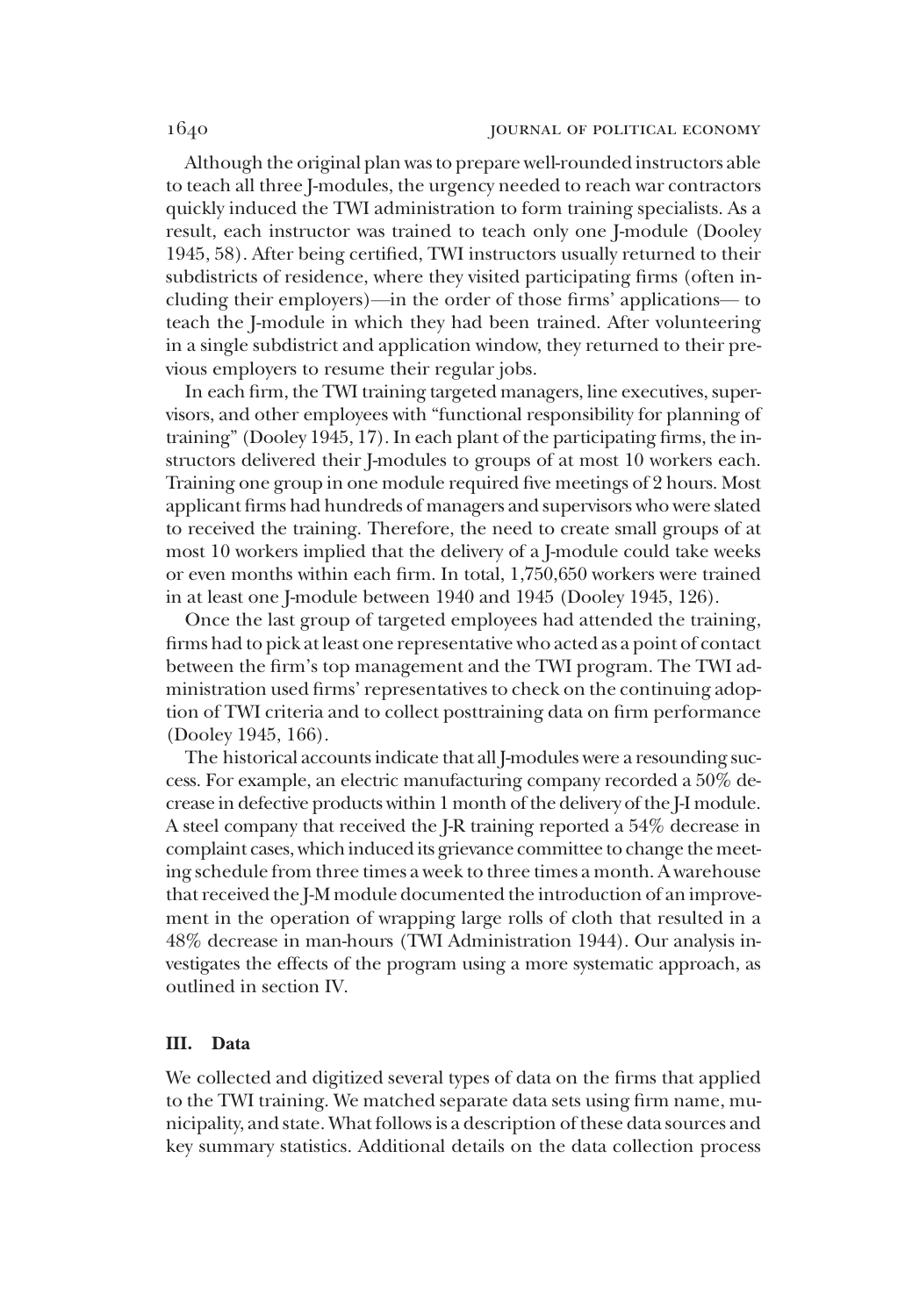and the definitions of the variables can be found in appendix B (apps. A– C are available online).

# A. Firm-Level Government Records during WWII

We started our data collection by identifying all firms that were eligible to participate in the TWI program. Because the only application requirement was that firms had to be war contractors located in the United States, we retrieved the list of eligible companies from the tabulation of war supply contracts published by the Civilian Production Administration in 1946.7 This data set includes information on all contracts for war supplies worth at least \$50,000 and awarded between June 1940 and September 1945. By restricting the sample to war contractors based in the United States, we obtained a list of 25,393 companies eligible to participate in the TWI program.

We then used the monthly records of the TWI Service—compiled between August 22, 1940, and September 19, 1945, and stored at the NARA (National Archives and Records Administration) archives—to identify the firms that applied to the TWI program. Out of 25,393 eligible firms, we found applications from 11,575 companies. For each application, the monthly records indicate the application date, the district and subdistrict in which the applicant firm was located, whether it eventually received the TWI training, in which of the J-modules it was trained, and the year in which each module was delivered.

Out of 11,575 applicants, 6,056 were eventually trained in at least one J-module. Among them, 62% got two J-module trainings and 24% got one J-module training, while the remaining firms received all three J-module interventions (fig. 2A). The bulk of the TWI training was carried out between 1943 and 1945, when the US involvement in the war was most intense. Only 8% of trained firms received a J-module intervention between 1940 and 1942, while the other firms were trained starting in 1943 (fig. 2B).

From the NARA archives, we also collected data from the plant-level surveys that the TWI administration conducted in treated firms before and after the training. Specifically, the surveys indicate whether a plant was performing each of 11 managerial practices linked to the teachings of the TWI program before the start of each J-module training, 3 months after the TWI training, and then each year thereafter until 1945.

Finally, we collected information on the workforce composition of applicant firms by digitizing the Selective Service's so-called replacement schedules, accessible at the NARA archives. After Executive Order 9279 of December 5, 1942, firms in which at least one worker had been drafted

<sup>7</sup> Dmitri Koustas kindly shared the digitized version of this data set with us (Koustas and Li 2019).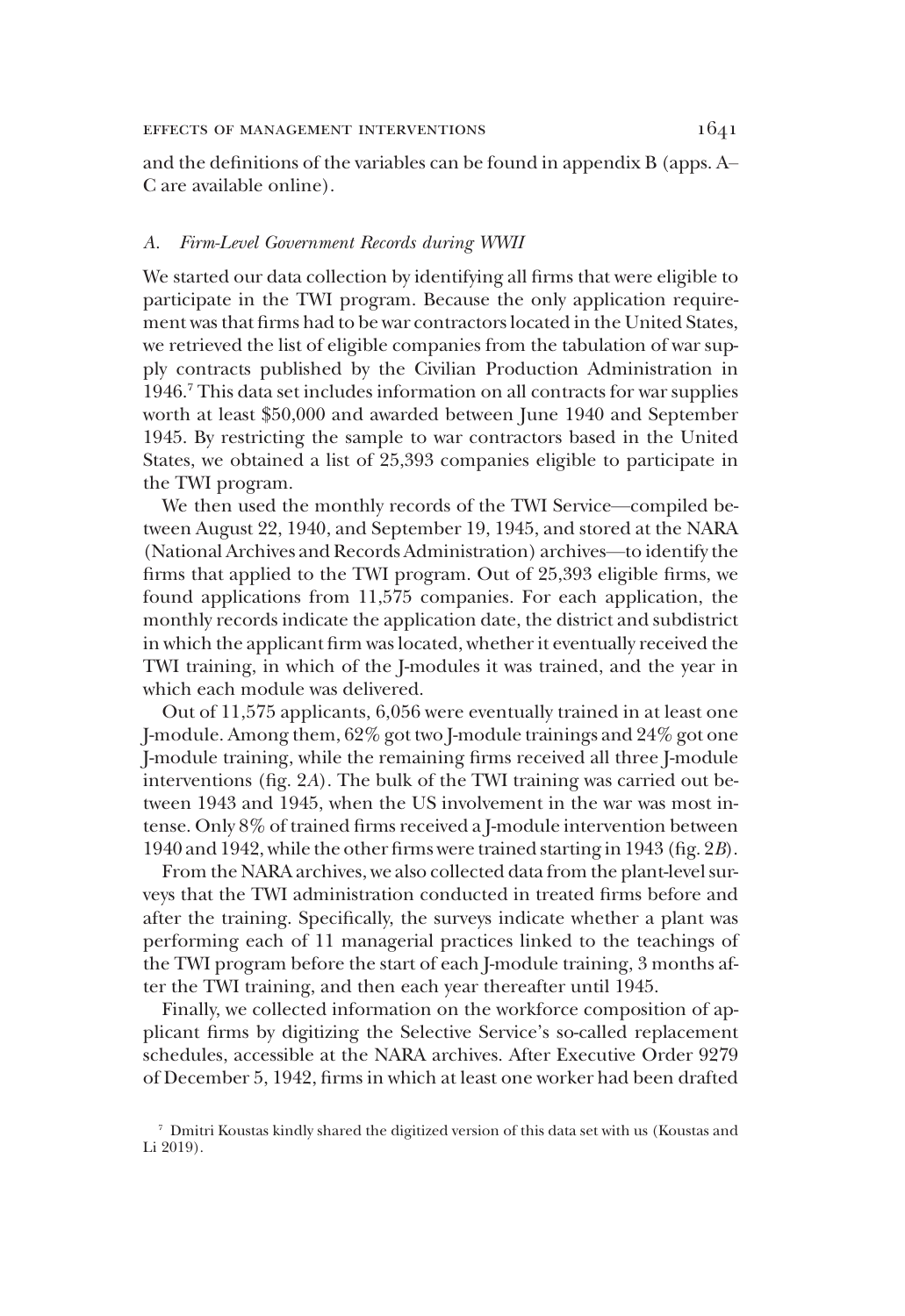

FIG. 2.—Distribution of TWI training among applicant firms. This figure shows the distribution of the type of training received  $(A)$  and year of training  $(B)$  for the 11,575 firms that applied to the TWI program. In A, "No" is 1 for firms that did not get any TWI intervention; J-I is 1 for firms that received the J-I training; J-R is 1 for firms that received the J-R training; J-M is 1 for firms that received the J-M training;"Two"is 1 for firms that received two trainings; "All" is 1 for firms that received all three trainings. A color version of this figure is available online.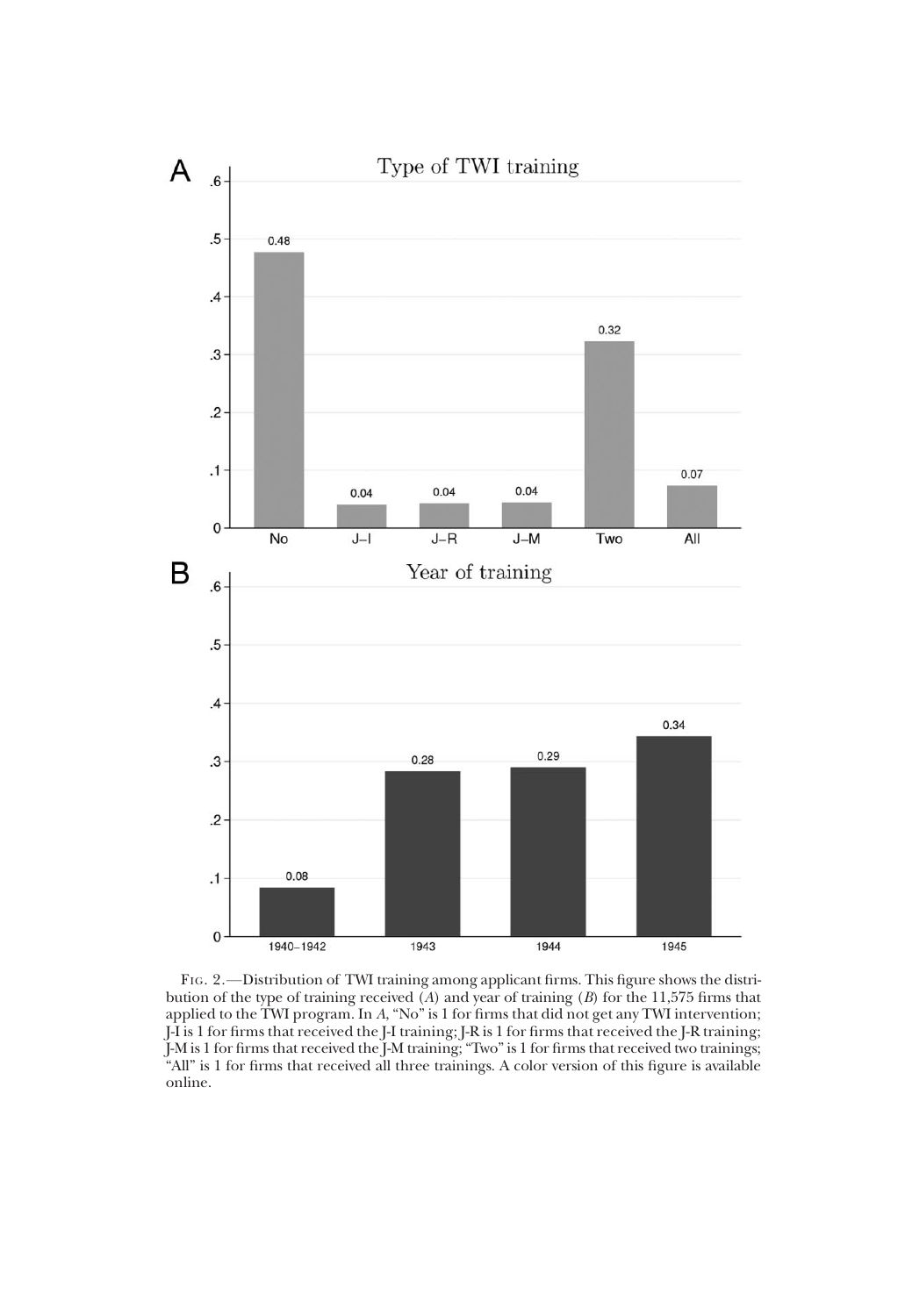### EFFECTS OF MANAGEMENT INTERVENTIONS  $1643$

had to submit a replacement schedule to their regional Bureau of Manpower Utilization. In these documents, firms described the composition of their labor force, specifically indicating the shares of African American workers and of women, as well as the average years of education and age of all their employees. Moreover, they had to propose a replacement for each drafted worker and indicate how long it would take for the new workers to become fully productive.<sup>8</sup> We used this information to determine the labor force composition, as well as the share of drafted employees, of each firm between 1941 and 1945.<sup>9</sup> Finally, firms had to indicate the name of the companies with which they had an existing contract, as well as the list of products bought from or sold to them. We used this information to identify the TWI applicants' upstream and downstream firms, as described in greater detail in section VI.A and appendix B.

### B. Data on Firm Performance

We constructed a panel data set of firm outcomes between 1935 and 1955, using information from the annual reports collected by the Mergent Archives. Specifically, we relied on the Historical Annual Reports, a collection of over one million corporate documents covering more than 100 years.10 For each firm in our sample, we searched the database of Mergent's historical annual reports available at the University of California, Irvine, library, using firm name, municipality, and state. We then digitized the information contained in the documents in order to link data on firm performance to the other data sources.

We were able to find a match for all 11,575 applicant firms. Moreover, we retrieved information on 11,536 of the 13,857 nonapplicants in order to investigate the spillover effects of the program on nonparticipating firms (sec.  $VI.B$ ). $^{11}$ 

The annual reports are a very rich source of information. The balance sheets report, among other variables, the value of inventory, current assets, investments, and capital. The income statements often include information on spending in several areas, such as maintenance and repair of machinery, worker injuries, and on-the-job training. We used these variables

<sup>8</sup> Through the replacement schedules, they could also ask for draft exemptions for some categories of their workers. Managers were usually deferred "in support of national health, safety, or interest" (category II-A).

<sup>&</sup>lt;sup>9</sup> While the replacement schedules started being submitted in 1942, the first schedule contained data on both 1941 and 1942.

<sup>10</sup> https://www.ftserussell.com/data/mergent-archives.

<sup>&</sup>lt;sup>11</sup> We believe that the lower matching rate among nonapplicants is due to their smaller size. Even though there is not a formal threshold on firm size in order to be included in the Mergent's Historical Annual Reports Collection, in practice publicly traded firms, firms issuing bonds, and larger firms are more likely to be included because it is easier to retrieve their financial information.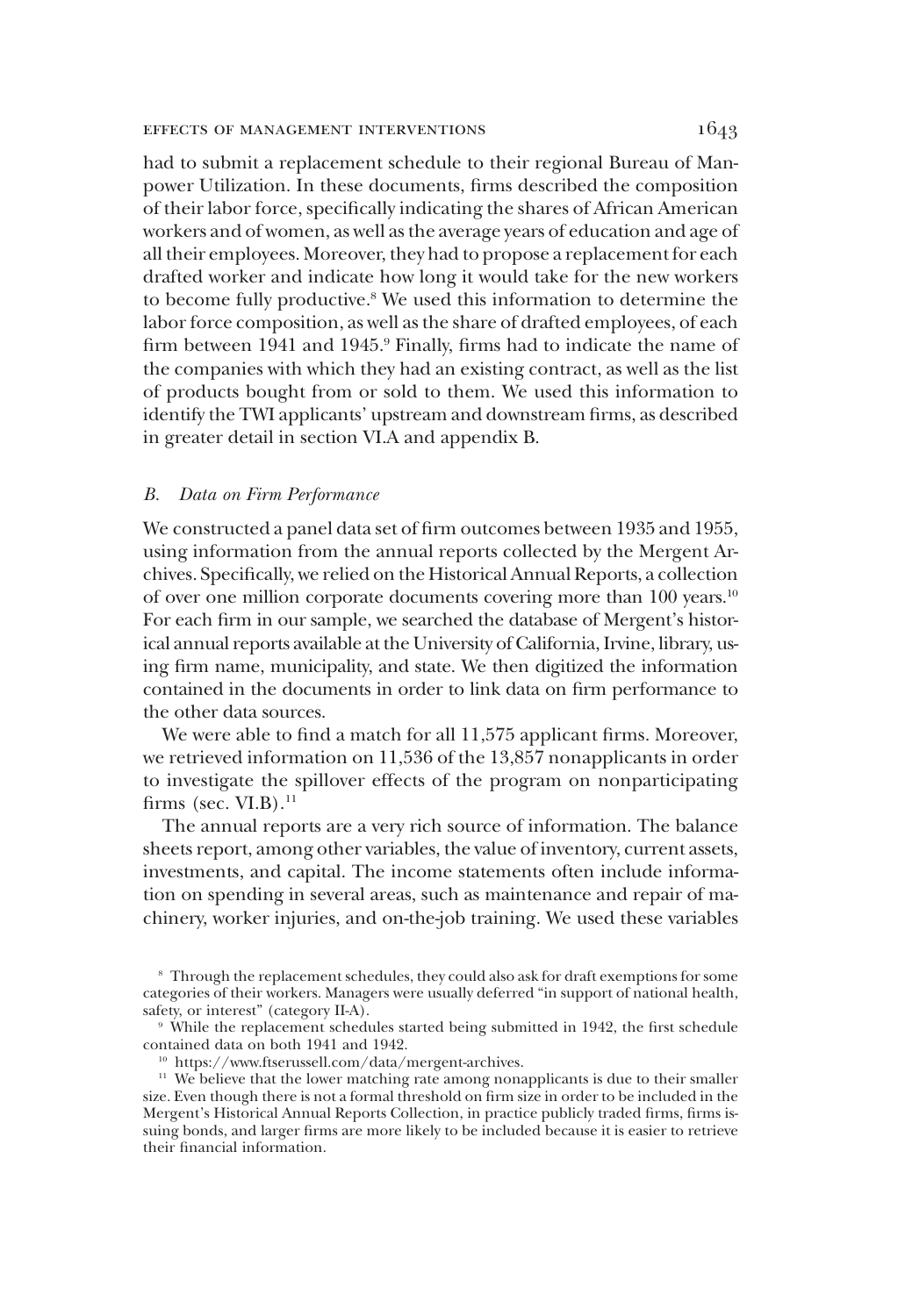to create measures of firm performance, such as sales revenues, productivity, and profitability, and to estimate the adoption of various managerial practices (for more details, see app. B).

# C. Characteristics of Applicant Firms

In 1939, the year before the TWI program started, applicant firms had, on average, six plants and \$191.78 million in sales (in 2020 USD) and had been in operation for 8 years (table 1, col. 1). They were fairly heterogeneous in terms of employment: while the average number of employees per firm was 1,038, it ranged from a low of 543 to a high of 11,283 workers. Out of all applicant firms, 86% were operating in the manufacturing sector,  $9\%$  in transportation,  $3\%$  in agriculture, and  $2\%$  in services.<sup>12</sup> Between 1940 and 1945, they were awarded 0.68 war contracts per year, with an average value of \$25 million. Moreover, all characteristics were perfectly balanced between trained and nontrained applicants at baseline, a fact that we explore more in section IV (table 1, col. 7).

At least for the manufacturing sector, it is possible to compare the applicant firms to the average US firm with data from the 1939 Manufacturing Census.13 The applicant firms included 60,521 manufacturing establishments, 9.8% of all US manufacturing establishments reported in the 1939 Manufacturing Census. Moreover, they employed 12,018,503 workers, 40% of the total US manufacturing labor force in 1939. In short, the average number of employees per establishment was 49 in the 1939 Manufacturing Census and 199 in our sample.

In spite of their large size, applicant firms did not appear to be well managed. For example, inventory accounted for more than 80% of current assets, indicating that these firms were not proficient in production planning. Interestingly, the poor management of inventory was one of the main bad practices highlighted by Bloom et al. (2013b). Moreover, expenses for workers' injuries were higher than spending for performancebased bonuses, suggesting that these firms were more likely to react to problems instead of setting up systems to reward positive behavior. Finally, it should be noted that all these firms suffered major disruptions from WWII: 57% of them had to start producing products in a different 2-digit SIC code, and, on average, 23% of their workers were drafted and ended up leaving their jobs. To summarize, in spite of their large size and high

<sup>&</sup>lt;sup>12</sup> The information on the firm's sector is not included in the annual financial reports. To retrieve this piece of information, we imputed to each firm the 3-digit SIC (Standard Industrial Classification) codes—specifically, the classification published in 1939—associated with the firm's products listed in their replacement schedule in 1941 (see app. B).

<sup>&</sup>lt;sup>13</sup> We used data from the 1939 Manufacturing Census that James Lee digitized and kindly shared with us (Lee 2015).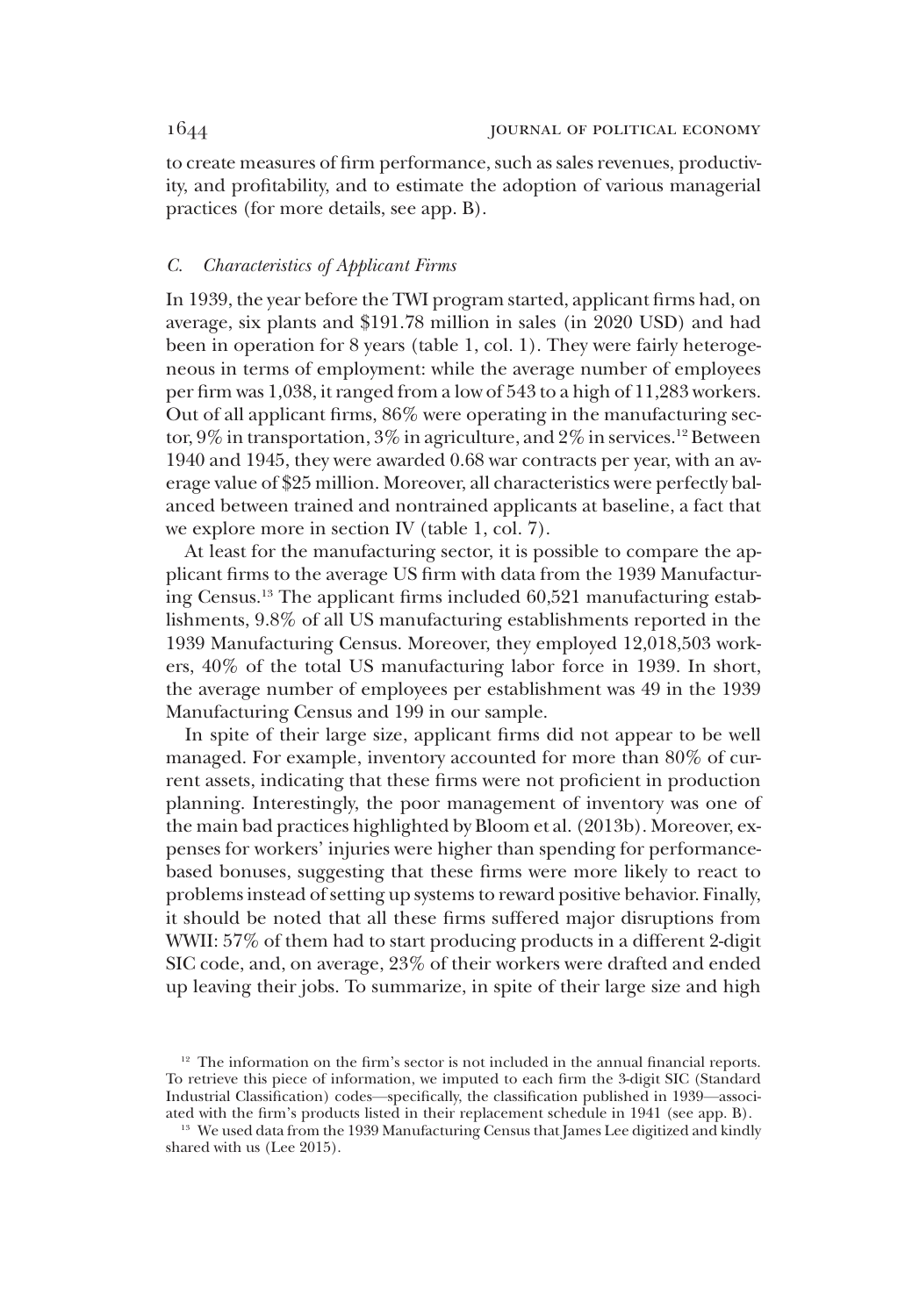sales, several pieces of evidence indicate that the TWI applicants could have greatly benefited from management training.

# IV. Identification Strategy

# A. Baseline Specification

We estimate the effect of receiving TWI training on firm performance with the following difference-in-differences event-study equation:

$$
y_{ir} = \sum_{\tau=-5}^{10} \beta_{\tau}(\text{TWI}_{i} \cdot \text{Years after TWI} = \tau_{ir}) + \gamma \cdot \text{TWI}_{i}
$$
  
+  $\eta \cdot \text{App}_{i} + \delta_{\text{csr}} + \epsilon_{ir},$  (1)

where the dependent variable,  $y_{ir}$ , is one of several key performance metrics, such as logged sales, total factor productivity (TFP), and return on assets (ROA) of firm  $i$  in period  $\tau; ^{14}$  TWI $_i$  is an indicator that equals 1 if firm *i* received the TWI training; Year after TWI =  $\tau_{i\tau}$  is a dummy equal to 1 when a calendar year is  $\tau$  years before or after the year in which firm  $i$ received its first TWI training. The excluded year is  $\tau = -1$ . The regression controls for the date of application to the program  $(App)$  because it might be correlated with unobservable characteristics affecting firm performance.15 Specifically, we include fixed effects for the application window in which firm  $i$  submitted its application and for the number of days between the opening of the application window and the application date. County c, sector s, and period  $\tau$  fixed effects  $\delta_{\alpha\tau}$  control for nonlinear variation in outcomes over time and within sectors and counties. Standard errors are clustered at the subdistrict and application-window level.

Unless otherwise specified, the sample contains a balanced group of firms that were always active between period  $-5$  and period 10.<sup>16</sup> Finally, because equation (1) is an event study, we need to impute values of Years after TWI =  $\tau_{ir}$  to applicant firms that never received any training. To this end, we assume that they would have been treated contemporaneously with the first trained firm in their subdistrict and application window. However, our results do not crucially depend on this imputation.

<sup>14</sup> TFP is calculated using the methodology proposed by Gandhi, Navarro, and Rivers (2020), and the estimated factor weights are reported in table B2. The results are robust to alternative TFP calculations (fig. A5). ROA is computed as the ratio between profits and fixed gross assets. Appendix B includes a longer discussion of the construction of all variables and more details on the calculation of TFP.

<sup>&</sup>lt;sup>15</sup> For example, early applicants might have been quicker in recognizing the value of the TWI program and therefore might have been better managed even before the intervention.

 $16$  In sec. V.A, we show that estimating eq. (1) on all available firms, and therefore including those that entered the sample after the first period or exited before the last, leads to qualitatively similar findings.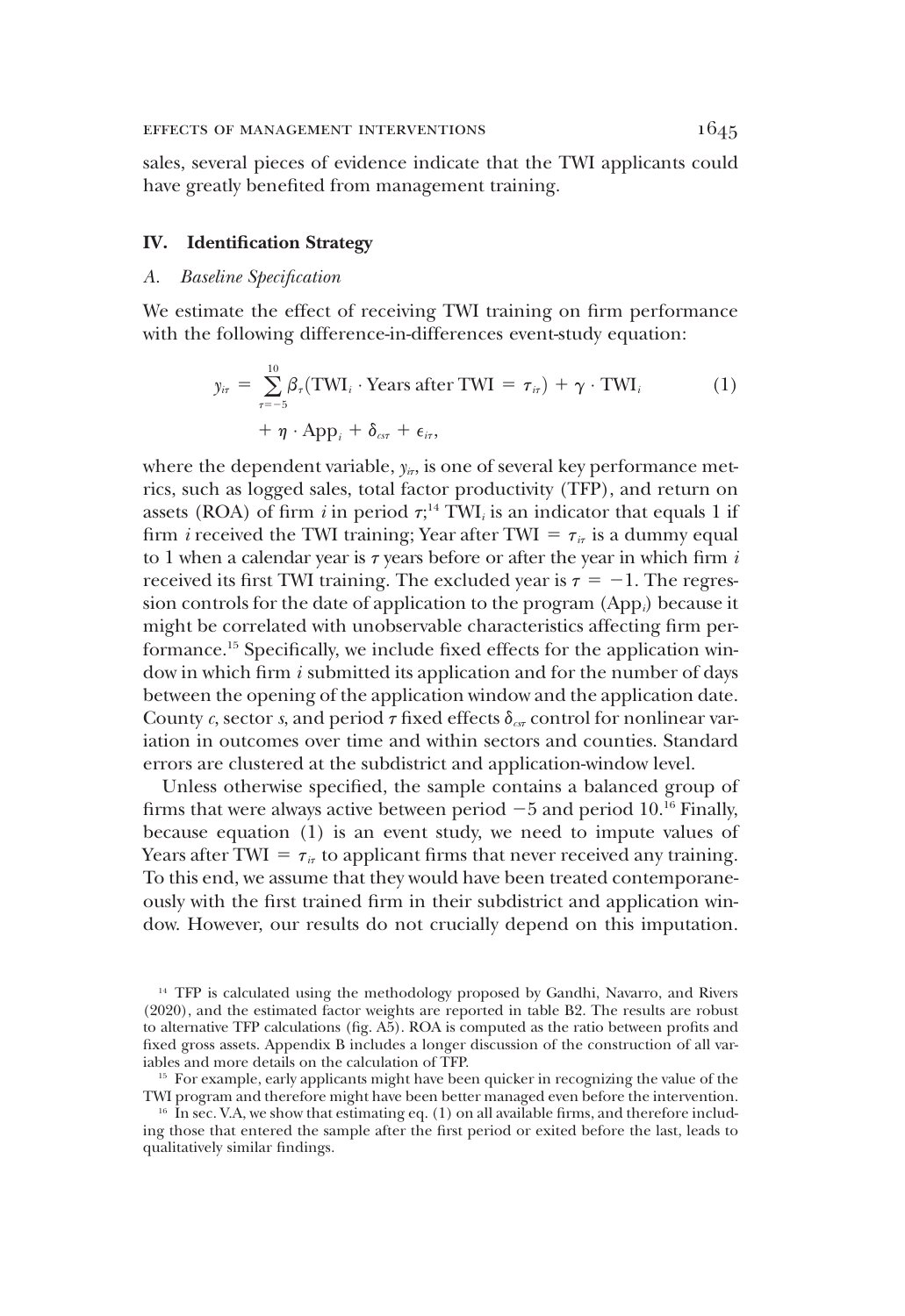|                 |             | <b>ALL APPLICANT FIRMS</b>                       |                |                | <b>TRAINED FIRMS</b> | <b>NONTRAINED FIRMS</b> | <b>DIFFERENCE</b> |  |  |  |  |  |
|-----------------|-------------|--------------------------------------------------|----------------|----------------|----------------------|-------------------------|-------------------|--|--|--|--|--|
|                 | Mean<br>(1) | <b>Standard Deviation</b><br>(2)                 | Minimum<br>(3) | Maximum<br>(4) | Mean<br>(5)          | Mean<br>(6)             | $p$ Value<br>(7)  |  |  |  |  |  |
|                 |             | A. Data from Annual Financial Statements in 1939 |                |                |                      |                         |                   |  |  |  |  |  |
| Plants          | 6.08        | 1.90                                             | 3              | 14             | 6.09                 | 6.07                    | .588              |  |  |  |  |  |
| Employees       | 1,038.32    | 378.53                                           | 543            | 11,283         | 1,036.99             | 1,039.77                | .686              |  |  |  |  |  |
| Foundation year | 1931        | 3.73                                             | 1912           | 1936           | 1930.96              | 1931.05                 | .229              |  |  |  |  |  |
| Agriculture     | .03         | .16                                              | $\Omega$       |                | .03                  | .03                     | .678              |  |  |  |  |  |
| Manufacturing   | .86         | .34                                              | $\Omega$       |                | .86                  | .86                     | .746              |  |  |  |  |  |
| Transportation  | .09         | .29                                              | $\Omega$       |                | .09                  | .09                     | .400              |  |  |  |  |  |
| <b>Services</b> | .02         | .14                                              | $\theta$       |                | .02                  | .02                     | .624              |  |  |  |  |  |
| Sales           | 191.78      | 77.12                                            | 75.74          | 2,506.72       | 191.27               | 192.34                  | .444              |  |  |  |  |  |
| Current assets  | 18.40       | 8.02                                             | 5.31           | 170.72         | 18.47                | 18.33                   | .341              |  |  |  |  |  |
| Total assets    | 64.45       | 25.79                                            | 23.03          | 900.89         | 64.40                | 64.51                   | .808              |  |  |  |  |  |
| <b>TFP</b>      | 3.87        | .49                                              | 2.68           | 5.02           | 3.87                 | 3.86                    | .316              |  |  |  |  |  |
| <b>ROA</b>      | .03         | .01                                              | .01            | .09            | .03                  | .03                     | .010              |  |  |  |  |  |
| Inventory       | 15.37       | 6.24                                             | 5.21           | 181.02         | 15.36                | 15.38                   | .854              |  |  |  |  |  |
| Injuries        | 10.40       | 5.09                                             | 2.40           | 139.78         | 10.33                | 10.47                   | .141              |  |  |  |  |  |
| Repairs         | 15.37       | 7.26                                             | 4.04           | 226.42         | 15.28                | 15.48                   | .134              |  |  |  |  |  |
| Bonus payments  | 8.27        | 3.97                                             | 1.97           | 118.42         | 8.22                 | 8.32                    | .176              |  |  |  |  |  |

TABLE 1Summary Statistics for 11,575 Applicants to the TWI Program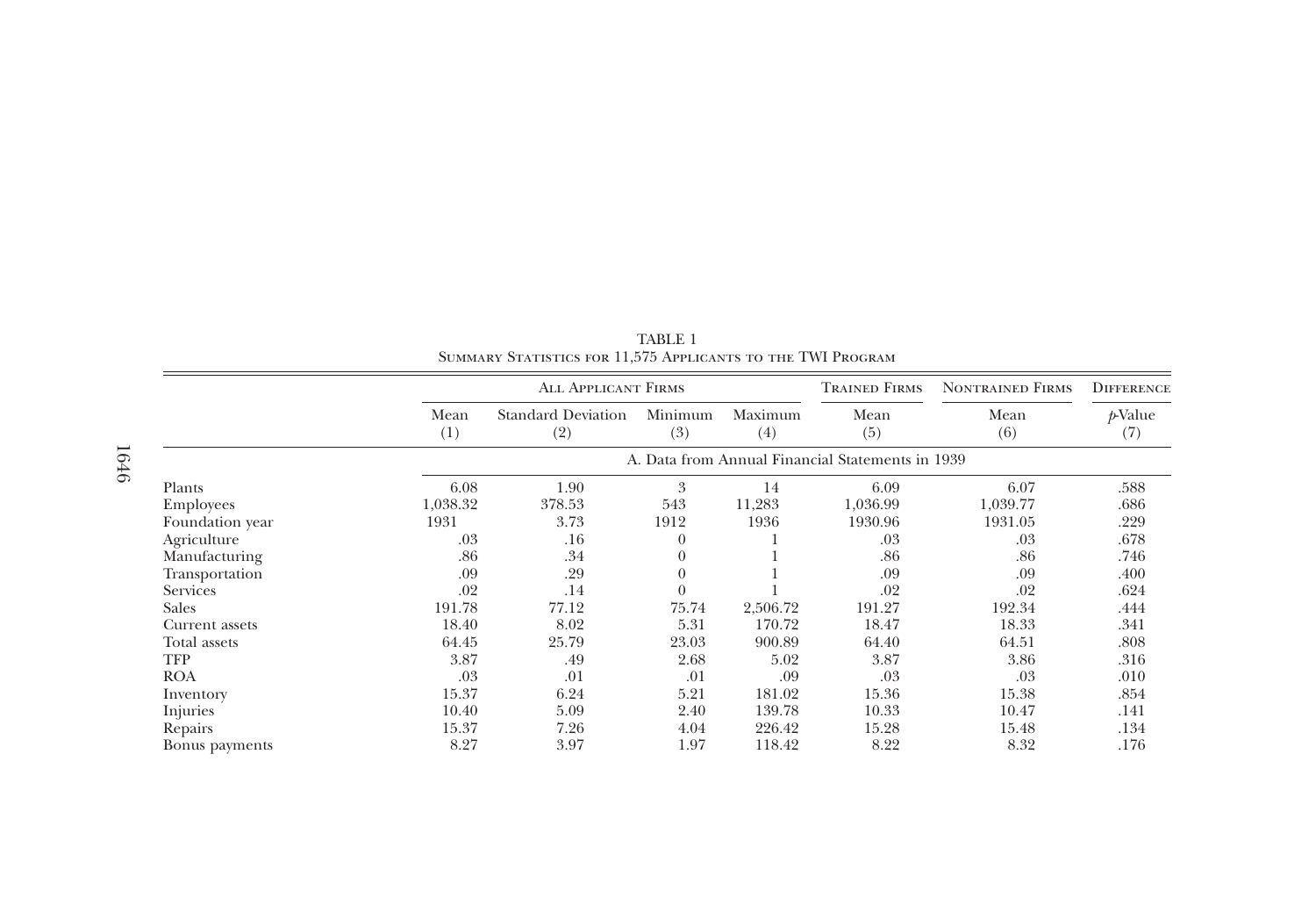|                                   | B. Workforce Data from Replacement Lists in 1941              |        |     |           |       |       |          |  |  |  |  |
|-----------------------------------|---------------------------------------------------------------|--------|-----|-----------|-------|-------|----------|--|--|--|--|
| <b>Share African Americans</b>    | .06                                                           | .01    | .01 | .12       | .06   | .06   | .180     |  |  |  |  |
| Share women                       | .05                                                           | .01    | .01 | .09       | .05   | .05   | .703     |  |  |  |  |
| Years of education                | 8.51                                                          | 1.36   | 5   | 12        | 8.50  | 8.52  | .457     |  |  |  |  |
| Age of workforce                  | 28.98                                                         | 3.53   | 23  | 40        | 28.96 | 29.00 | .611     |  |  |  |  |
|                                   | C. WWII-Related Data from Replacement Lists and War Contracts |        |     |           |       |       |          |  |  |  |  |
| Share drafted employees (1942–45) | .23                                                           | .03    | .13 | .33       | .23   | .23   | .180     |  |  |  |  |
| Switched 3-digit SIC (1940–45)    |                                                               |        |     |           |       |       | $\cdots$ |  |  |  |  |
| Switched 2-digit SIC (1940–45)    | .57                                                           | .50    |     |           | .57   | .57   | .556     |  |  |  |  |
| Switched 1-digit SIC (1940–45)    | .37                                                           | .48    |     |           | .37   | .38   | .257     |  |  |  |  |
| No. of contracts $(1940-45)$      | .68                                                           | 2.61   |     | 152       | .68   | .68   | .719     |  |  |  |  |
| Value of contracts (1940–45)      | 25.11                                                         | 293.01 |     | 27.145.94 | 23.87 | 26.48 | .507     |  |  |  |  |

Nore.—Summary statistics for 11,575 firms that applied to the TWI program. Column 7 shows the p-value of the difference between cols. 5 and 6. Panel A includes variables from the firm'<sup>s</sup> financial statements in 1939. Plants is the total number of plants per firm; Employees is the number of employees per firm; Agriculture, Manufacturing, Transportation, and Services are indicators that equal 1 if a firm operates in the respective sector; Sales, Current assets, Total assets, Inventory, Injuries, Repairs, Bonus payments are expressed in millions of 2020 USD; TFP is the log of total factor productivity revenue, estimated with the method proposed by Gandhi, Navarro, and Rivers (2020); ROA is returns on assets, measured as profits over total assets. Panel <sup>B</sup> includes variables from the wartime replacement schedules in 1941. Share African Americans is the share of African American workers; Share women is the share of female workers; Year of education is the average years of formal education of the workforce; and Age of workforce is the average age of the workers. Panel C shows data on the firm exposure to WWII from either replacement schedules or war contracts. Share drafted employees is the share of employees drafted between 1942 and 1945; "Switched <sup>x</sup>-digit SIC" is 1 if <sup>a</sup> firm'<sup>s</sup> war products were in different <sup>x</sup>-digit SIC codes from its 1939 products; No. of contracts is the yearly number of war contracts between 1940 and 1945; and Value of contracts is the yearly value of war contracts (in millions of 2020 USD).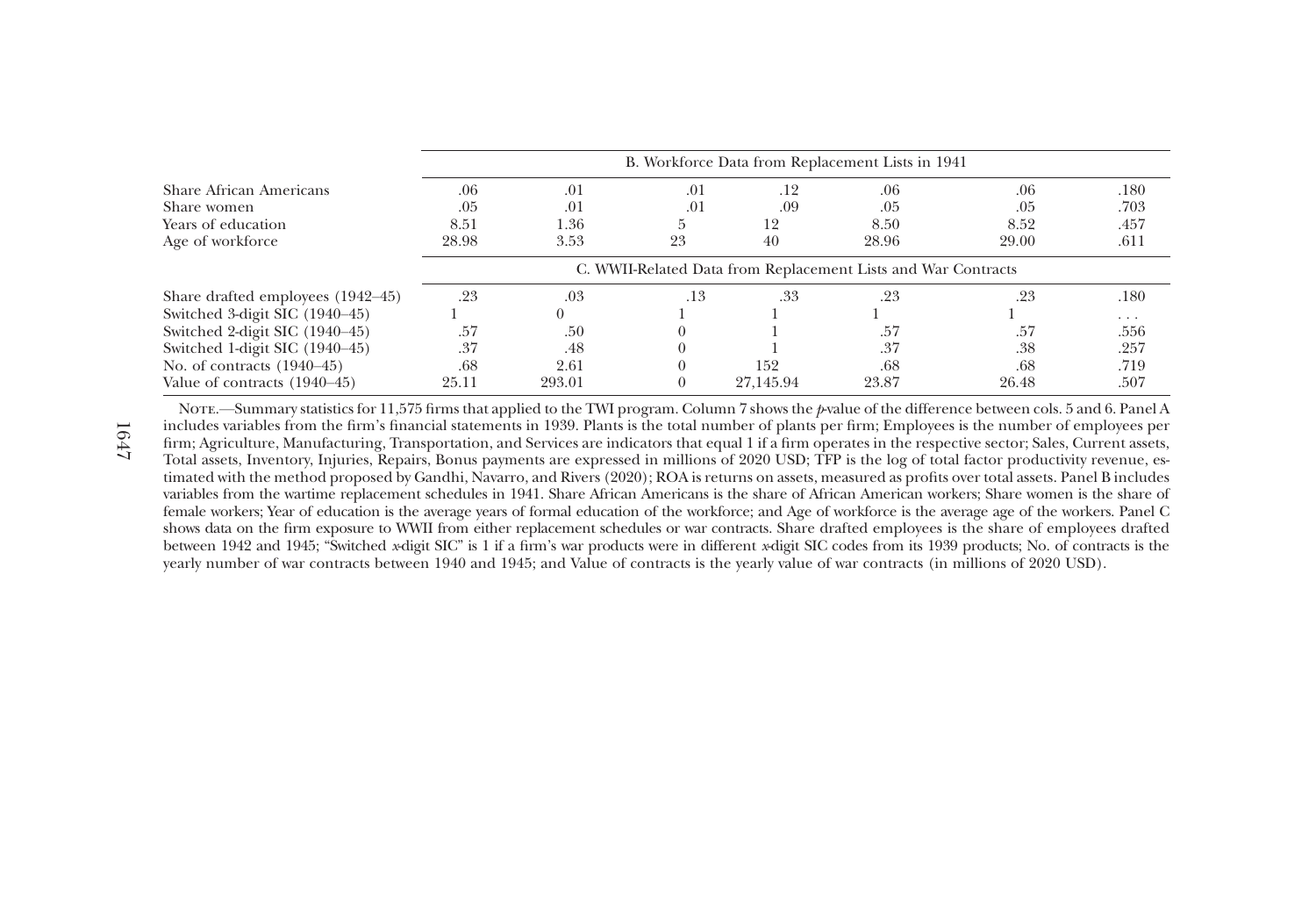In section V.A, we show that alternative choices for the timing assigned to nontrained applicants generate similar findings.

# B. Tests of the Identification Strategy

In our main specification, each coefficient  $\beta_{\tau}$  captures the effect of the TWI program between periods  $\tau$  and  $-1$ , compared to firms operating in the same sector that applied to the program on the same date and from the same county but did not get any training. The identifying assumption is that, conditional on nonlinear trends correlated with county-sector pairs and the application date, the performance of firms with and without TWI training would have been on parallel trends in the absence of the TWI program. While the identification assumption cannot be tested directly, here we discuss four pieces of evidence that corroborate our identification strategy.

As it is standard for difference-in-differences regressions, we start by testing whether firms with and without TWI training were on parallel trends before the beginning of the intervention. We estimate equation (1) using only data from the five periods before the start of the TWI training. The estimated coefficients are all precisely estimated zeros. Therefore, this finding clearly rejects the hypothesis that firms with and without TWI training experienced different pre-TWI trends in their sales, TFP, and ROA (fig.  $A2A-A2C$ ). The results remain unchanged if we compute the pre-TWI trends separately for any combination of J-modules, instead of pooling all trained firms in one group (fig. A2D–A2F).

Even if trained and nontrained firms followed parallel pre-TWI trends, the TWI administration might still have chosen to offer their free training to the contractors that were more important for war production: for instance, on the basis of their large size or the value of war contracts they received. Therefore, as a second piece of evidence, we show that firm characteristics in period  $-1$ , the year before the start of the program, do not predict the probability of receiving the training. Specifically, we regress the dummy variable  $TWI_i$  on 15 different variables, as well as fixed effects for application date and county-sector pairs.<sup>17</sup> We then test the joint significance of these firm variables. The  $p$ -value associated with this test is  $0.32$ and therefore fails to reject the hypothesis of no correlation between the

<sup>&</sup>lt;sup>17</sup> The regressors, all measured in period  $-1$ , are the logs of sales, value added, number of employees, number of plants, foundation year, the value of inventory, capital, current assets, investments, number of workers' strikes, monetary compensation for workers' injuries, performance-based bonus payments, and number of subsidiaries as well as distance to the nearest railroad station and distance to the nearest port. Adding the inverse hyperbolic sine function of the number and value of government contracts makes some observations drop as a result of collinearity but leads to the same finding of zero correlation between firm characteristics and training (table 2, panel B).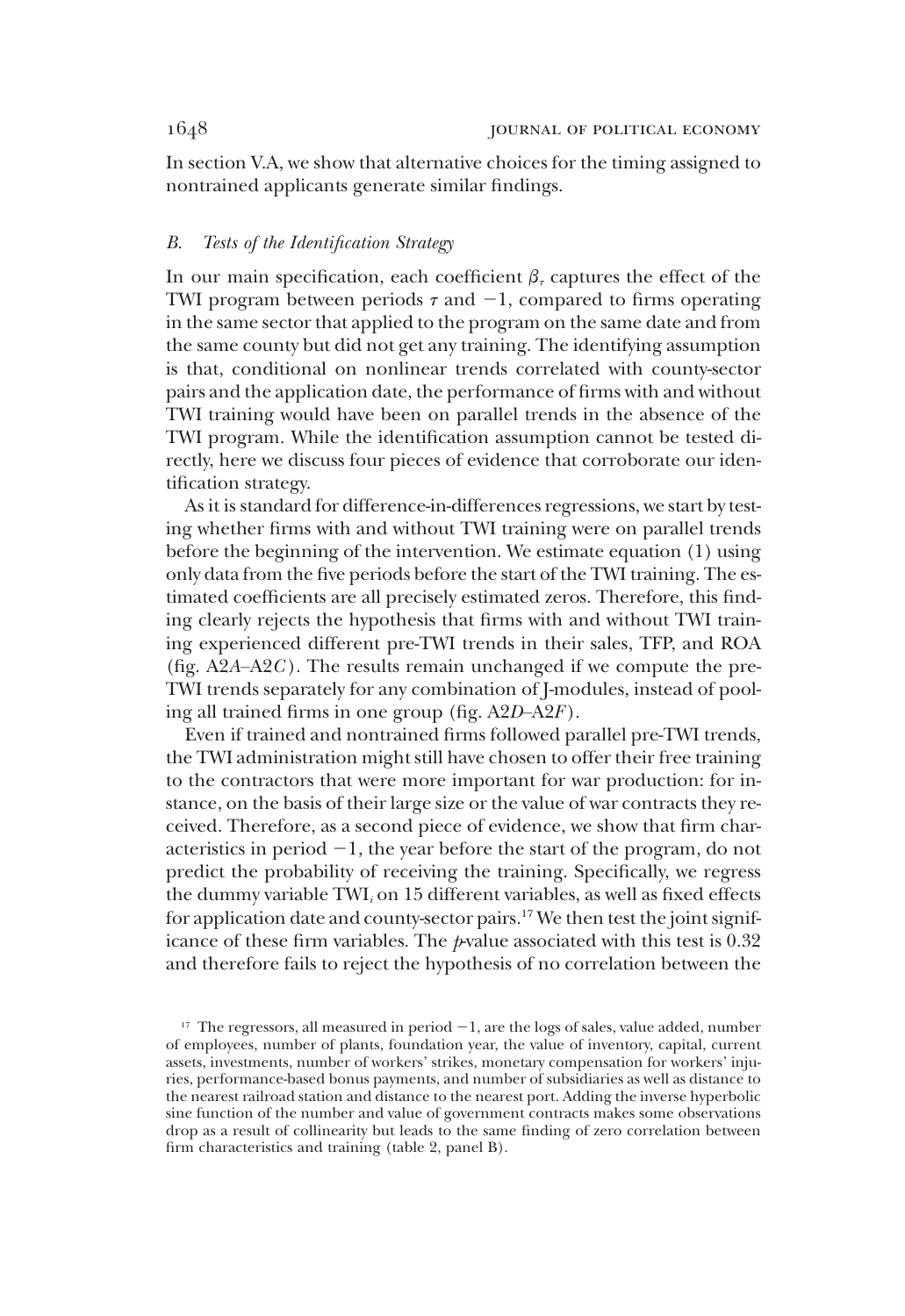### EFFECTS OF MANAGEMENT INTERVENTIONS  $1649$

training and firm characteristics (table 2, panel A, col. 1). Similarly, we can replace the dependent variable with several indicators for the different combinations of J-modules received by trained firms (e.g., only J-R vs. J-R and J-M). The test of joint significance fails to find any correlation between different types of training and baseline firm characteristics (table 2, panel A, cols. 2–8). Finally, we show the same lack of correlation between the TWI training and firm-level variables even when we split the sample by year of training (table A2, panel A). Overall, these findings indicate that the TWI administration did not favor applicant firms with better preexisting characteristics, not even in the last stages of WWII, when the need to increase production became more pressing.

Next, we show that the TWI administration did not choose to favor firms that were located in the most industrialized or economically developed areas of the United States before the start of the program. In fact, the baseline characteristics of the counties in which applicant firms were located do not predict the probability of receiving the training. We regress the variable  $TWI_i$  on 14 county-level variables from the 1940 census, imputed to each applicant firm on the basis of its location, as well as fixed effects for application date and subdistrict-sector pairs.<sup>18</sup> A  $p$ -value of 0.48 indicates that the null hypothesis of zero correlation cannot be rejected (table 2, panel C, col. 1). Moreover, a similar exercise using county characteristics from either the 1920 census or the 1930 census confirms this finding, which rules out the hypothesis that the previous result depended on the fact that the Great Depression had eroded much of the cross-county variation in economic outcomes (table 2, panels D and E, col. 1). We obtain the same findings if we replace  $\text{TWI}_i$  with indicators for different combinations of J-modules (table 2, panels C–E, cols. 2–8). Finally, as shown for firm-level characteristics, we do not find any correlation between county variables and training even when we break down applicant firms by training year (table A2, panels C–E). These results show that the coefficients of the TWI training did not conflate differential post-WWII economic trends between richer and poorer US counties.

As a last piece of evidence, we show that there is no autocorrelation within subdistricts in the share of trained firms (table A3). This finding rules out the possibility that the TWI administration favored, over time, applicant firms located in certain subdistricts (even though these areas were not necessarily more developed at baseline, as shown in the previous paragraph).

<sup>&</sup>lt;sup>18</sup> The regressors are log population, log number of manufacturing establishments, log number of manufacturing employees, log average manufacturing wage, log total expenses in manufacturing, log of the manufacturing value added, log value of manufacturing production, farms per capita, unemployment share (available only in 1930 and 1940), population per square mile, share of male residents, share of African American population, share of urban population, and share of illiterate population (available only in 1920 and 1930).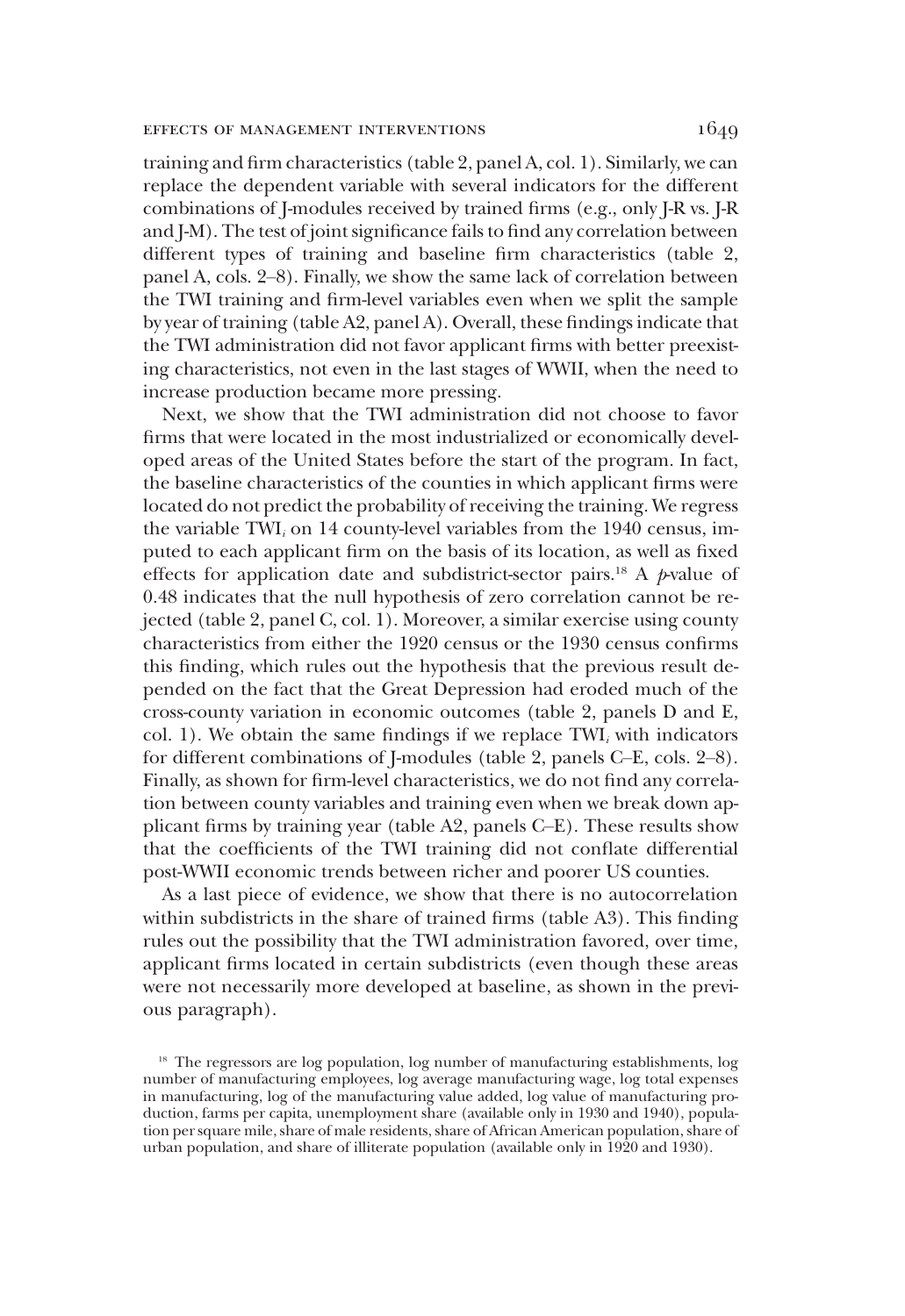|                     |                                                                        |                                                                        |        |        |                                | [-I and [-R and ]-I and                                                |        |        |  |  |  |  |  |
|---------------------|------------------------------------------------------------------------|------------------------------------------------------------------------|--------|--------|--------------------------------|------------------------------------------------------------------------|--------|--------|--|--|--|--|--|
|                     | TWI                                                                    | $I-I$                                                                  | $I-R$  | I-M    | $I-R$                          | $I-M$                                                                  | $I-M$  | All    |  |  |  |  |  |
|                     | (1)                                                                    | (2)                                                                    | (3)    | (4)    | (5)                            | (6)                                                                    | (7)    | (8)    |  |  |  |  |  |
|                     |                                                                        | A. Regressions of Training Variables on Firm                           |        |        |                                |                                                                        |        |        |  |  |  |  |  |
|                     |                                                                        |                                                                        |        |        | Characteristics in Period $-1$ |                                                                        |        |        |  |  |  |  |  |
| $p$ -Value of joint |                                                                        |                                                                        |        |        |                                |                                                                        |        |        |  |  |  |  |  |
| significance        | .32                                                                    | .76                                                                    | .69    | .55    | .92                            | .14                                                                    | .76    | .65    |  |  |  |  |  |
| Observations        | 10,735                                                                 | 10,735                                                                 | 10,735 | 10,735 | 10,735                         | 10,735                                                                 | 10,735 | 10,735 |  |  |  |  |  |
|                     |                                                                        |                                                                        |        |        |                                | B. Regressions of Training Variables on Firm Characteristics,          |        |        |  |  |  |  |  |
|                     |                                                                        |                                                                        |        |        |                                | Including Number and Value of Government Contracts, in Period -1       |        |        |  |  |  |  |  |
| $p$ -Value of joint |                                                                        |                                                                        |        |        |                                |                                                                        |        |        |  |  |  |  |  |
| significance        | .35                                                                    | .60                                                                    | .77    | .40    | .94                            | .14                                                                    | .86    | .55    |  |  |  |  |  |
| Observations        | 10.727                                                                 | 10,727                                                                 | 10,727 | 10,727 | 10,727                         | 10,727                                                                 | 10,727 | 10,727 |  |  |  |  |  |
|                     | C. Regressions of Training Variables on County Characteristics in 1940 |                                                                        |        |        |                                |                                                                        |        |        |  |  |  |  |  |
| $p$ -Value of joint |                                                                        |                                                                        |        |        |                                |                                                                        |        |        |  |  |  |  |  |
| significance        | .48                                                                    | .25                                                                    | .36    | .21    | .45                            | .47                                                                    | .86    | .51    |  |  |  |  |  |
| Observations        | 10,745                                                                 | 10,745                                                                 | 10,745 | 10,745 | 10,745                         | 10,745                                                                 | 10,745 | 10,745 |  |  |  |  |  |
|                     |                                                                        |                                                                        |        |        |                                | D. Regressions of Training Variables on County Characteristics in 1930 |        |        |  |  |  |  |  |
| $p$ -Value of joint |                                                                        |                                                                        |        |        |                                |                                                                        |        |        |  |  |  |  |  |
| significance        | .08                                                                    | .44                                                                    | .26    | .34    | .07                            | .11                                                                    | .69    | .66    |  |  |  |  |  |
| Observations        | 10,859                                                                 | 10,859                                                                 | 10,859 | 10,859 | 10,859                         | 10,859                                                                 | 10,859 | 10,859 |  |  |  |  |  |
|                     |                                                                        | E. Regressions of Training Variables on County Characteristics in 1920 |        |        |                                |                                                                        |        |        |  |  |  |  |  |
| $p$ -Value of joint |                                                                        |                                                                        |        |        |                                |                                                                        |        |        |  |  |  |  |  |
| significance        | .45                                                                    | .32                                                                    | .32    | .35    | .15                            | .46                                                                    | .68    | .50    |  |  |  |  |  |
| Observations        | 10,873                                                                 | 10,873                                                                 | 10,873 | 10,873 | 10,873                         | 10,873                                                                 | 10,873 | 10,873 |  |  |  |  |  |

TABLE 2 Correlation between Firm and County Characteristics and Training Received

NOTE.—Panel A shows the  $p$ -value of the test of joint significance of the coefficients of 15 firm characteristics observed in period  $-1$ . The variables are the logs of sales, value added, number of employees, number of plants, foundation year, the value of inventory, capital, current assets, investments, number of workers' strikes, monetary compensation for workers' injuries, performance-based bonus payments, and number of subsidiaries, as well as distance to the nearest railroad station and distance to the nearest port. Panel B adds the inverse hyperbolic sine function of the number and value of government contracts. The regressions also include fixed effects for county-sector pairs, the application window, and the number of days between the opening of the window and the firm application. Panels C, D, and E show the  $p$ -value of the test of joint significance of the coefficients of several county characteristics measured in 1940, 1930, and 1920, respectively. The county-level variables are imputed to firms on the basis of their location. These regressions include log population, log number of manufacturing establishments, log number of manufacturing employees, log average manufacturing wage, log total expenses in manufacturing, log of the manufacturing value added, log value of manufacturing production, farms per capita, unemployment share (available only in 1930 and 1940), population per square mile, share of male residents, share of African American population, share of urban population, and share of illiterate population (available only in 1920 and 1930). County data are from the IPUMS National Historical Geographic Information System (www.nhgis.org). The regressions also include fixed effects for subdistrict-sector pairs, the application window, and the number of days between the opening of the window and the firm application. Standard errors are clustered at the level of subdistricts and application windows.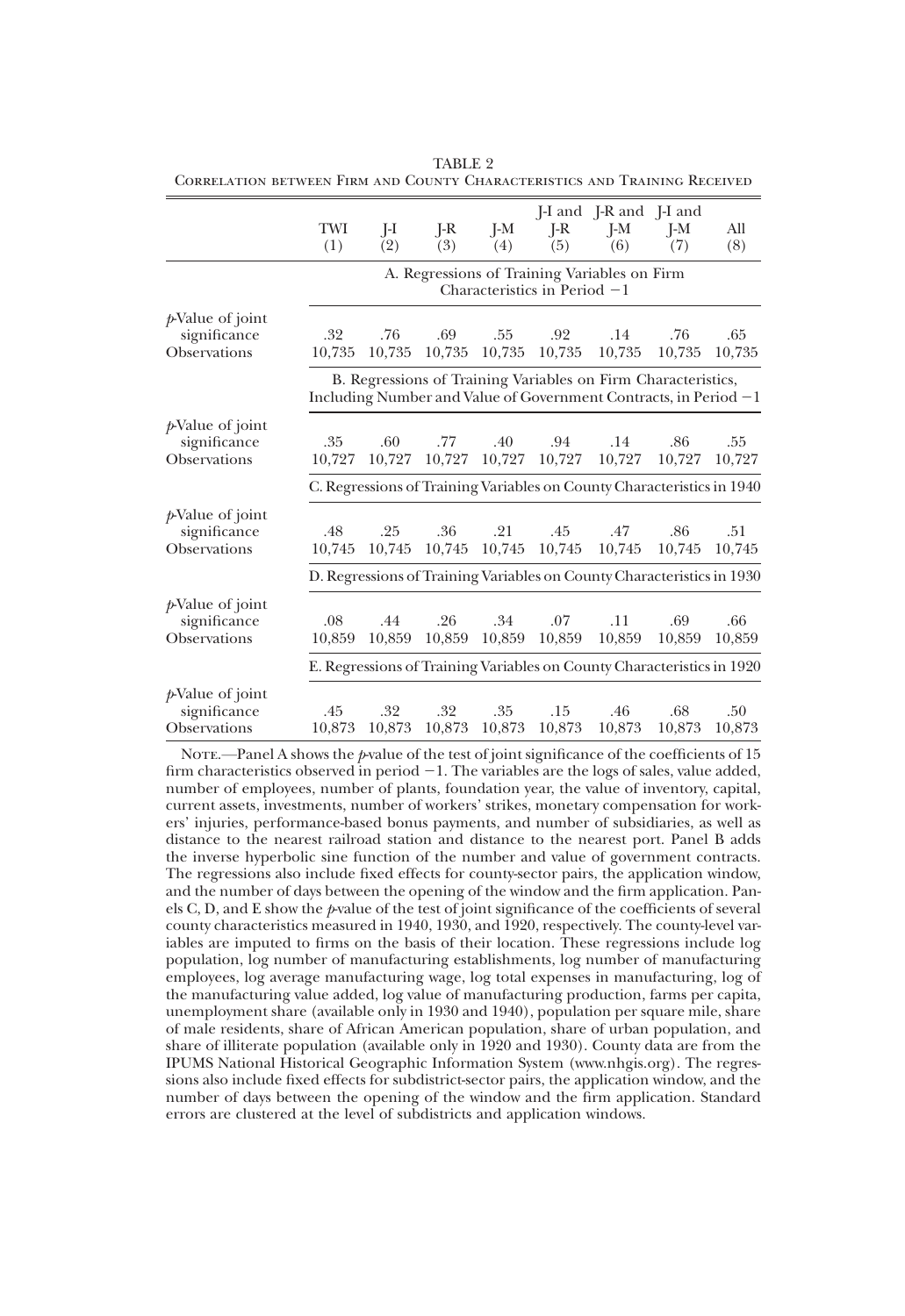# EFFECTS OF MANAGEMENT INTERVENTIONS 1651

# C. Assignment of Instructors

At this point, it would be natural to wonder why, after controlling for application date and county-sector pairs, the delivery of the training was essentially as good as random. We argue that this was due to the way in which different types of TWI instructors were assigned to subdistricts and application windows, combined with several constraints on resources and personnel that the TWI administration faced throughout its existence.

The TWI administration would have certainly preferred to send enough instructors to train all war contractors in all three J-modules, but several bottlenecks made this goal unreachable. First, the TWI staff was not large enough to prepare the needed number of TWI instructors for in-plant training. At its peak in July 1944, the TWI administration had only 415 staff members. Moreover, the size of the TWI staff was much smaller during most of WWII, and many employees were working only part-time for the program (Dooley 1945, 14). Second, the lack of manpower was compounded by the fact that both the courses to certify instructors and the TWI training itself had to be carried out in small classes of at most 10 students, severely limiting scalability. Third, as discussed in section II.C, TWI instructors were trained to be specialists who could teach only one J-module. This decision sped up the delivery of the training but meant that some applicant firms could not receive one or more J-modules because there were not enough instructors who could teach them in their subdistrict and application window. To summarize, a small staff, as well as instructors with inflexible teaching skills, created variation across subdistricts and application windows in the number of firms eventually trained and the type of training they received.

We find three results that corroborate the historical accounts. First, within a subdistrict and application window, the share of instructors who could teach a given J-module is positively and strongly correlated with the probability that firms were trained in the same J-module (table C1). For example, firms located in subdistrict and application windows in which most TWI instructors could teach the J-I module had a 21.5 percentage point higher probability of receiving the J-I module as the first TWI training, equal to a 119% increase from the mean (table C1, col. 1). This effect implies that the allocation of instructors to subdistricts and application windows drove large differences in the type of training received by firms.

Second, the share of instructors who could teach a given J-module is not correlated with the baseline characteristics of firms that applied in the same subdistrict and application window (table C2, panels A and B). Similarly, there is no correlation between the share of instructors and the characteristics of counties in 1920, 1930, and 1940 (table C2, panels C– E). These two findings indicate that the TWI administration did not take into consideration the preexisting characteristics of applicants and counties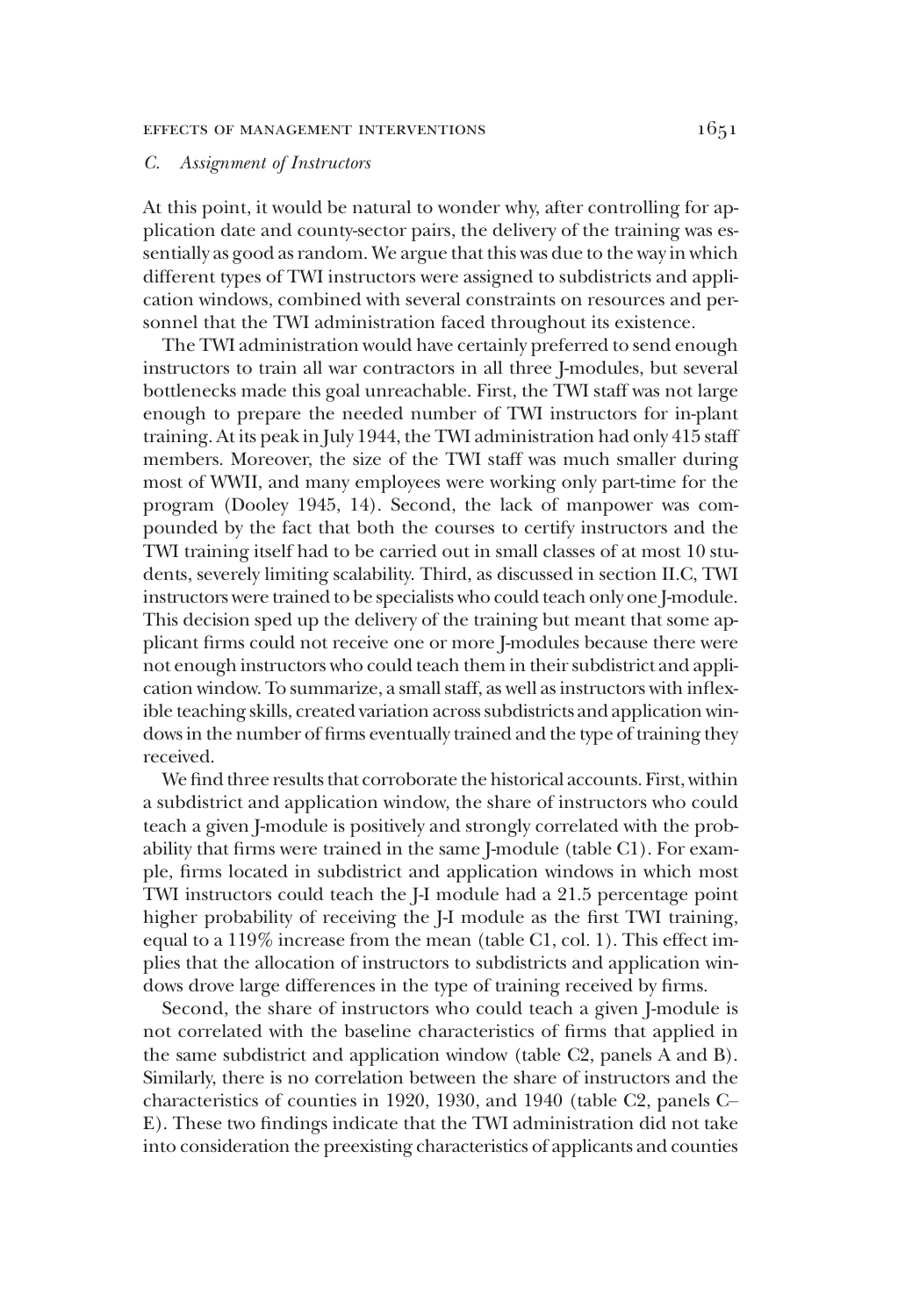before assigning the TWI instructors to a subdistrict and application window.

Third, within a given subdistrict, there is no autocorrelation in the share of instructors who could teach a given J-module (table C3). This result is consistent with the historical data, which indicate that the TWI instructors were assigned to only one subdistrict and application window.<sup>19</sup> In fact, most instructors could volunteer to the TWI program only for a short length of time before returning to their regular employers. The lack of reassignment across application windows within a subdistrict led to an as-good-as-random assignment of new instructors in every period.

To conclude, our empirical strategy is designed to compare firms that were in the same county and industry and that applied to the program on the same day but were located in different TWI subdistricts. In spite of their many similarities (as shown in sec. IV.B), these firms could have received different types of TWI training. In this section, we showed that these differences in training are driven mainly by the assignment of TWI instructors to subdistricts and application windows. Moreover, we showed that the assignment of TWI instructors did not depend on the characteristics of applicant firms, the characteristics of the counties, or prior assignments in the same subdistrict. These results are consistent with the idea that the TWI administration did not act strategically in assigning their resources to applicant firms.

On the basis of these findings, we can modify the baseline equation (1) by instrumenting the training variables with the share of instructors who could teach different J-modules assigned to the subdistrict and application window in which firm  $i$  applied to the program. As expected, the instrumental variable and OLS (ordinary least squares) estimates are close and lead to the same conclusions (table C4). Considering that all the available evidence in sections IV.B and IV.C points to the unbiasedness of the OLS estimation of equation (1), we focus on OLS regressions for the remainder of the analysis because of their higher precision and easier interpretation.

# V. Dynamic Effects of the TWI Program

In this section, we estimate the dynamic effects of the TWI program up to 10 years after the training. In order to show more clearly that each J-module induced changes in different managerial practices, section V.A limits the

<sup>&</sup>lt;sup>19</sup> The strong correlations between instructors and training in table C1 corroborate the precision of the data. In fact, the presence of widespread and undocumented reallocation of instructors across subdistricts and application windows would produce substantial measurement error. In this case, we should expect to find a small and possibly insignificant relationship between the original assignment of instructors and the training delivered to firms.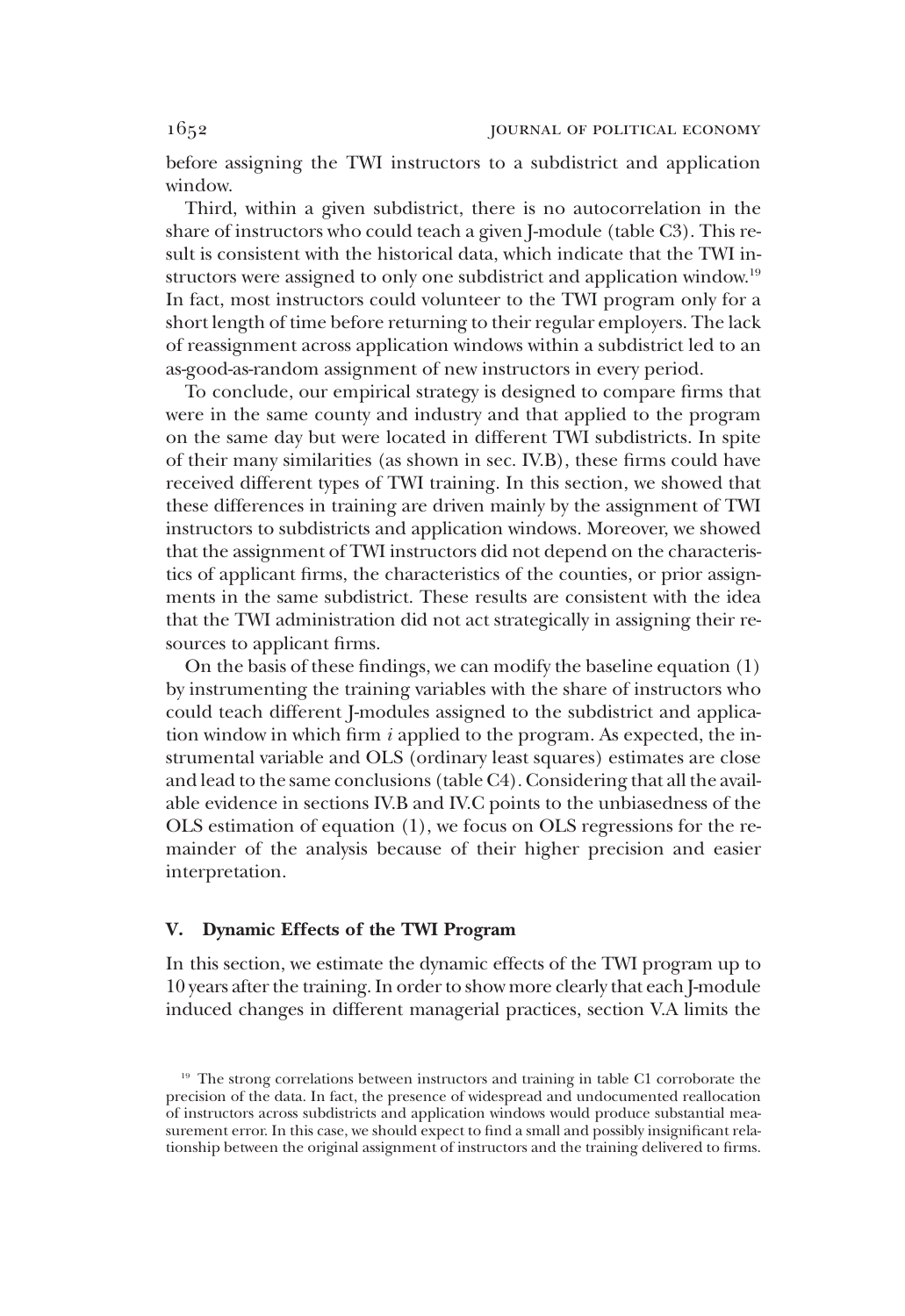sample to firms that received either one J-module or no training at all. In section V.B, we expand the sample to all applicants, including firms that received two or three J-modules, in order to study complementarity effects among different types of management training.

### A. Effects on Firm Performance and Managerial Practices

# 1. Firm Exit

We start our analysis by investigating whether firms that received the TWI training experienced a lower exit rate than nontrained applicants. First, we estimate the following Kaplan-Meier survival function separately for trained and nontrained applicants:  $\hat{S}_t(t) = \prod_{t \leq t} [1 - (d_{\tau}/n_{\tau})]$ , where  $n_{\tau}$  is the number of firms that survived until time  $\tau$  and  $d_{\tau}$  is the number of firms that closed down at time  $\tau$ . Compared with nontrained applicants, firms that received the training experienced a significantly lower exit rate (fig. A3A). Out of all trained firms, 90% survived for at least 10 years after the beginning of the TWI program, compared to 64% of nontrained firms. The log-rank test rejects the null hypothesis of equality between the two survival functions at the  $1\%$  level of significance. Second, we regress an exit dummy on an indicator for participation in the TWI program, controlling for application date and county-sector fixed effects via the following OLS regression:  $\text{Exit}_i = \beta \text{TWI}_i + \eta \cdot \text{App}_i + \delta_{\alpha} + \epsilon_i$ , where the dependent variable is an indicator equal to 1 for firms that dropped from the sample by the tenth year after the start of the TWI program,  $\delta_{cs}$ are county-sector fixed effects, and the other variables are defined after equation (1). These estimates indicate that trained applicants experienced a 26 percentage point lower exit rate by the end of the tenth year after the beginning of the TWI program, corroborating the results of the Kaplan-Meier functions (table A4).<sup>20</sup>

# 2. Firm Performance

The estimates of equation (1) indicate that the TWI training had a longlasting impact on firm performance. Annual sales of trained firms increased by 5.3% within 1 year of the TWI training, compared with nontrained applicants (fig. 3A). This differential effect reached a peak of

<sup>&</sup>lt;sup>20</sup> As explained in app. B, we consider that a firm has exited the market if we stop finding it in the Mergent data after its last US war contract. This choice is based on the assumption that large firms do not usually stop compiling a balance sheet unless they go out of business. It may be possible that some firms stopped reporting financial outcomes for other reasons, such as a dramatic reduction in size or performance. If these instances are common, we would significantly overestimate the probability of firm exit. However, the survival rate in our sample is broadly consistent with that of publicly traded North American firms (Daepp et al. 2015).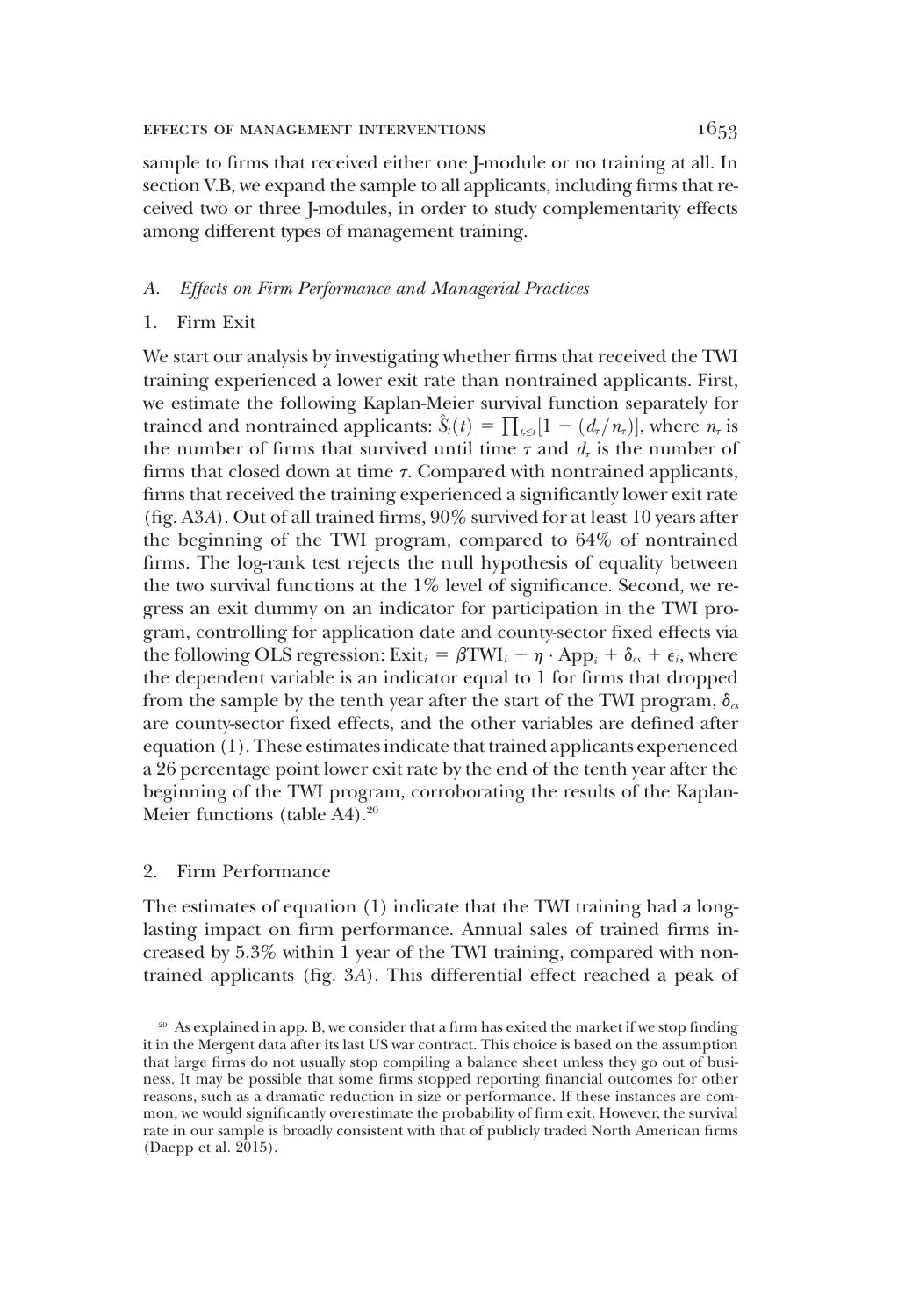

FIG. 3. —Yearly effects of TWI training. A–C, Difference-in-differences (DID) coefficients; D–F, single-difference coefficients. These regressions also include fixed effects for county-sector-period combinations, the application window, and the number of days between the opening of the window and the firm application. The distance from the TWI intervention for the nontreated firms is imputed, using the distance from the TWI intervention of the first participating firm in the same subdistrict and application window. The dependent variables are log sales ( A, D), TFP computed with the Gandhi, Navarro, and Rivers (2020) method (*B, E* ), and log of ROA (*C, F* ). The sample includes applicant firms that received either only one TWI training or no training at all. The error bars denote 95% confidence intervals. The first vertical line identifies the beginning of the TWI program. The second vertical line identifies the end of WWII for most applicant firms. The standard errors are clustered at the level of subdistricts and application windows. A color version of this figure is available online.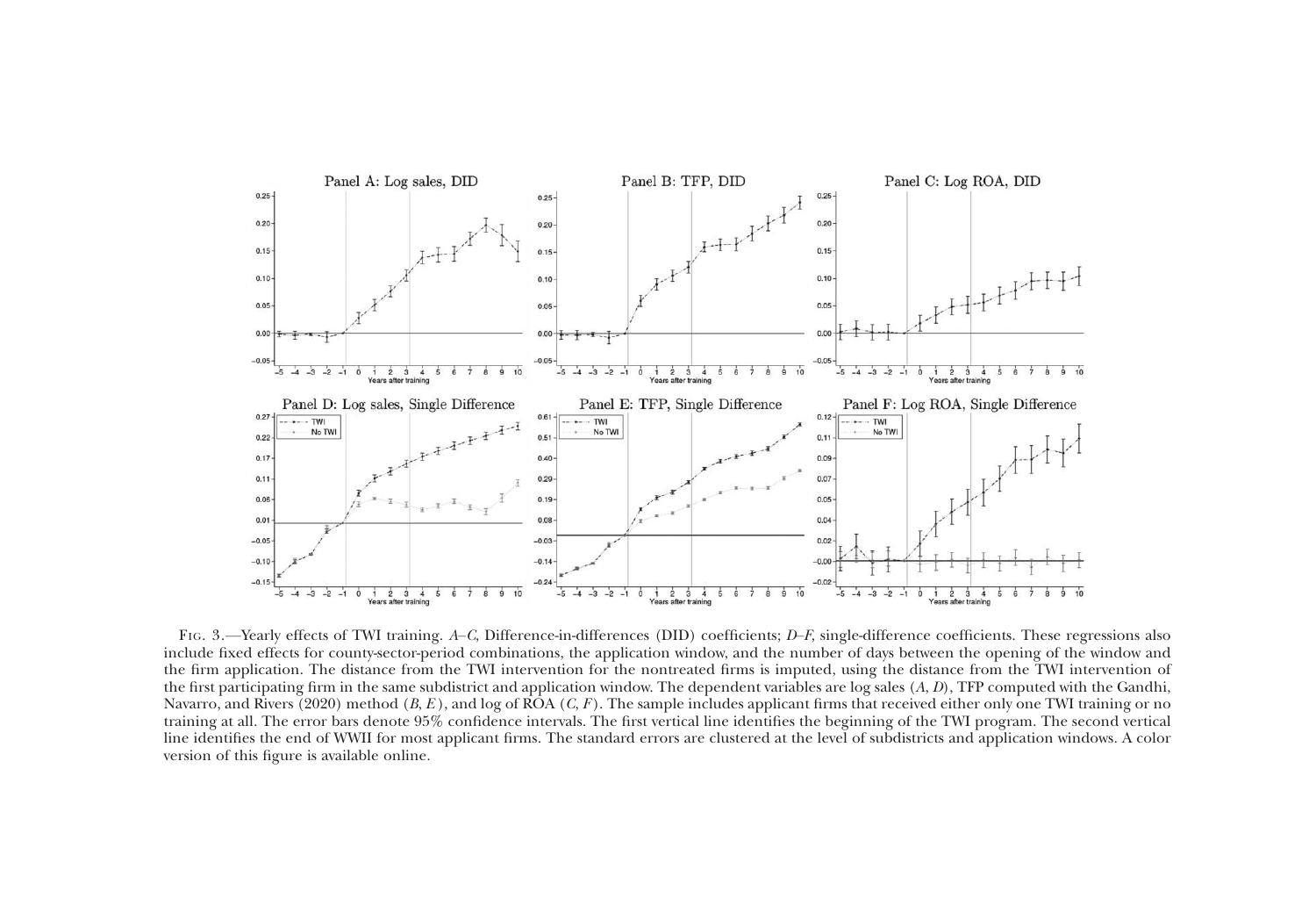21.7% in period 8 and then decreased to 16% in period 10. The treatment effects on productivity and profitability show monotonic increases in the post-TWI years. Specifically, the TFP of trained firms exceeded the TFP of nontrained firms by between 6% in period 0 and 27% in period 10 (fig.  $3B$ ). Similarly, their ROA increased by up to  $11\%$  by the tenth year after training (fig. 3C).

We can further explore the increase in productivity by focusing on the different components of the production function (table A5). In addition to the aforementioned increase in revenues from sales, we find that trained firms experienced a 1% decrease in capital and an 8% decrease in intermediate goods after the TWI program, compared with nontrained applicants.21 These changes are associated with an increase in TFP and explain why TFP increased more than annual sales. Finally, trained firms experienced a 6% increase in the number of employees, compared with nontrained applicants. This variation contributed to a decrease in productivity, but it was not large enough to overcome the increase in sales and the decrease in intermediate goods.

At least three things are worth noting about these results. First, since most of the training was carried out between 1942 and 1945 (fig. 2B), for most trained firms the war ended within 3 years after the program began. However, the effects kept increasing after period 3. We further explore how war-related factors may have influenced the results in section VII. Second, the estimation of single-difference event studies indicates that firms with and without training had followed the same, and not just parallel, trends before the TWI program (fig.  $3D-3F$ ). This finding reinforces the notion that the delivery of the TWI training was not correlated with preexisting firm conditions. Finally, while the effects of the TWI program are fairly large, their magnitude is either in line with or smaller than the effect sizes found in similar studies (fig. A4). For instance, our treatment effects on sales are 4 percentage points smaller than the effects on output found by Bloom et al. (2013b) and at most 6 percentage points smaller than the effects on sales found by Giorcelli (2019). Moreover, they are consistent with the historical records that documented large effects of the program of firm productivity (sec. II.C).

The results are robust to a variety of modifications to the baseline specification and sample (fig. A5). Specifically, we replace county-sector-period

<sup>&</sup>lt;sup>21</sup> A decrease in the value of intermediate goods used for production is consistent with the nature of the TWI program. One of the main goals of the TWI training was to increase production efficiency in a period in which the overall availability of inputs was scarce. Moreover, better human resource management (especially though the J-R module) decreased the cost of scaling up the workforce. Therefore, trained firms may have replaced externally sourced intermediate goods with internal labor. This hypothesis is consistent with the fact that trained firms experienced an increase in the number of employees (table A5, col. 5) and the number of subsidiaries (table A6, col. 4).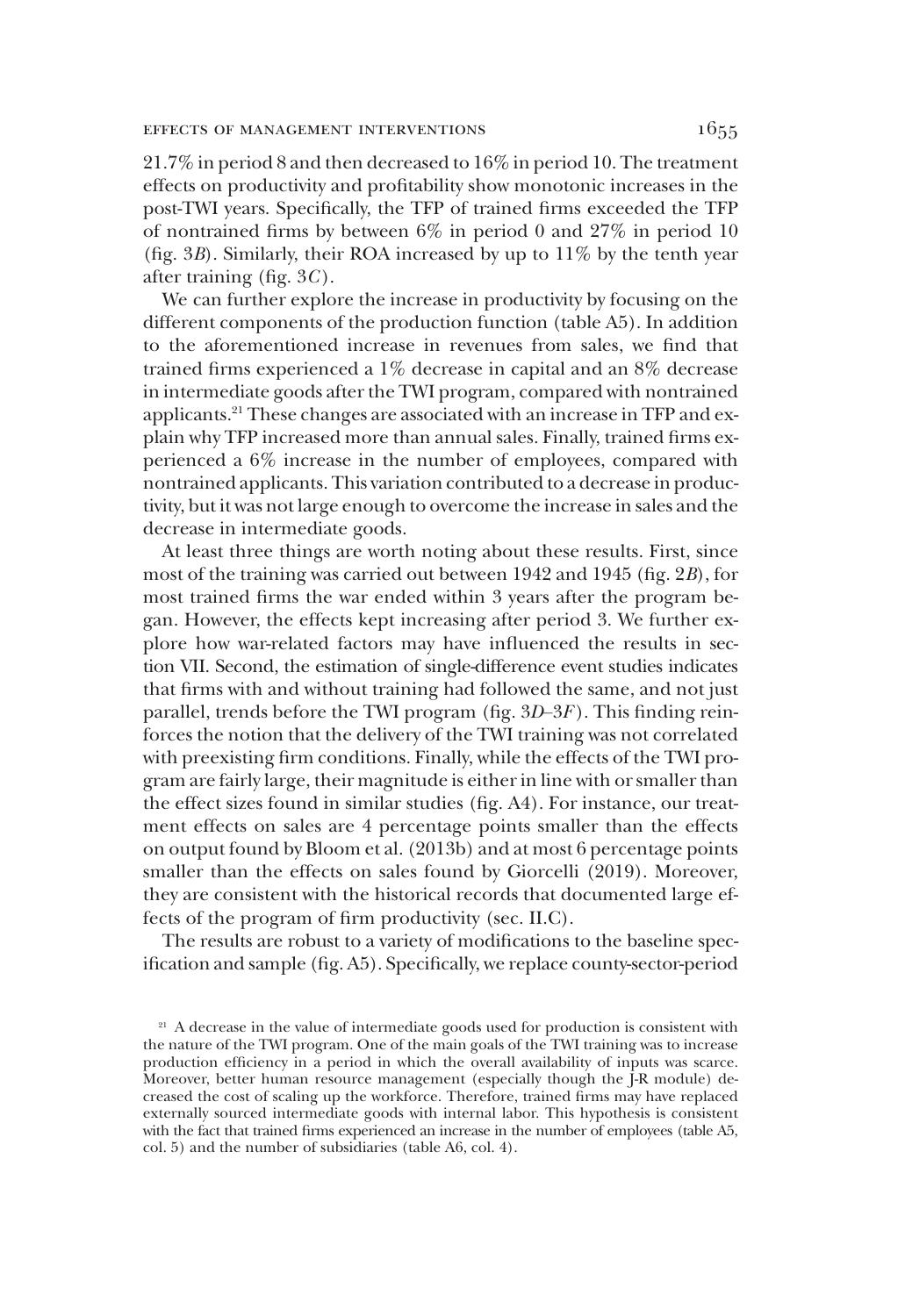fixed effects either with firm and period or with district-sector-period fixed effects. We cluster the standard errors at different levels of aggregation. We also impute values of Years after TWI =  $\tau_{ir}$  to nontrained firms using the values of the last, instead of the first, trained firm in their subdistrict and application window. Moreover, we match trained and nontrained firms using different propensity score–matching algorithms (table A7).

Next, we investigate how the higher attrition of nontrained firms affected these findings. First, we reestimate equation (1) allowing for firm entry and exit instead of using a balanced sample (fig. A3B, A3C). The treatment effects in the unbalanced sample are larger than the baseline treatment effects in the balanced sample. Second, we bound the treatment effects by hypothesizing extreme cases of attrition based on pre-TWI performance. Specifically, the exit regressions indicate that attrition was 26 percentage points lower among trained applicants (table A4). Therefore, to rebalance the sample, we remove all trained applicants in either the top or the bottom quartile of the distribution of sales (fig. A3D) or TFP (fig.  $A3E$ ) in period  $-1$ . The two resulting event studies are close to the baseline, indicating that attrition based on initial performance is not able to generate substantial bias in the main results. Third, we use the popular Lee bounds (Lee 2009) to bound the treatment effects by dropping treated firms on the basis of their post-TWI performance. The lower bounds, which are the more conservative margin in our context, are smaller than our baseline estimates but are always positive and significant (fig.  $A3F$ ). This finding implies that, even if we exclude the most productive trained firms to match the exit rate of nontrained firms, the positive effects of the TWI program hold. Finally, instead of dropping high performers among the trained firms, we recalculate the treatment effects by imputing very high levels of productivity to nontrained firms with missing balance sheets. For instance, we ask how our conclusions would differ if the firms with missing financial data had a TFP level equal to the 99th percentile in every post-TWI year in which their information is missing. These results indicate that even extreme scenarios are not able to undo the positive effects of the TWI program (fig.  $A3G, A3H$ ). For example, when we impute the 99th percentile of TFP to firms with missing financial data, which implies that these firms would have had a TFP increase 137% higher than that of trained firms, the treatment effects become insignificant only in period 10.

Over time, trained firms undertook a number of structural changes that transformed them into larger and more complex organizations. Compared with nontrained firms, the number of plants of trained firms increased by 6.4% by period 10, the number of their employees by 13.5%, the number of their managers by 11.4%, and the number of their controlled subsidiaries by 5% (table A6). These findings are consistent with prior work that highlights the positive relationship between productivity and firm size (Syverson 2011).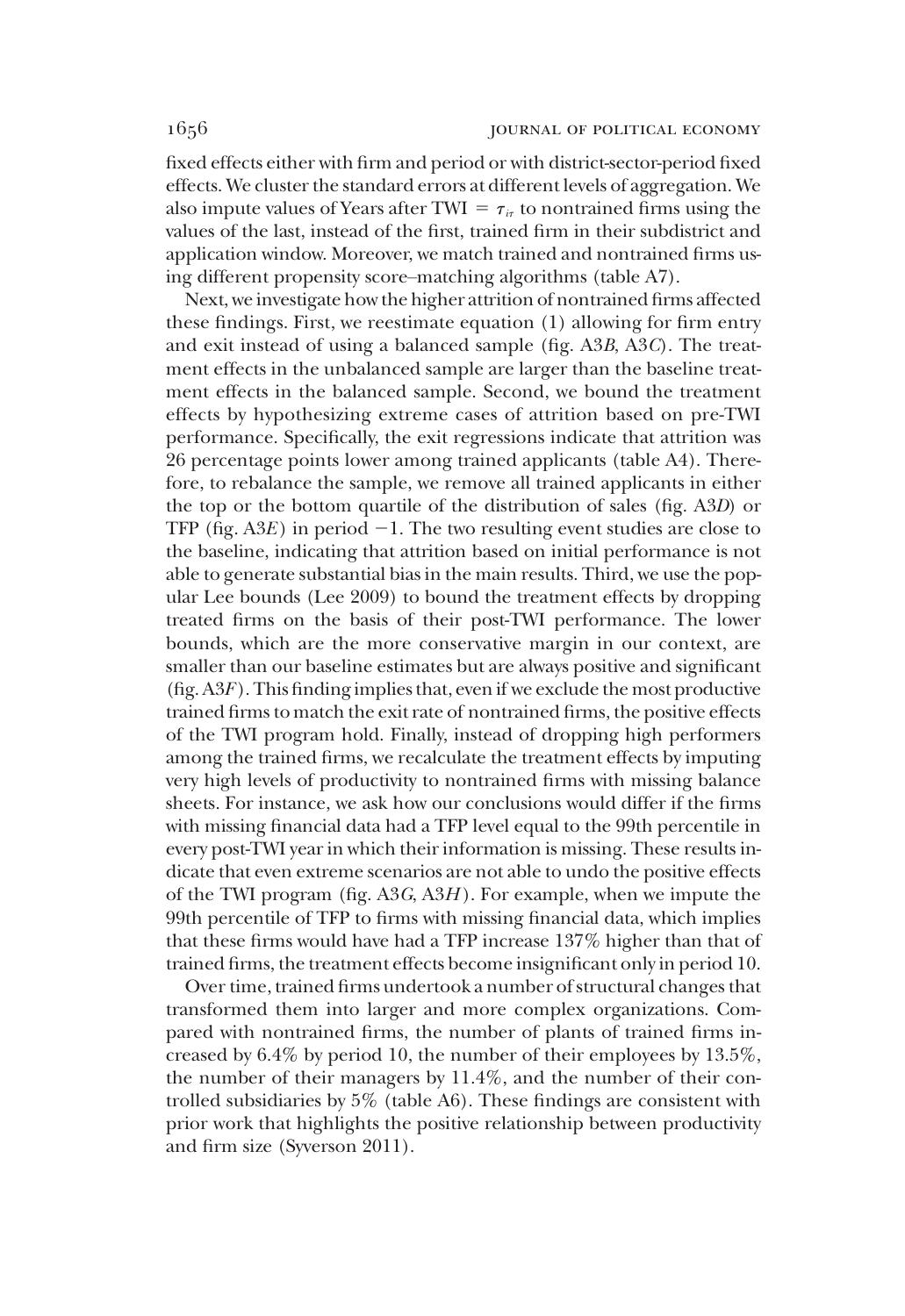### EFFECTS OF MANAGEMENT INTERVENTIONS  $1657$

From a financial perspective, the TWI training was a success. The direct costs of the program were \$155 million (in 2020 USD), which implies that the direct costs per trained supervisor were  $$88.5<sup>22</sup>$  Obviously, the highest costs were indirect, namely, the opportunity cost of the time dedicated to the program by the employees of participating firms. Trained employees had to spend 10 hours to receive the certification in one of the three TWI modules and possibly many more hours to implement the TWI concepts within their firms. Although we do not have data on the time the trained supervisors took to spread the TWI training within their firms, the available evidence suggests that the program was cost-effective for most firms. Assuming an hourly wage for managers and supervisors of \$45, supervisors would have needed to dedicate at least 3,400 hours, or 21 months, of their time to the TWI training in order to make the program unprofitable for their firm by the tenth year after training.<sup>23</sup>

### 3. Managerial Practices

In the last portion of this section, we estimate the heterogeneous effects of different types of managerial training and their relationship with the adoption of specific managerial practices. Specifically, we replace the indicator TWI<sub>i</sub> in equation (1) with a dummy variable for each of the three J-modules. As a reminder, supervisors learned how to break in new employees through the J-I module, how to manage human resources through the J-R module, and how to introduce improvements to business processes through the J-M module. The results indicate that all three trainings had positive and permanent effects on sales and TFP, while only J-R and J-M increased the ROA (fig. A6). Moreover, the J-R module had the largest effects on every outcome.

In order to explain the different effects of the J-modules on firm outcomes, we investigate what changes to managerial practices they induced. We start by analyzing data from the plant-level surveys the TWI administration conducted in each trained firm before the program, 3 months after the program, and then each year after training until 1945.<sup>24</sup> In general, the survey data show a clear relationship between the content of the J-modules

<sup>24</sup> The survey data were collected only for firms that eventually got treated. As a result, this analysis cannot include nontrained firms.

<sup>&</sup>lt;sup>22</sup> The direct costs were the sum of \$92.3 million of appropriations and \$62.5 million from the US Office of Education to pay the TWI instructors (Dooley 1945, 122). Moreover, 1.75 million supervisors were trained through the TWI program.

<sup>23</sup> The hourly wage of \$45 (2020 USD) comes from an annual wage of \$5,000 (1940 USD) for "personnel workers" from the 1940 Occupational Outlook Handbook (https://babel .hathitrust.org/cgi/pt?id=osu.32435051428019&view=image&seq=7). Moreover, compared with nonapplicants, 6,056 trained applicant firms reported higher profits of \$44.2 million by the tenth year after training. Therefore,  $\frac{1}{8}$ (\$45/h)  $\times$  3,400 hours + \$88.5}/6,056 firms)  $\times$ 1:75 million trained supervisors ≃ \$44:2 million in higher profits.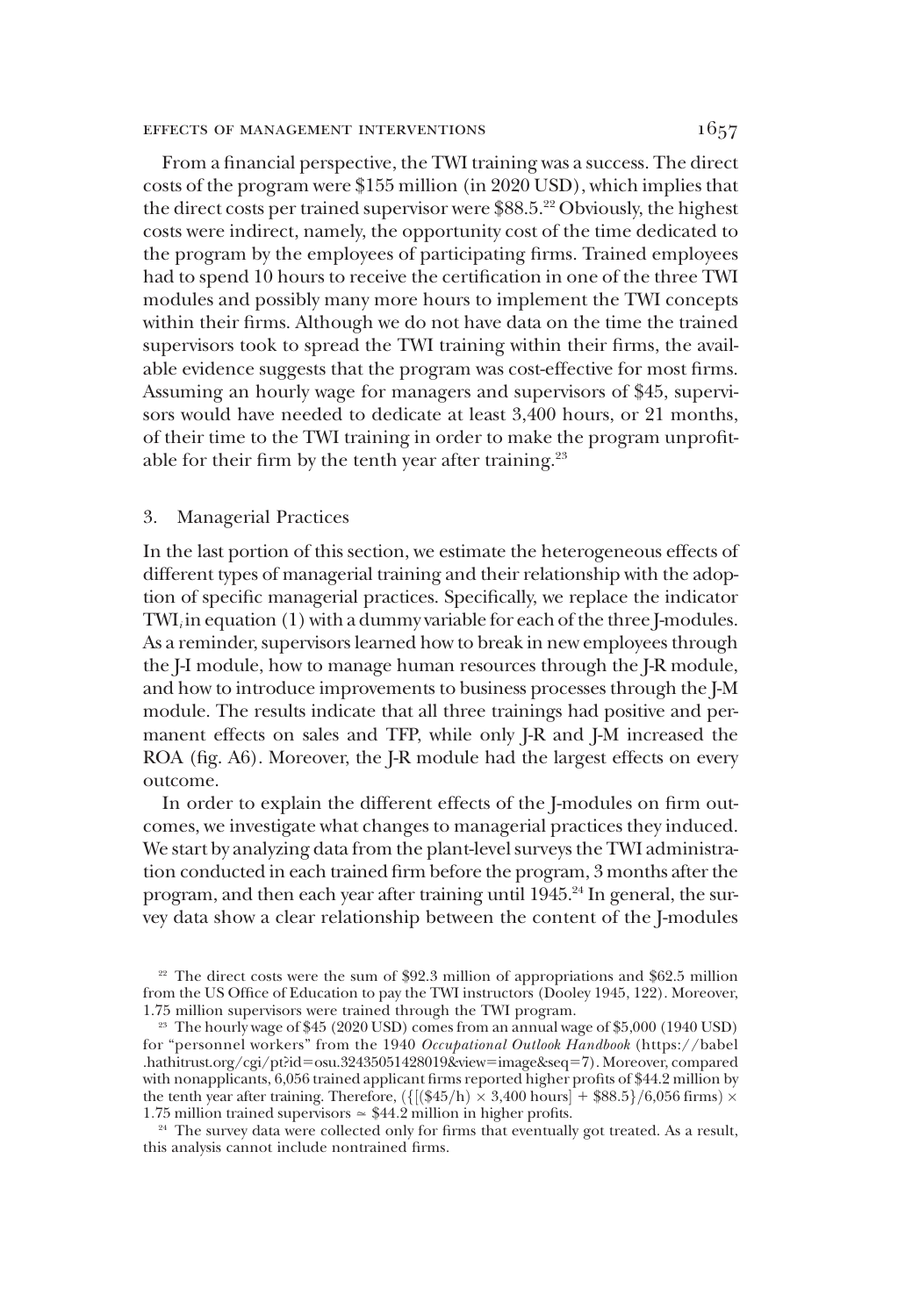and changes in managerial practices (table A8). The J-I program highlighted the importance of having the workplace properly arranged and ensuring worker safety (Dooley 1945, 33). In the TWI surveys, firms that received the J-I training reported a drop in machine repairs and an increase in the probability of keeping a reliable record of breakdowns after the training, which can explain the increase in output and TFP.

In contrast, firms that received the J-R module became more likely to offer on-the-job training, performance-based bonus schemes, and a process for workers to submit suggestions to higher management. Moreover, they were more likely to formalize the tasks and responsibilities attached to different positions. These changes should have increased labor productivity, which in turn should have increased output and TFP.

Finally, firms that were trained in the J-M module found new ways to cut inefficiencies or increase revenues. They reported a drop in unused inputs as well as an increased reliance on production planning and marketing activities. The decreased inventory, in turn, reduced capital utilization, with positive effects on TFP. Furthermore, better production planning may have reduced bottlenecks, while a higher focus on marketing may have increased the customer base, leading to higher output.

One caveat in the interpretation of these results is that the self-reported nature of the TWI surveys may have pushed firms to overstate the adoption of good managerial practices. To provide additional evidence on actual changes in spending, we can validate the survey data by using information from the firms' financial reports (table 3). Compared with nontrained firms, firms that received the J-I training started spending more for regular maintenance and less for machine repairs and worker injuries.25 In contrast, firms trained in the J-R module became more likely to invest in performance-based bonus payments and on-the-job training programs. Moreover, they became less likely to experience worker strikes. Finally, firms that received the J-M training decreased their inventory, while they became more likely to increase the number of product lines and to invest in marketing activities. Remarkably, the only changes in the implementation of managerial practices that these firms documented in their financial statements were related to the specific training they had received, which highlights the critical role played by the TWI training.<sup>26</sup>

<sup>26</sup> These results, as well as the main findings in secs. V.B and VI.A, are robust to different clustering of the standard errors (table A9) and to corrections for multiple concurrent testing (table A10).

<sup>&</sup>lt;sup>25</sup> The survey data indicate that firms that received the J-I module reported more injuries after the program, while the financial data show that the same firms spent less for worker injuries after the TWI. The two findings may signal that the J-I module induced trained firms to improve both their safety protocols and the reporting of injuries. As a result, trained firms may have started documenting more injury cases, including minor accidents, while experiencing a decrease in the severity of injuries. Although we cannot directly test it, this hypothesis is consistent with the historical reports on the effects of the J-I module published in the 1944 J-I manual for TWI instructors.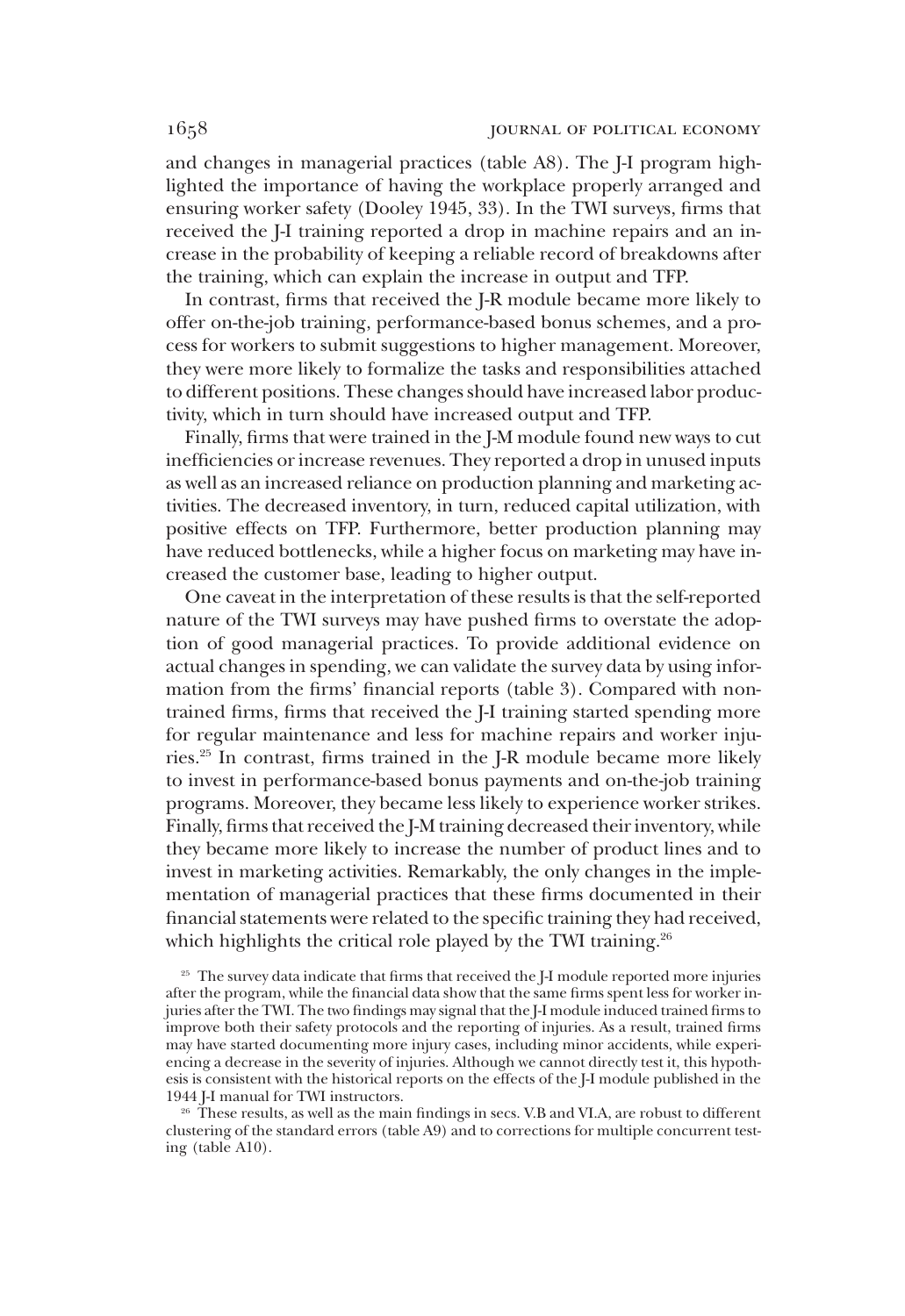|                         | Log<br>Repairs<br>$^{(1)}$ | Log<br>Maintenance<br>(2) | Log<br>Injuries<br>(3) | Log<br>Bonus<br>(4) | Log<br>Strikes<br>(5) | Prob.<br>Training<br>(6) | Log<br>Inventory<br>(7) | Log Product<br>Lines<br>(8) | Prob.<br>Marketing<br>(9) |
|-------------------------|----------------------------|---------------------------|------------------------|---------------------|-----------------------|--------------------------|-------------------------|-----------------------------|---------------------------|
| $I - I \times Period 1$ | $-.010***$                 | $.005***$                 | $-.020**$              | $-.000$             | .000                  | $-.001$                  | $-.010$                 | .002                        | $-.001$                   |
|                         | (.000)                     | (.000)                    | (.010)                 | (.000)              | (.001)                | (.001)                   | (.011)                  | (.003)                      | (.001)                    |
| $I-I \times Period 5$   | $-.033***$                 | $.014***$                 | $-.043***$             | $-.000$             | $.006***$             | $-.051***$               | .007                    | $-.002$                     | $-.028***$                |
|                         | (.001)                     | (.001)                    | (.010)                 | (.000)              | (.002)                | (.006)                   | (.010)                  | (.004)                      | (.005)                    |
| $I-I \times Period 10$  | $-.057***$                 | $.025***$                 | $-.064***$             | .000                | $.030***$             | $-.062***$               | .008                    | $-.004$                     | $-.064***$                |
|                         | (.001)                     | (.001)                    | (.011)                 | (.000)              | (.004)                | (.006)                   | (.012)                  | (.005)                      | (.007)                    |
| $I-R \times Period 1$   | $-.000$                    | .000                      | .004                   | $.414***$           | $-.000$               | $.043***$                | $-.005$                 | .002                        | $.001*$                   |
|                         | (.000)                     | (.000)                    | (.010)                 | (.000)              | (.000)                | (.010)                   | (.011)                  | (.002)                      | (.001)                    |
| $I-R \times Period 5$   | $-.000$                    | .000                      | .011                   | .431***             | $-.268***$            | $.628***$                | .008                    | $-.001$                     | $-.023***$                |
|                         | (.000)                     | (.000)                    | (.010)                 | (.000)              | (.006)                | (.025)                   | (.010)                  | (.004)                      | (.004)                    |
| $I-R \times Period 10$  | $-.000$                    | $-.000$                   | $-.000$                | .459***             | $-.268***$            | $.927***$                | $.033***$               | $-.000$                     | $-.061***$                |
|                         | (.000)                     | (.000)                    | (.009)                 | (.001)              | (.006)                | (.008)                   | (.010)                  | (.005)                      | (.006)                    |
| $I-M \times Period 1$   | .000                       | .000                      | $-.001$                | .000                | .000                  | .001                     | $-.015***$              | $.015***$                   | $.043***$                 |
|                         | (.000)                     | (.000)                    | (.010)                 | (.000)              | (000)                 | (.001)                   | (.005)                  | (.004)                      | (.010)                    |
| $I-M \times Period 5$   | $-.000$                    | .000                      | .001                   | $-.000$             | $.007***$             | $-.038***$               | $-.071***$              | .538***                     | $.661***$                 |
|                         | (.000)                     | (.000)                    | (.009)                 | (.000)              | (.002)                | (.005)                   | (.006)                  | (.009)                      | (.024)                    |
| $I-M \times Period 10$  | $-.000$                    | .000                      | .006                   | $-.000$             | $.013***$             | $-.062***$               | $-.100***$              | $.606***$                   | .930***                   |
|                         | (.000)                     | (.000)                    | (.009)                 | (.000)              | (.002)                | (.006)                   | (.007)                  | (.009)                      | (.008)                    |
| Observations            | 67,472                     | 67,472                    | 67,472                 | 67,472              | 67,472                | 67,472                   | 67,472                  | 67,472                      | 67,472                    |
| $R^2$                   | .142                       | .131                      | .141                   | .170                | .165                  | .559                     | .406                    | .445                        | .648                      |

TABLE 3Adoption of Managerial Practices

NOTE.—This table shows the coefficients of the interactions between the training variables and three selected period dummies (out of 15 period dummies included). The omitted period is the year before the TWI training (period  $-1$ ). The distance from the TWI intervention for the nontreated firms is imputed, using the distance from the TWI intervention of the first participating firm in the same subdistrict and application window. All the dependent variables are logged, with the exception of two dummy variables that measure whether firms reported expenditures for on-the-job training (col. 6; mean = 0.06) or for marketing activities (col. 9; mean = 0.05). The regressions also include the treatment variables in isolation, as well as fixed effects for county-sector-period combinations, the application window, and the number of days between the opening of the window and the firm application. The sample includes applicant firms that received either only one TWI training or no training at all. Standard errors are clustered at the level of subdistricts and application windows.

- \*  $p < 1$ .
- \*\*  $p < .05$ .
- \*\*\*  $p < .01$ .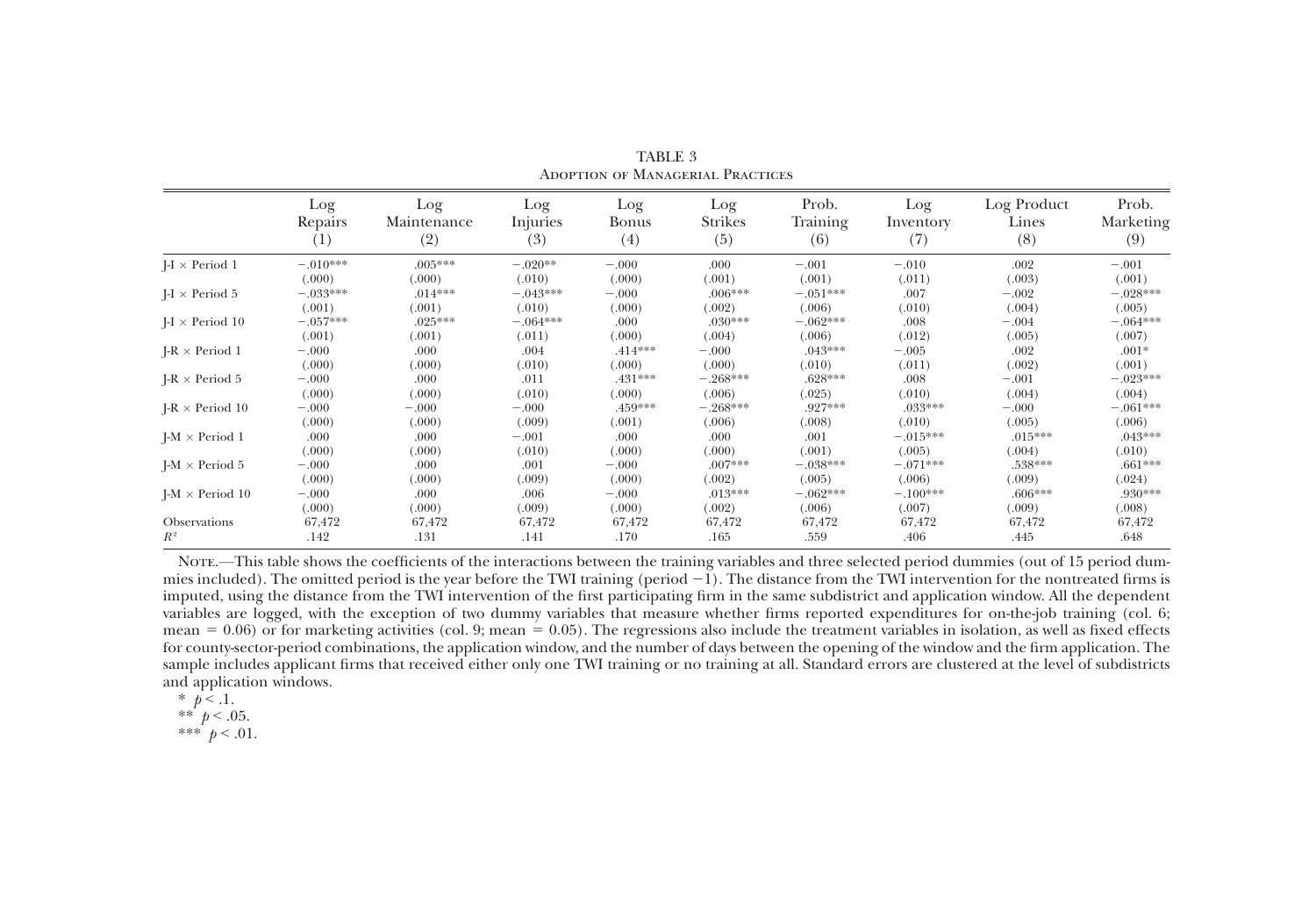In short, all trained firms experienced increases in productivity and profitability, but for different reasons. The fact that firms trained in the J-R module reported the largest treatment effects attests to the importance of human resource management in driving firm performance. This result is consistent with the idea that many management practices do not affect performance directly but do so only through the mediation of employees' effort (Bender et al. 2018). In this sense, it is not surprising that improving human resources generated the largest benefits of TWI training.

Finally, as pointed out by Bloom et al. (2020), one of the main reasons why management interventions do not always lead to permanent improvements is that beneficial practices are implemented in the short term but may be abandoned over time. In our case, however, the adoption of good managerial practices induced by the TWI training lasted throughout the period under consideration, which in turn sustained long-lasting effects on firm performance. In this sense, the evidence from the TWI training is consistent with the "Toyota Way" hypothesis that better management is able to start a "multiplier effect of ongoing further improvements" (Bloom et al. 2020, 217).

# B. Complementarity among Managerial Practices

At the core of the "Toyota Way" hypothesis is the idea that managerial practices are complementary. According to this view, the costs of adding new managerial practices fall as others are adopted, allowing firms to continuously improve. This form of complementarity is therefore able to transform a single management intervention into a stream of improvements, the so-called *kaizen* approach.

So far, testing this hypothesis has proven to be quite challenging. In most papers that study management interventions, the firms studied received a service—either consulting or training—that improved a "bundle" of managerial practices at the same time. These settings prevent the analysis of complementarities, because all participating firms experienced contemporaneous improvements in multiple areas. However, because of the way it was implemented, the TWI program offers a unique opportunity to overcome these common challenges. As noted above, some firms received training in only one J-module, while others received training in multiple J-modules. We can therefore test whether receiving training in both areas x and y led to a higher adoption of beneficial practices associated with area x, compared with receiving training in area x exclusively.

In the empirical analysis, we replace the indicator  $TWI_i$  in equation (1) with a dummy variable for each of the three J-modules. Moreover, for each J-module, we add an indicator that equals 1 for firms that received that module along with another type of training, and we interact it with a post- $\text{TWI}_{ir}$  dummy. The coefficients of these new interactions measure the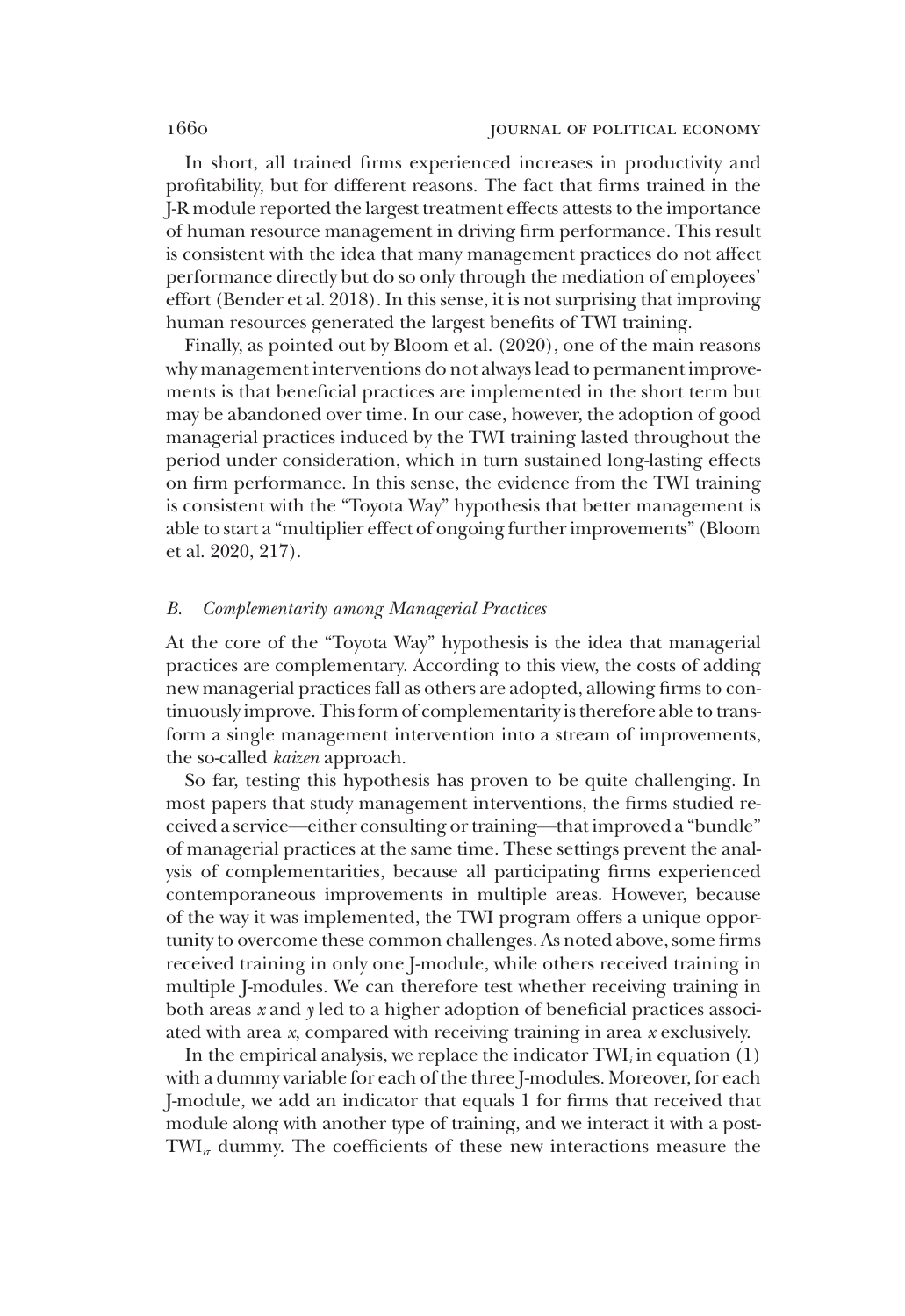### effects of management interventions 1661

additional effect that stems from receiving each module together with another training, compared with that of receiving each module by itself. If there are no complementarities, the coefficients of these interactions will be small and not statistically significant.

The data indicate that there were moderate complementarities for the J-R and J-M modules but none for the J-I module (table 4). Firms that received the J-M training with another module introduced 6.8% more product lines and were 2.7% more likely to report spending for marketing activities, compared with firms that received the J-M module alone. Firms that received the J-R training with another module experienced 9.6% fewer strikes and were 2.6% more likely to report spending for on-thejob training, compared with firms that received the J-R module by itself.<sup>27</sup>

Remarkably, after the TWI program was exported to Japan in the post-WWII period, the J-M training became the main inspiration for Toyota's kaizen approach (Dinero 2005, 48). It is therefore interesting to observe that the J-M module was one of the two modules that benefited from complementarities, one of the main features that characterize kaizen. Conversely, the lack of complementarities associated with the J-I module is most likely due to the nature of its content. Teaching how to use firm machinery safely and effectively did not seem to become easier with improvements in other areas, possibly because establishing the formal set of rules required by this module was all that was needed.

# VI. Effects on Other Firms

One of the unusual features of the TWI program is the fact that it targeted many large-size firms that accounted for a substantial share of the US workforce in the 1940s. The large scale of the program offers a unique opportunity to study whether management training is able to generate spillover effects on other firms not directly targeted by the intervention. To the best of our knowledge, this is the first study that examines training spillovers across firms systematically.

### A. Spillover and Selection Effects on Supply Chain

We started our analysis by examining whether the TWI training generated spillovers on firms in the supply chain of trained applicants. To do so, we first identified applicants' upstream and downstream firms by combining information on their products with information on applicants' products that are available in the replacement schedules.<sup>28</sup> Overall, we found data

 $27$  These findings are robust to two alternative specifications (tables A11, A12).

<sup>&</sup>lt;sup>28</sup> More details are available in app. B.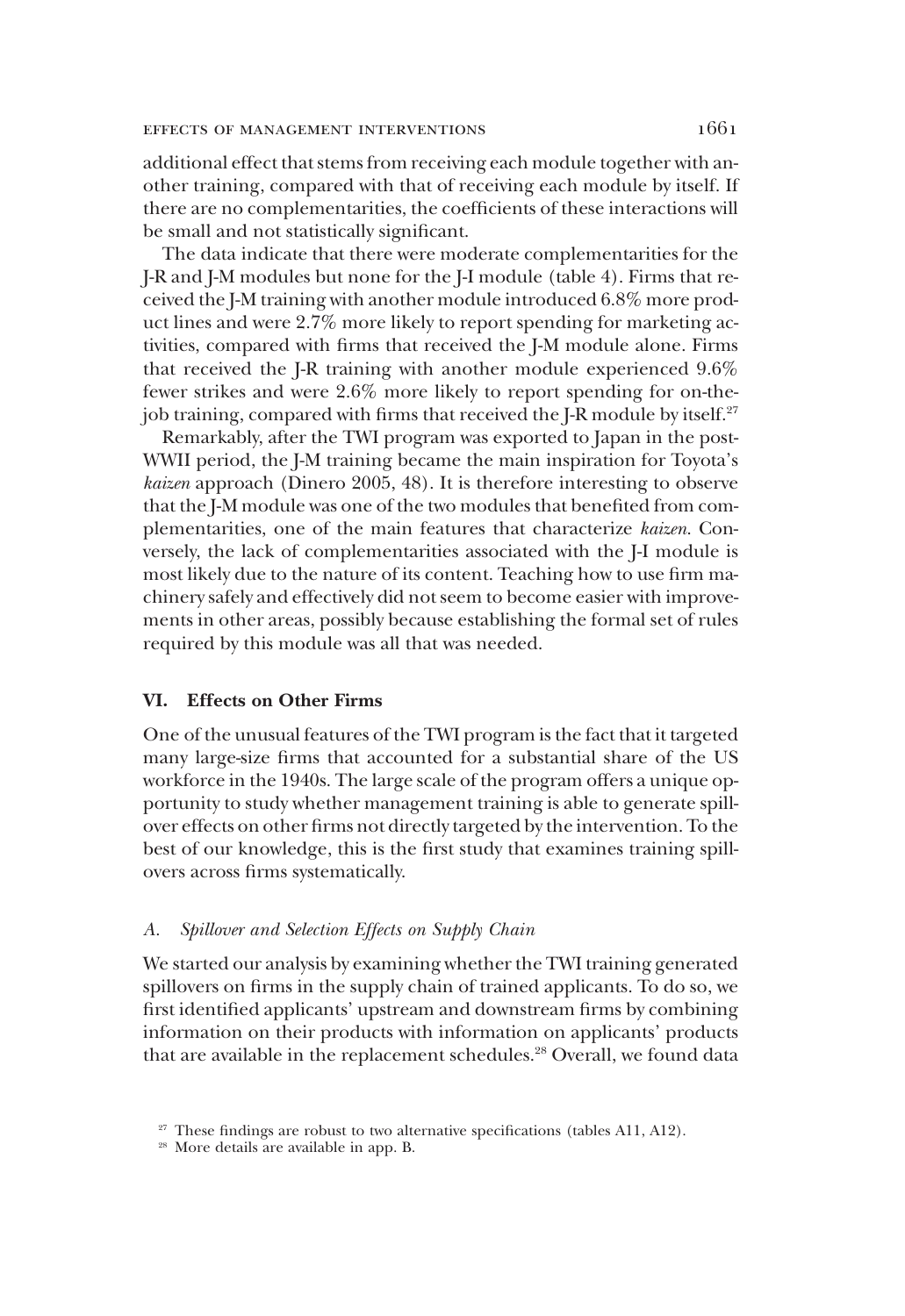|                               | Log<br>Repairs<br>$^{(1)}$ | Log<br>Maintenance<br>(2) | Log<br>Injuries<br>(3) | Log<br>Bonus<br>(4) | Log<br><b>Strikes</b><br>(5) | Prob.<br>Training<br>(6) | Log<br>Inventory<br>(7) | Log Product<br>Lines<br>(8) | Prob.<br>Marketing<br>(9) |
|-------------------------------|----------------------------|---------------------------|------------------------|---------------------|------------------------------|--------------------------|-------------------------|-----------------------------|---------------------------|
| $I-I \times Post$             | $-.038***$                 | $.014***$                 | $-.037***$             | $-.002$             | $.009***$                    | $-.035***$               | $.009**$                | .001                        | $-.026***$                |
|                               | (.003)                     | (.002)                    | (.005)                 | (.003)              | (.002)                       | (.003)                   | (.004)                  | (.004)                      | (.003)                    |
| $IR \times Post$              | $-.001$                    | $-.001$                   | $-.004$                | $.390***$           | $-.194***$                   | $.543***$                | $.011***$               | .004                        | $-.027***$                |
|                               | (.003)                     | (.002)                    | (.005)                 | (.003)              | (.005)                       | (.008)                   | (.004)                  | (.004)                      | (.003)                    |
| $I-M \times Post$             | $-.004$                    | $-.002$                   | .000                   | .001                | $.009***$                    | $-.034***$               | $-.055***$              | $.334***$                   | .549***                   |
|                               | (.003)                     | (.002)                    | (.005)                 | (.003)              | (.002)                       | (.003)                   | (.006)                  | (.006)                      | (.008)                    |
| $I-I$ not alone $\times$ Post | $.006*$                    | $-.013***$                | .007                   | .002                | $.107***$                    | $.015***$                | $-.011**$               | .005                        | $.014***$                 |
|                               | (.003)                     | (.002)                    | (.005)                 | (.004)              | (.003)                       | (.004)                   | (.005)                  | (.005)                      | (.004)                    |
| I-R not alone $\times$ Post   | .000                       | $-.007***$                | .004                   | $-.012***$          | $-.101***$                   | $.026***$                | $-.006$                 | $-.006$                     | $.011***$                 |
|                               | (.004)                     | (.002)                    | (.005)                 | (.004)              | (.005)                       | (.009)                   | (.005)                  | (.005)                      | (.004)                    |
| I-M not alone $\times$ Post   | .004                       | $.006***$                 | $-.004$                | $-.005*$            | $.107***$                    | $.029***$                | $-.007$                 | $.066***$                   | $.027***$                 |
|                               | (.003)                     | (.002)                    | (.005)                 | (.003)              | (.003)                       | (.004)                   | (.006)                  | (.006)                      | (.009)                    |
| <b>Observations</b>           | 134,288                    | 134.288                   | 134,288                | 134.288             | 134.288                      | 134.288                  | 134.288                 | 134.288                     | 134,288                   |
| $R^2$                         | .101                       | .098                      | .101                   | .210                | .177                         | .615                     | .395                    | .552                        | .627                      |

TABLE 4Complementarity Effects on Managerial Practices

Note.—This table shows the coefficients of the interactions between the training variables and <sup>a</sup> post-TWI dummy (Post). All the dependent variables are logged, with the exception of two dummy variables that measure whether firms reported expenditures for on-the-job training (col. 6; mean  $= 0.18$ ) or for marketing activities (col. 9; mean = 0.17). J-x is 1 for all firms that received the J-x training, while "J-x not alone" is 1 for firms that received the J-x module with another type of TWI training. The regressions also include the training variables in isolation, as well as fixed effects for county-sector-period combinations, the application window, and the number of days between the opening of the window and the firm application. The sample includes all applicant firms. Standard errors are clustered at the level of subdistricts and application windows.

$$
\ast
$$
 p < .1.

\*  $p < 0.1$ .<br>\*\*  $p < 0.05$ .

\*\*\*  $p < .01$ .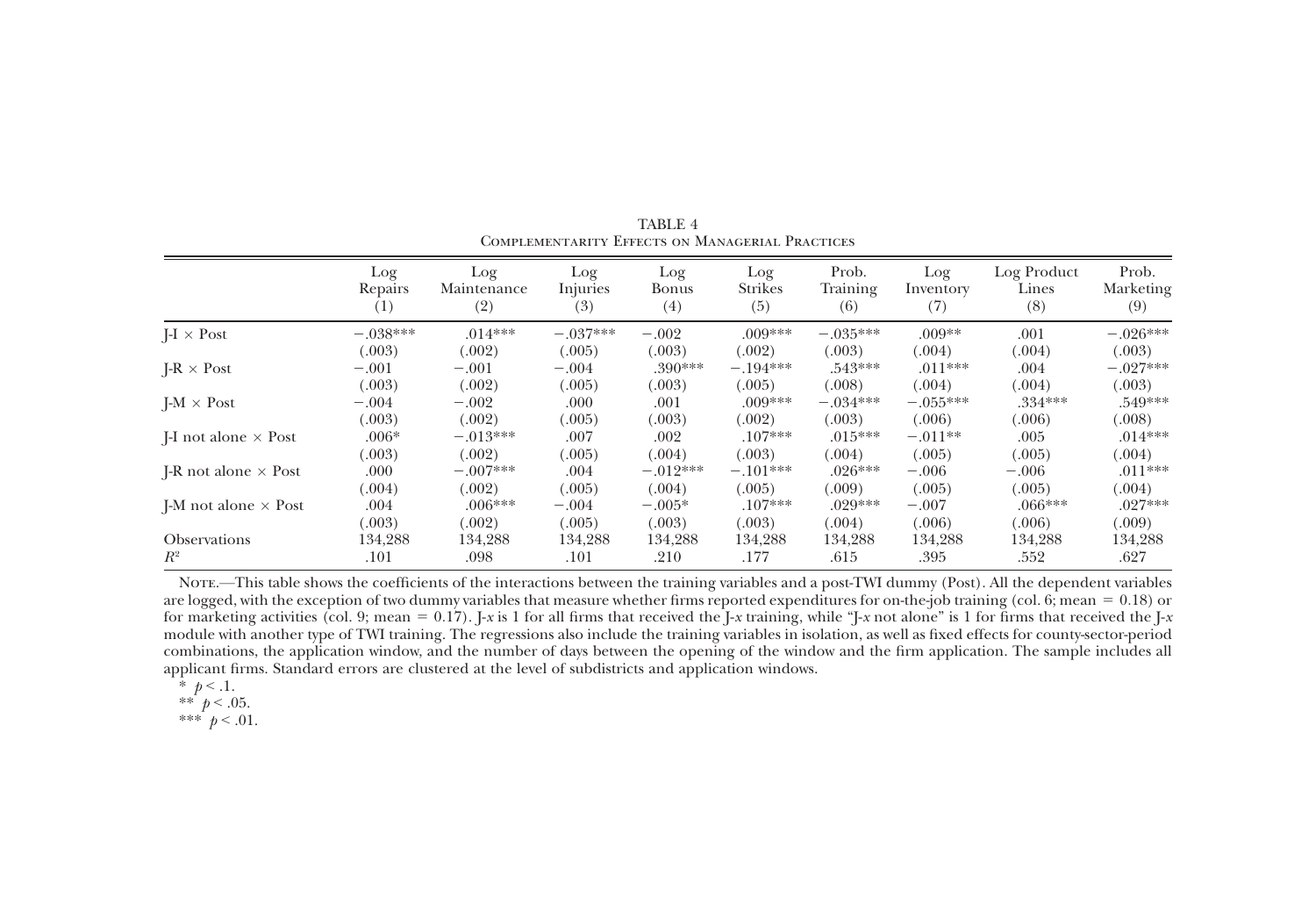on 1,816 upstream and downstream firms linked to 1,572 firms that applied to the TWI program.

Next, we estimate equation (1), using as the dependent variable financial data from these upstream and downstream firms. Moreover, we replace the indicator  $TWI_i$  with a dummy variable for each of the three  $I$ modules. This specification allows us to study whether the specific type of training received by an applicant had effects on the practices adopted by nontrained firms in its supply chain.

The results indicate that firms in the supply chain became more productive after trained firms received the TWI training, even though the sales of the former group did not increase (table 5, panel A). On the one hand, these results may be due to the fact that these firms were now working with companies that had themselves become more productive. On the other hand, they may indicate that upstream and downstream firms were exposed to the specific J-modules received by the applicant firm with which they had a business relationship.

To test whether there was indeed a spillover of managerial knowledge, we estimate whether firms in the supply chain started implementing the same managerial practices taught to trained companies. Remarkably, we find evidence that each J-module induced upstream and downstream firms to improve the managerial practices related to its content, following the same pattern that we described in section V.A. For example, firms in the supply chain of applicants that received the J-R training became less likely to experience worker strikes and more likely to report spending for on-the-job training. And firms in the supply chain of applicants that received the J-M training decreased the size of their inventory, increased the number of product lines, and became more likely to report spending for marketing activities.

There are four additional things to note about these findings. First, these results apply to both firms that were already in the supply chain of applicants at the time of the TWI training and firms that entered only after the TWI program (table 5, panel B). Second, with the exception of the decrease in inventory, the effect sizes tend to be smaller than the main treatment effects on applicant firms. This is not surprising, because spillovers are often smaller than direct effects. Third, the J-I module does not show any evidence of spillovers on the supply chain. This result could be due to its content—which involved basic tasks performed by lower-skilled workers and therefore less likely to be discussed by managers working for different firms—or to its smaller direct effects on applicant firms. Fourth, the spillovers associated with the J-M module tend to be larger when the trained firm was operating in the manufacturing sector (table A13, panel A).<sup>29</sup>

<sup>&</sup>lt;sup>29</sup> The results do not depend on two other characteristics of trained firms, i.e., the size of the workforce at baseline and the location (table A13, panels B and C).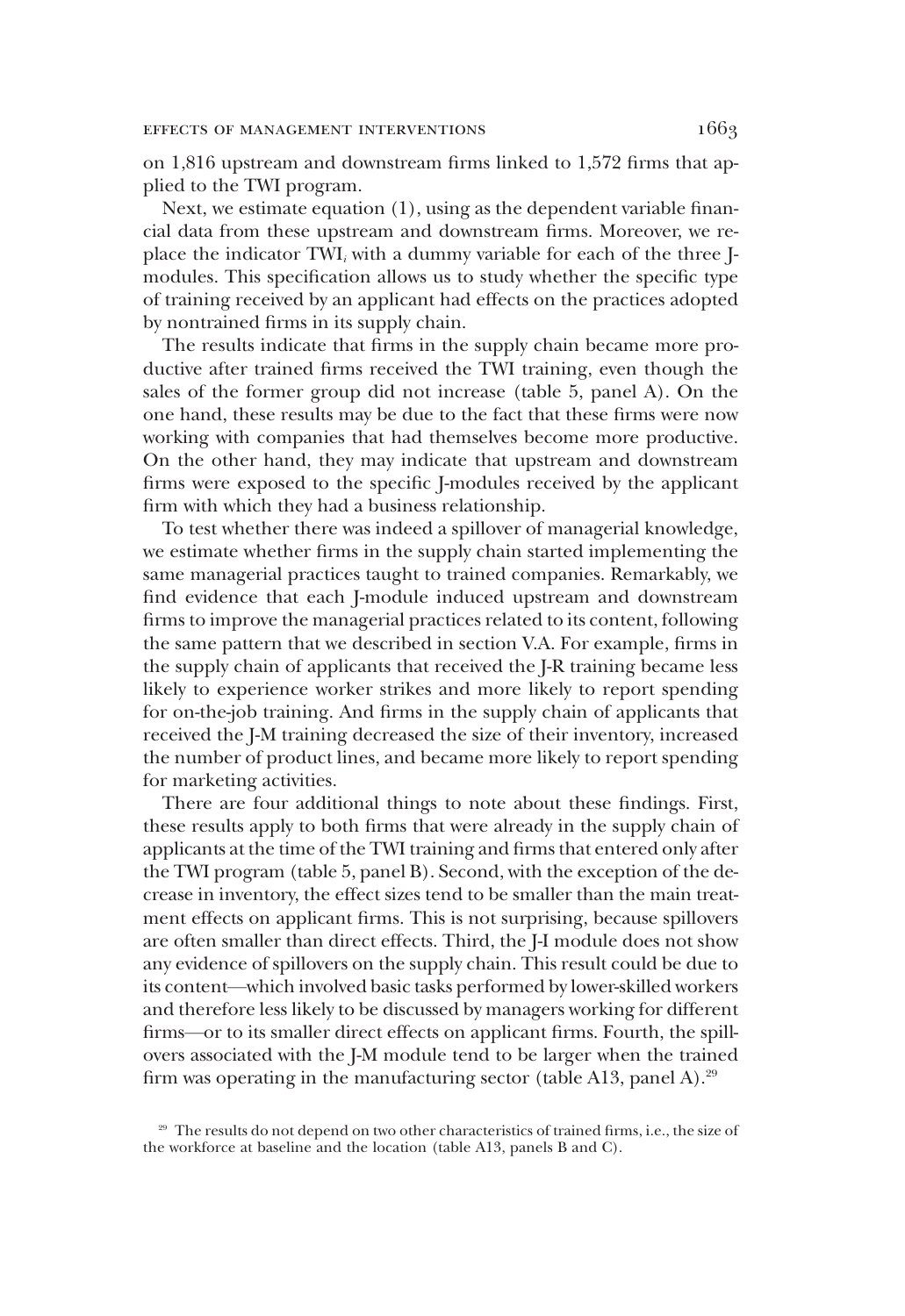|                     | Log Sales<br>(1)    | TFP<br>(2) | Log<br>Repairs<br>(3) | Log<br>Maintenance<br>(4) | Log<br>Injuries<br>(5) | Log<br>Bonus<br>(6) | Log<br>Strikes<br>(7)                        | Prob.<br>Training<br>(8) | Log<br>Inventory<br>(9) | Log Product<br>Lines<br>(10) | Prob.<br>Marketing<br>(11) |
|---------------------|---------------------|------------|-----------------------|---------------------------|------------------------|---------------------|----------------------------------------------|--------------------------|-------------------------|------------------------------|----------------------------|
|                     | A. Baseline Results |            |                       |                           |                        |                     |                                              |                          |                         |                              |                            |
| $I - I \times Post$ | .002                | $.043***$  | .029                  | $-.021$                   | .037                   | .032                | .029                                         | $-.027$                  | $-.036**$               | $-.004$                      | .019                       |
|                     | (.006)              | (.013)     | (.027)                | (.034)                    | (.028)                 | (.025)              | (.021)                                       | (.025)                   | (.014)                  | (.015)                       | (.023)                     |
| $I-R \times Post$   | $-.001$             | $0.060***$ | .020                  | $-.048$                   | $-.007$                | .015                | $-.113***$                                   | $.426***$                | .007                    | $-.002$                      | $-.027$                    |
|                     | (.006)              | (.011)     | (.026)                | (.038)                    | (.025)                 | (.024)              | (.022)                                       | (.037)                   | (.011)                  | (.014)                       | (.024)                     |
| $I-M \times Post$   | $-.000$             | $.071***$  | .020                  | .045                      | .009                   | $-.007$             | .021                                         | $-.053**$                | $-.269***$              | $.020*$                      | $.321***$                  |
|                     | (.006)              | (.018)     | (.022)                | (.039)                    | (.023)                 | (.025)              | (0.018)                                      | (.024)                   | (.052)                  | (.011)                       | (.042)                     |
| <b>Observations</b> | 10,594              | 10,594     | 10,594                | 10,594                    | 10,594                 | 10.594              | 10,594                                       | 10,594                   | 10,594                  | 10,594                       | 10,594                     |
| $R^2$               | .855                | .426       | .232                  | .221                      | .221                   | .278                | .208                                         | .314                     | .301                    | .186                         | .278                       |
|                     |                     |            |                       |                           |                        |                     | B. Differentiating between Old and New Firms |                          |                         |                              |                            |
| $I - I \times Post$ | $-.004$             | .024       | $-.021$               | .021                      | $-.015$                | .060                | .027                                         | $-.006$                  | $-.048***$              | $-.005$                      | .033                       |
|                     | (.005)              | (.018)     | (.036)                | (.055)                    | (.039)                 | (.038)              | (.031)                                       | (.037)                   | (.010)                  | (.018)                       | (.037)                     |
| $I-R \times Post$   | .001                | $.057***$  | .018                  | $-.078$                   | $-.012$                | .019                | $-.122***$                                   | .461***                  | .003                    | $-.000$                      | .029                       |
|                     | (.004)              | (.017)     | (.041)                | (.066)                    | (.044)                 | (.036)              | (.029)                                       | (.059)                   | (.012)                  | (.020)                       | (.039)                     |
| $I-M \times Post$   | $-.001$             | $.083***$  | .016                  | .020                      | .004                   | $-.010$             | .008                                         | $-.042$                  | $-.418***$              | $.039**$                     | .332***                    |
|                     | (.004)              | (.029)     | (.037)                | (.065)                    | (.039)                 | (.032)              | (.031)                                       | (.032)                   | (.078)                  | (.018)                       | (.050)                     |

TABLE 5Effects on Upstream and Downstream Firms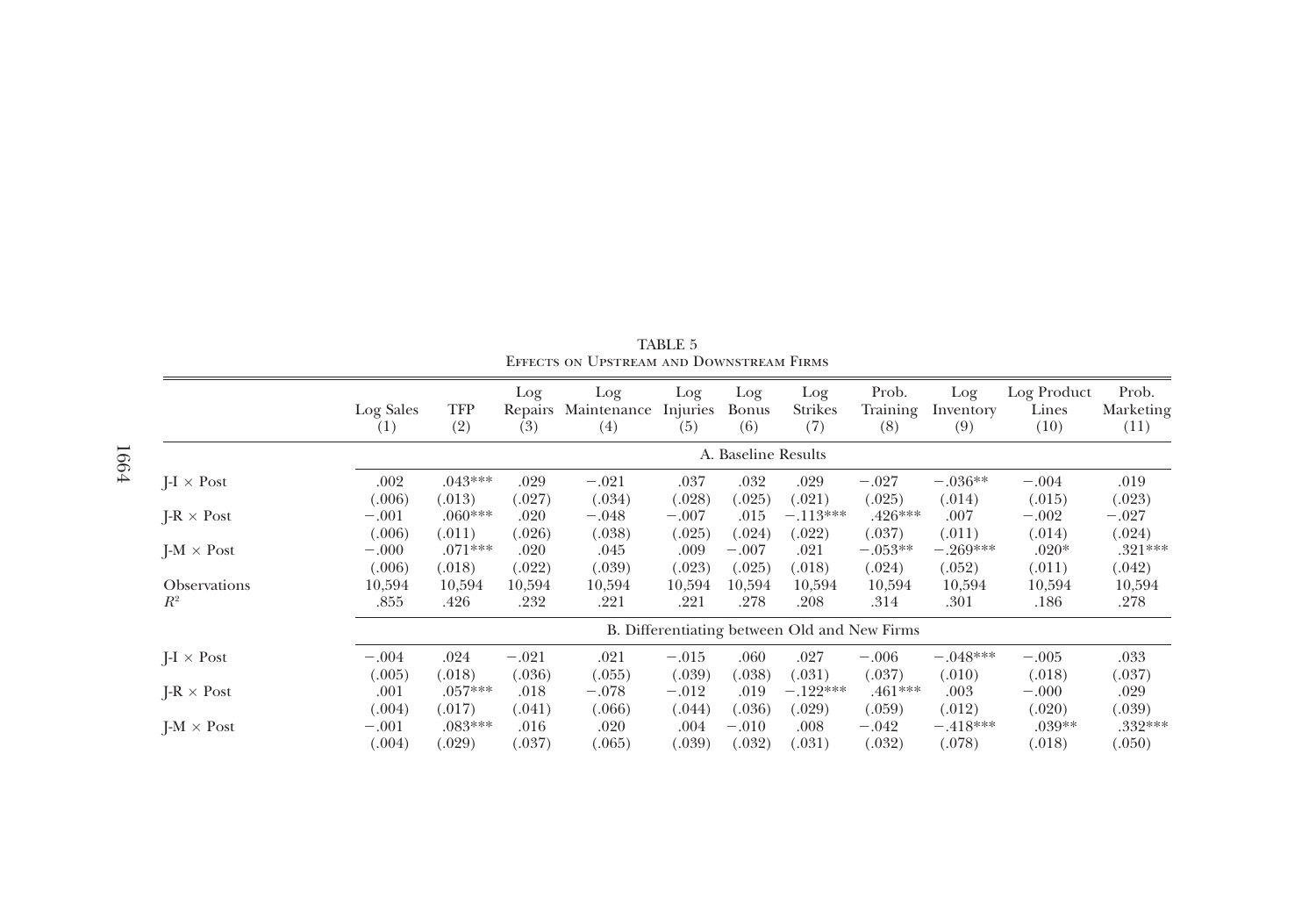| $I - I \times Post \times Pre-TWI$ firm | .005    | .035    | .083   | $-.079$ | .087   | $-.052$        | .002   | $-.035$ | .017      | $.001\,$ | $-.032$ |
|-----------------------------------------|---------|---------|--------|---------|--------|----------------|--------|---------|-----------|----------|---------|
|                                         | .007)   | 0.024   | .051   | .073)   | .053)  | $.048^{\circ}$ | .042)  | .046    | (0.022)   | (.025)   | (.039)  |
| $I-R \times Post \times Pre-TWI$ firm   | $-.002$ | .006    | .003   | .051    | .007   | $-.006$        | .016   | $-.056$ | .006      | $-.003$  | $-.088$ |
|                                         | .007)   | (.021)  | .050)  | .079)   | .050)  | $.050^{\circ}$ | .043)  | (073)   | (017)     | (.028)   | (.059)  |
| $I-M \times Post \times Pre-TWI$ firm   | .000    | $-.021$ | .005   | .041    | .007   | .006           | .020   | $-.021$ | $.243***$ | $-.030$  | $-.020$ |
|                                         | .007    | (.034)  | .046)  | .084)   | .053)  | .044`          | .040)  | 0.049   | .091)     | (.023)   | (.062)  |
| <b>Observations</b>                     | 10.594  | 10.594  | 10.594 | 10.594  | 10.594 | 10.594         | 10.594 | 10.594  | 10.594    | 10.594   | 10.594  |
| $R^2$                                   | .907    | .433    | .235   | .224    | .224   | .280           | .210   | .317    | .312      | .187     | .295    |

Note.—The sample used for this table includes 1,816 upstream and downstream firms linked to 1,572 firms that applied to the TWI program. Out of 1,816 upstream and downstream firms, 1,102 firms are in the supply chain of applicant firms that received at most one training. We use these 1,102 firms to obtain the results included in this table. The training variables are as follows: J-I is 1 for firms linked to applicants that received the J-I training; J-R is 1 for firms linked to applicants that received the J-R training; J-M is 1 for firms linked to applicants that received the J-M training. The distance from the TWI intervention is imputed, using the distance from the TWI program of the applicant firm with which the upstream/downstream firm has <sup>a</sup> contractual relationship. If an upstream/downstream firm joins the supply chain of an applicant firm after the latter received the TWI program, period 0 identifies the year of entry in the supply chain. Pre-TWI firm is 1 for firms that were in the supply chain of applicants before the start of the TWI program. In panel A, the regressions also include the training variables by themselves, the Pre-TWI firm dummy by itself, and <sup>a</sup> dummy for firms that are upstream with respec<sup>t</sup> to the trained firm, as well as fixed effects for county-sector-period combinations, the application window of the applicant firm, and the number of days between the opening of the window and the firm application. Panel <sup>B</sup> shows the results of triple-difference specifications. These regressions also include the interaction between the training variable and the Pre-TWI firm dummy, the interaction between the period fixed effects and the Pre-TWI firm dummy, the training variables by themselves, the Pre-TWI firm dummy by itself, and <sup>a</sup> dummy for firms that are upstream with respec<sup>t</sup> to the trained firm, as well as fixed effects for county-sector-period combinations, the application window of the applicant firm, and the number of days between the opening of the window and the firm application. Standard errors are clustered at the level of subdistricts and application windows.

- \*  $p < 1$ .
- \*\*  $p < .05$ .
- \*\*\*  $p < .01$ .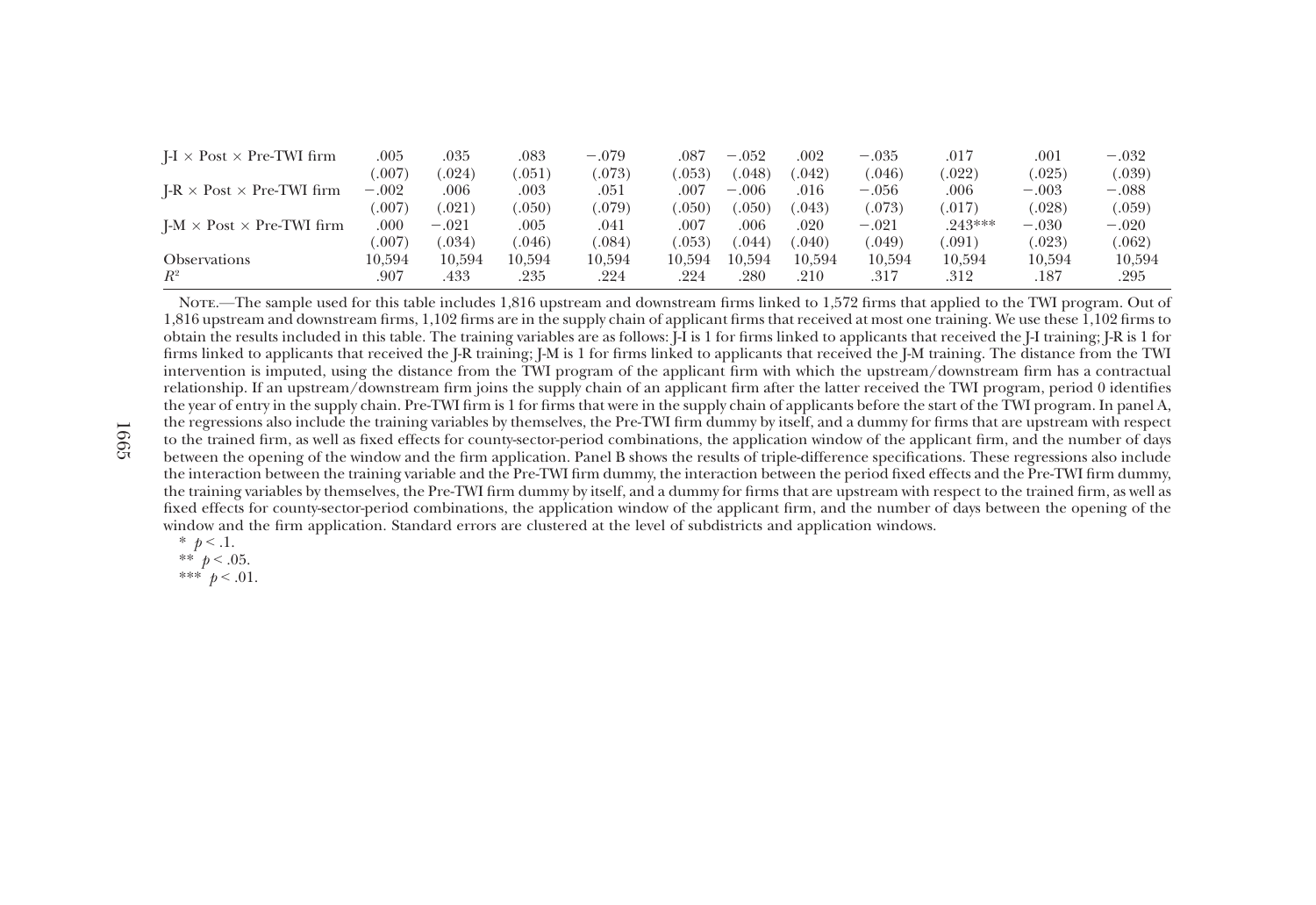Finally, we study whether trained applicants became more likely to have better upstream and downstream firms. To do so, we focus exclusively on firms that entered the supply chain of applicants after the TWI program. Then, we regress their characteristics observed in the year before their entry into the supply chain of an applicant on the  $TWI_i$  indicator, which is 1 if the applicant received a form of TWI training.<sup>30</sup> The coefficients of TWI<sub>i</sub> indicate that, after experiencing the TWI program, trained applicants were more likely than nontrained applicants to enter into a business relationship with more productive and larger upstream and downstream firms (table A14).

Overall, these findings indicate another channel through which the TWI training could have had long-lasting effects on trained firms. After fixing their own internal processes, trained applicants could experience additional improvements by transmitting the key concepts of the TWI program to firms in their supply chain. Interestingly, the TWI program itself emphasized the importance of spreading the J-modules both within and outside the firm in order to maximize the so-called multiplier principle of training (Dooley 1945, 6). Consistent with this finding, using modern data from the Census Bureau's Management and Organizational Practices Survey, Bloom et al. (2013a) find that 76% of respondents mentioned the supply chain (customers and suppliers) as a source of new management ideas.

# B. Spillover Effects on Nonapplicant Firms

The TWI program was open to all US war contractors, but only 46% of them applied. Compared with applicants, nonapplicant firms, on average, were less productive, had fewer plants and employees, and reported lower sales in 1939, the year before the beginning of the TWI program (table A15). In spite of these differences, applicants and nonapplicants were operating in the same sectors, had workforces with similar gender and racial composition, and were equally affected by the war. For example, comparable shares of their employees (23% for applicants vs. 20% for nonapplicants) were drafted during WWII.

In this section, we use data on nonapplicant firms to answer two questions. First, we investigate whether the TWI training had spillover effects on the nonapplicants located near trained firms. On the one hand, nonapplicant firms could have benefited from spillovers of managerial knowledge. On the other hand, these firms could have been harmed by the improved performance of trained firms. To estimate these effects, we divided

<sup>&</sup>lt;sup>30</sup> These regressions also include fixed effects for district-sector combinations, the application window, and the number of days between the opening of the window and the firm application.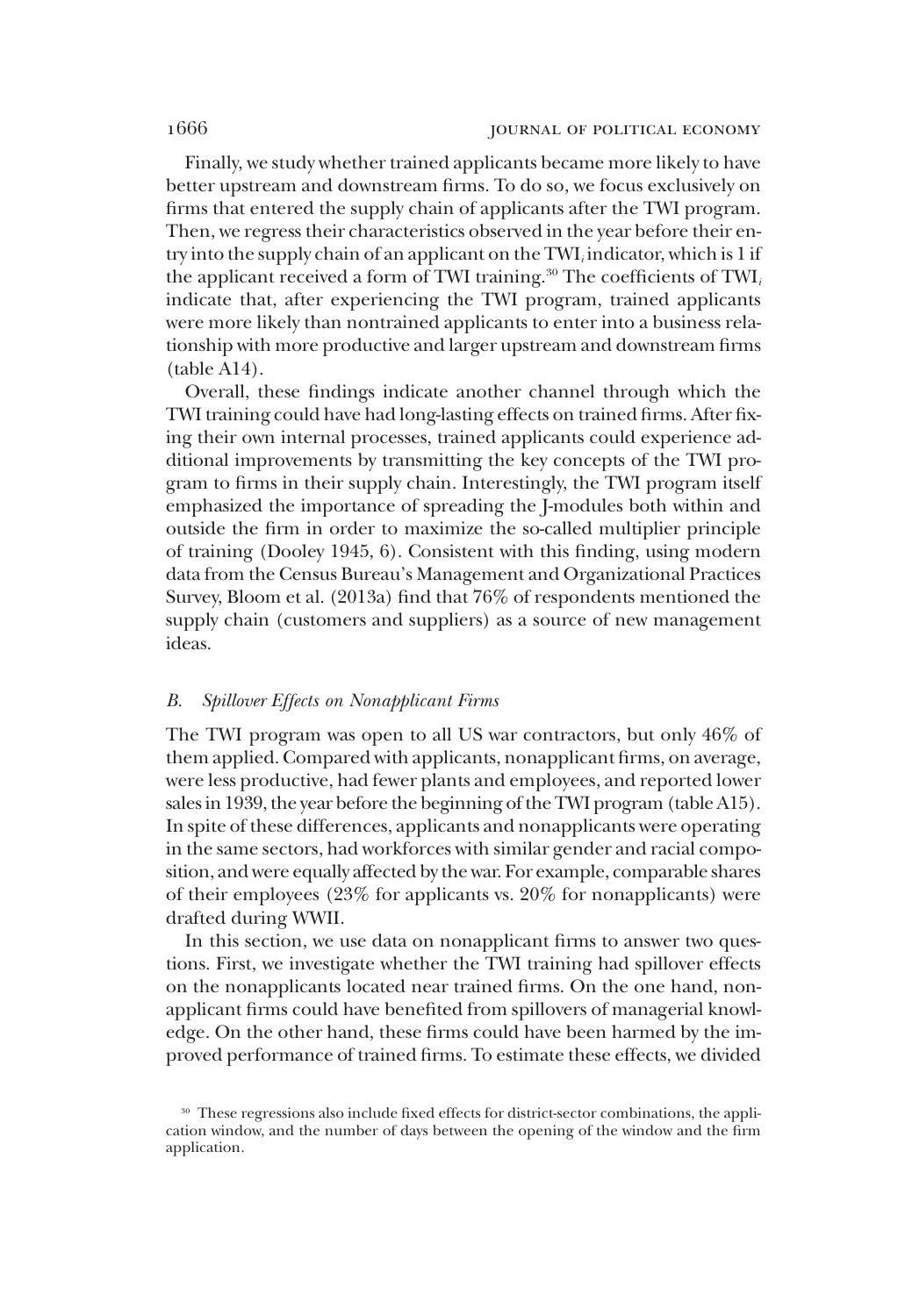### effects of management interventions 1667

the 364 subdistricts into 52 groups of adjacent subdistricts. For each nonapplicant firm, we computed the number of applicant firms located in the same cluster of subdistricts and their average distance from the nonapplicant firm. Next, we regress nonapplicants' economic outcomes on one of these two measures of indirect exposure to the TWI program interacted with period dummies, in which period 0 identifies the modal treatment year within each of the 52 groups of subdistricts.<sup>31</sup>

The results of these regressions indicate the lack of spillovers (fig. A7; table A16). Specifically, having a greater number of trained firms nearby had no correlation with the performance of nonapplicants or with their adoption of managerial practices. It is important to note that these findings do not necessarily rule out the possibility that trained firms drew business away from nonapplicants. Given that the US economy was growing after WWII, trained firms might have gained market share at the expense of nonapplicants even without poaching their existing customers.

Second, we investigate what the effects of the TWI program would have been had it been implemented with a group of firms with characteristics more similar to those of nonapplicants. To do so, we replicate the estimation of equation (1) on a smaller sample of applicant firms that we matched to nonapplicants on the basis of their features in 1939. Specifically, thematching process was based on propensity scores and used a nearest-neighbor algorithm without replacement. The matching variables were the number of plants and employees in 1939, TFP in 1939, distance from the nearest port and railroad station, sector, and fixed effects for the 22 TWI districts. The result is a group of 2,223 applicant firms with features that more closely mirror those of nonapplicants (table A15, col. 6). Estimating the main specification on this sample reveals similar effects on sales and TFP and smaller effects on ROA (fig. A8), which nevertheless remain significant and persistent.

In short, the baseline treatment effect that we estimated in section V.A measures the consequences of training on the average firm that was willing to participate in the TWI program. This result, which is unbiased for voluntary participants, is the one that is more common in the literature on management interventions. In fact, in most cases it is not possible to force firms to open their plants to consultants or trainers. In order to keep attrition low, especially when the sample size is small, many studies need to preselect a group of firms that have shown interest in receiving the intervention. The estimates using the smaller sample of matched applicants provide a better description of the effects of the TWI program on the average war contractor, rather than the more productive and larger average applicant firm. The two sets of estimates remain very close, suggesting

<sup>&</sup>lt;sup>31</sup> The regressions also include firm and period fixed effects.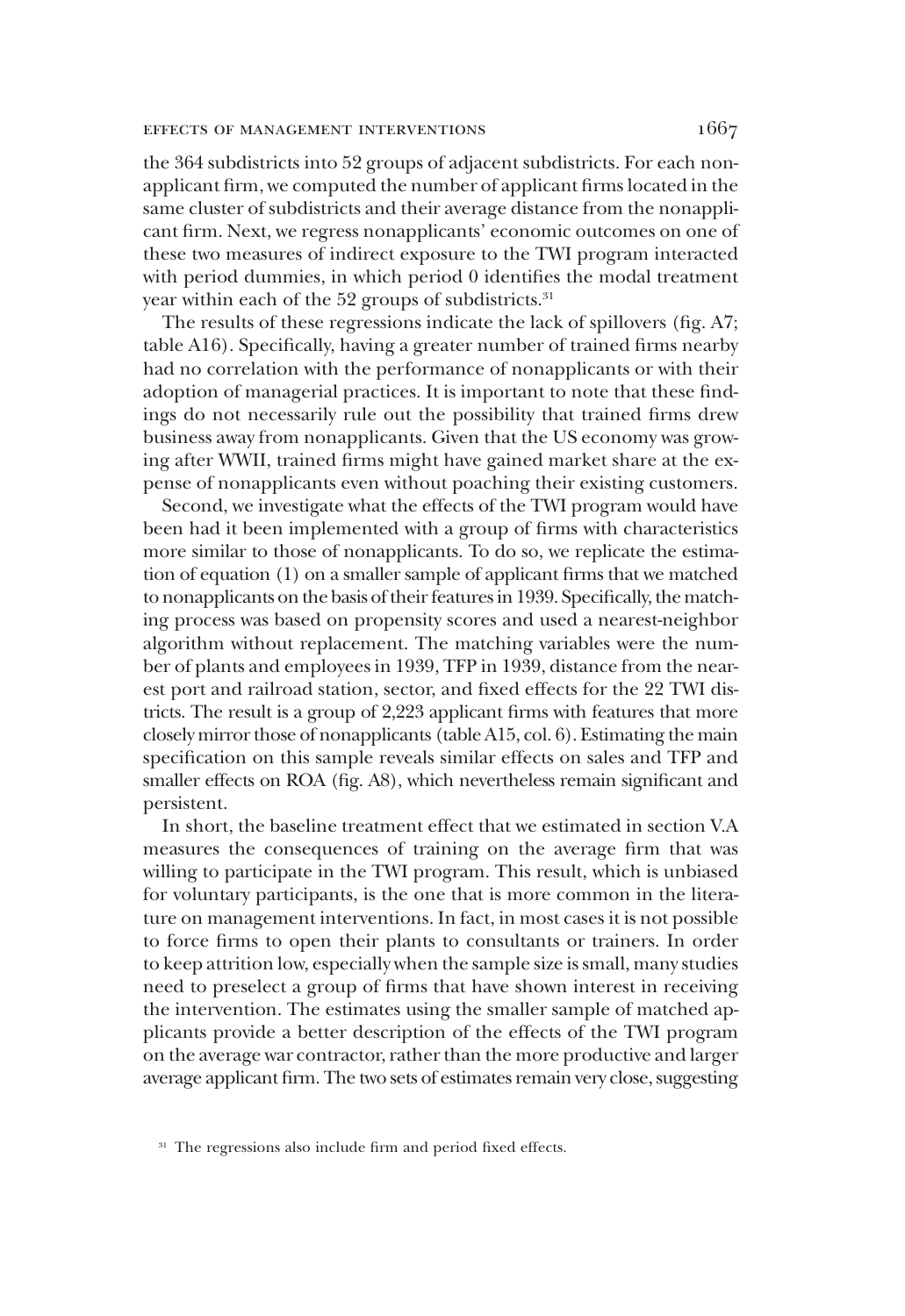that the effect of the TWI program did not significantly depend on the level of firm performance at baseline.<sup>32</sup>

In addition to turning down free training during WWII, there is no evidence that the nonapplicants attempted to implement the TWI concepts during the post-WWII years, even though the program was proving effective among trained firms. This fact might be even more surprising if we consider that, after the end of the war, the TWI Foundation (now a private entity) successfully exported the J-modules to 27 countries, including Japan, where they inspired the implementation of lean production (Dinero 2005, 42). Two main reasons could explain low interest in the TWI training in the United States (Dinero 2005, 15).

First, in the post-WWII period, US firms might have perceived external trainers as potentially interfering with their processes and limiting their agency, instead of as a source of help (Breen 2002, 264). All US firms were facing a large increase in domestic demand. Moreover, they were expanding their market share in foreign countries, because many foreign factories had been damaged or destroyed during WWII. In this period of economic bonanza, low-productivity firms might have been short-sighted enough to consider training a nuisance. This possible explanation is consistent with the fact that we did not find negative horizontal spillovers and with the fact that US firms refocused on training only when their worldwide dominance was threatened by Japanese products in the late 1970s (Cusumano 1985).

Second, although the TWI printed materials were available for purchase after the war, US firms that wanted to implement the J-modules could not rely on the TWI administration. The lack of carefully vetted and highly prepared TWI instructors, as well as the absence of any follow-up, were possibly important enough reasons for making a self-taught TWI training likely to be less successful than the original program had been.

### VII. War-Related Events and Other Heterogeneities

In this section, we perform several heterogeneity analyses to show how firms with different characteristics responded to the TWI program. As a general caveat, we cannot usually leverage exogenous variation along the dimensions used for these heterogeneity tests. Therefore, these results should be interpreted not as causal estimates but as correlations between firm variables and the baseline treatment effects.

### A. Switching to War Production

So far, we have explored mechanisms that are consistent with the "Toyota Way" hypothesis. Complementarities in management practices, as well as

<sup>&</sup>lt;sup>32</sup> We test this hypothesis directly in sec. VII.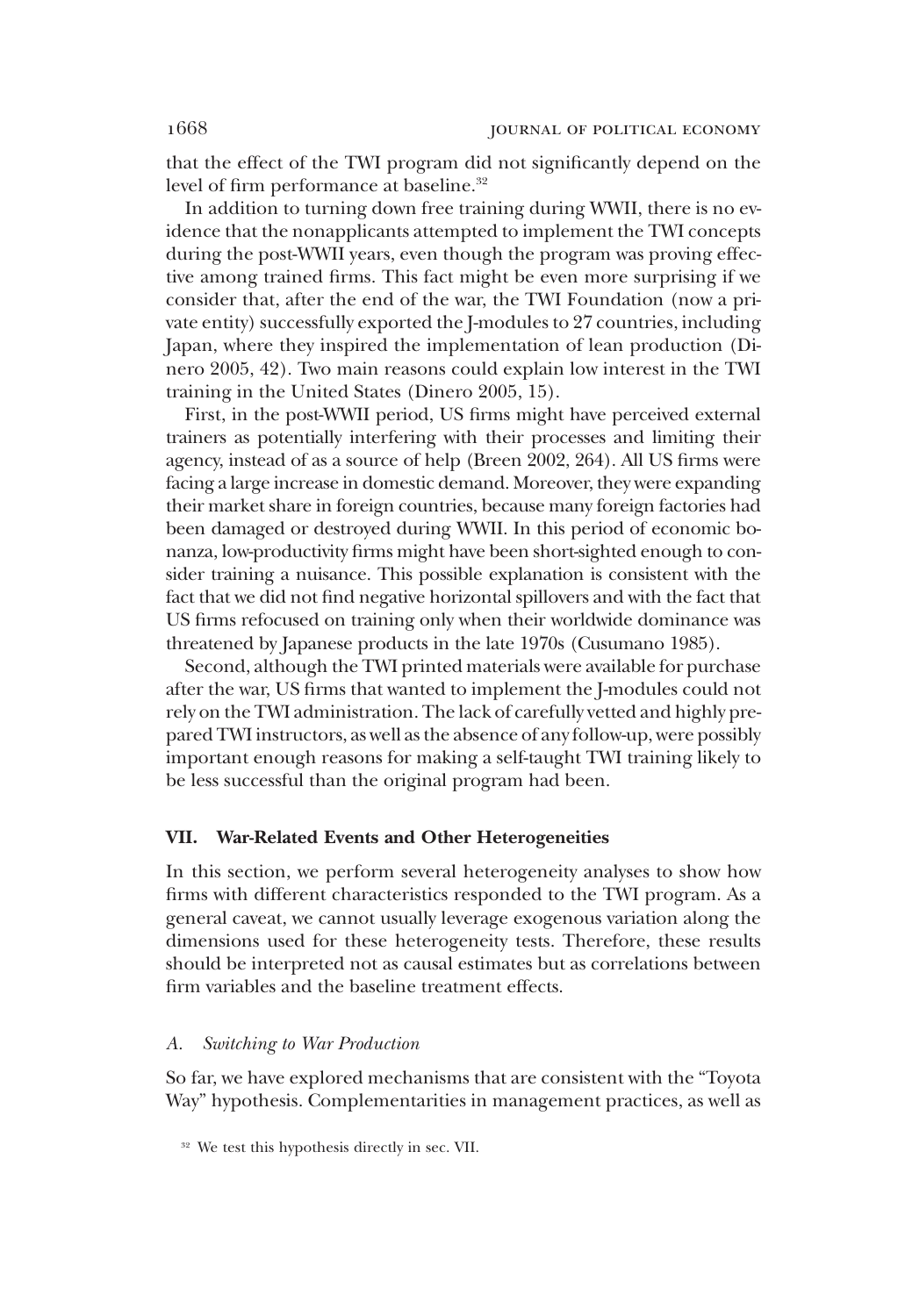### effects of management interventions 1669

vertical spillovers, can explain why the TWI training was able to generate long-lasting results. Here, we test whether the disruptions generated by WWII might have contributed to diminishing the efficacy of the TWI program over time.

We start this analysis by considering the fact that many US war contractors had to change their product lines to produce war items (sec. III.C). This change in production might have made the TWI training less effective. During the TWI in-plant training, workers might have applied the Jmodules to solve the challenges they were facing while producing a given war item. After switching to a very different peacetime good, these workers might have faced a new set of problems. Although the J-modules were designed to be widely applicable to different situations, it might have been difficult to implement them for different production processes.

To test this hypothesis, we estimate equation (1) separately for firms that did and did not produce war items in different 2-digit SIC codes (fig. A9). As expected, firms that had to switch to different products during the war benefited less from the TWI training. However, the data also indicate that changing to wartime production was not enough to totally erase the effect of the program. Firms that produced items in different 2 digit SIC codes reported significant increases in their sales, TFP, and ROA.

### B. Loss of Human Capital

The draft represented another major war-related disruption to firm processes. More than half of the male population aged 18–45 in 1940 (50 million people) served during WWII ( Jaworski 2014). Data from the replacement schedules indicate that all war contractors in our sample lost workers as a result of the draft, experiencing mobilization rates of their workforce between 13% and 33%. Losing experienced workers to the war might have slowed down the application of the TWI concepts within trained firms, because of the higher influx of untrained and inexperienced new hires. We test this hypothesis by estimating equation (1) separately for firms in different tertiles of the distribution of drafted workers (table A10, panels A–C).

Firms in the highest tertile, and therefore those with the highest number of drafted employees, experienced a lower increase in sales, TFP, and ROA, but the gap between those and firms in lower tertiles is small. In short, there is no evidence that the draft substantially interfered with the efficacy of the TWI training. This result is not necessarily surprising when we recall that the TWI program was introduced to teach firms how to deal with the challenges raised by the draft.

Relatedly, we can test whether the loss of human capital after the war was responsible for smaller treatment effects. Specifically, we use the names of the top executives who are included in the firms' financial reports to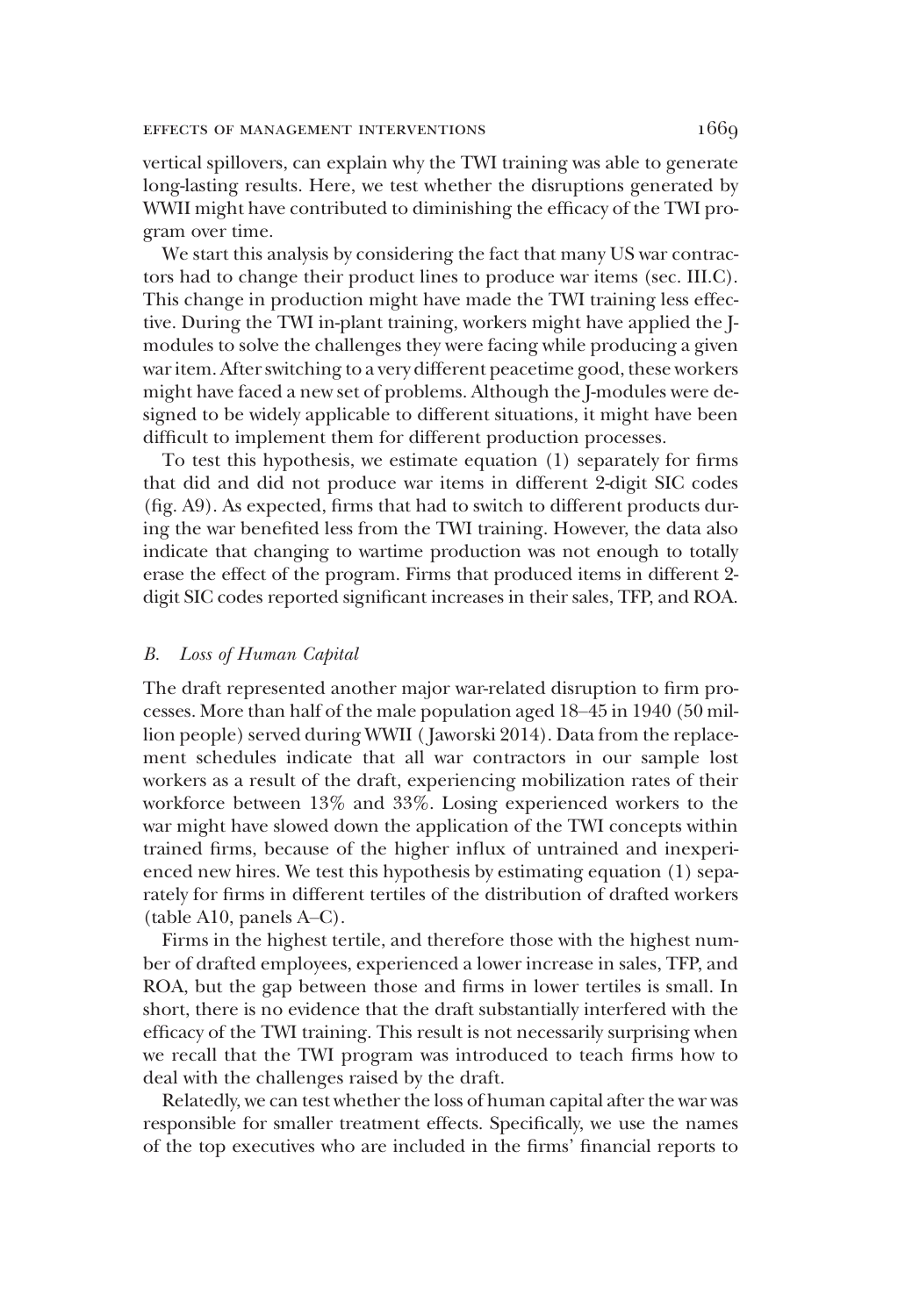measure the share of top managers leaving the firm between the end of the training and 1955, the last year available in our sample. Between 4% and 73% of top executives left their firms in the years after the program. We then estimate equation (1) separately for firms in different tertiles of the distribution of top-management turnover (table A10, panels D–F).

The results on sales and TFP indicate that the effect sizes of the program are larger for firms in which more managers stayed within the firm over the first 10 posttraining years. However, even for firms in the top tertile of management turnover, the treatment effects are positive, large, and persistent. For ROA, there is not a clear pattern correlated with the turnover of top managers. Moreover, there is no differential implementation of managerial practices between firms with a low share and those with a high share of managers leaving (table A17).

These results are relevant because they inform the ongoing debate about whether improvements in management accrue to the firm or to individual managers. The fact that our results are only slightly lower among firms with higher turnover of managers indicates that the TWI training was able to create firm-specific "managerial capital" (Bruhn, Karlan, and Schoar 2010) that remained within the trained firms, even after trained managers left. These findings are different from the ones reported by Bloom et al. (2020), who document a drop in the implementation of good managerial practices when managers leave the firm, and by Huber, Lindenthal, and Waldinger (2021), who find that the loss of managers can harm a firm's profitability.

However, it is possible to reconcile our findings with this prior work. In the TWI context, trained firms were growing after the end of the war, significantly increasing the number of managers in their ranks (table A6). Therefore, these firms may have been able to retain the benefits of the TWI program by training the large number of newly hired managers on the importance of the J-modules, even if many top executives who were at the firm at the time of the TWI program were leaving. Consistent with this hypothesis is the fact that the TWI program promoted the diffusion of its principles to nontrained workers within the trained firms (the "multiplier effect" discussed in sec. V.A). Moreover, Friedrich (2020) shows that more productive firms are more likely to use internal promotions to hire managers. If this tendency applied to our sample, trained firms would have started relying more heavily on internal talent, already exposed to the TWI training, to replace departing managers.

# C. Relations with the US Government

Here, we test whether the relationship of trained firms with the federal government strengthened after the TWI training. For example, it is plausible to assume that the Department of War might have preferred to assign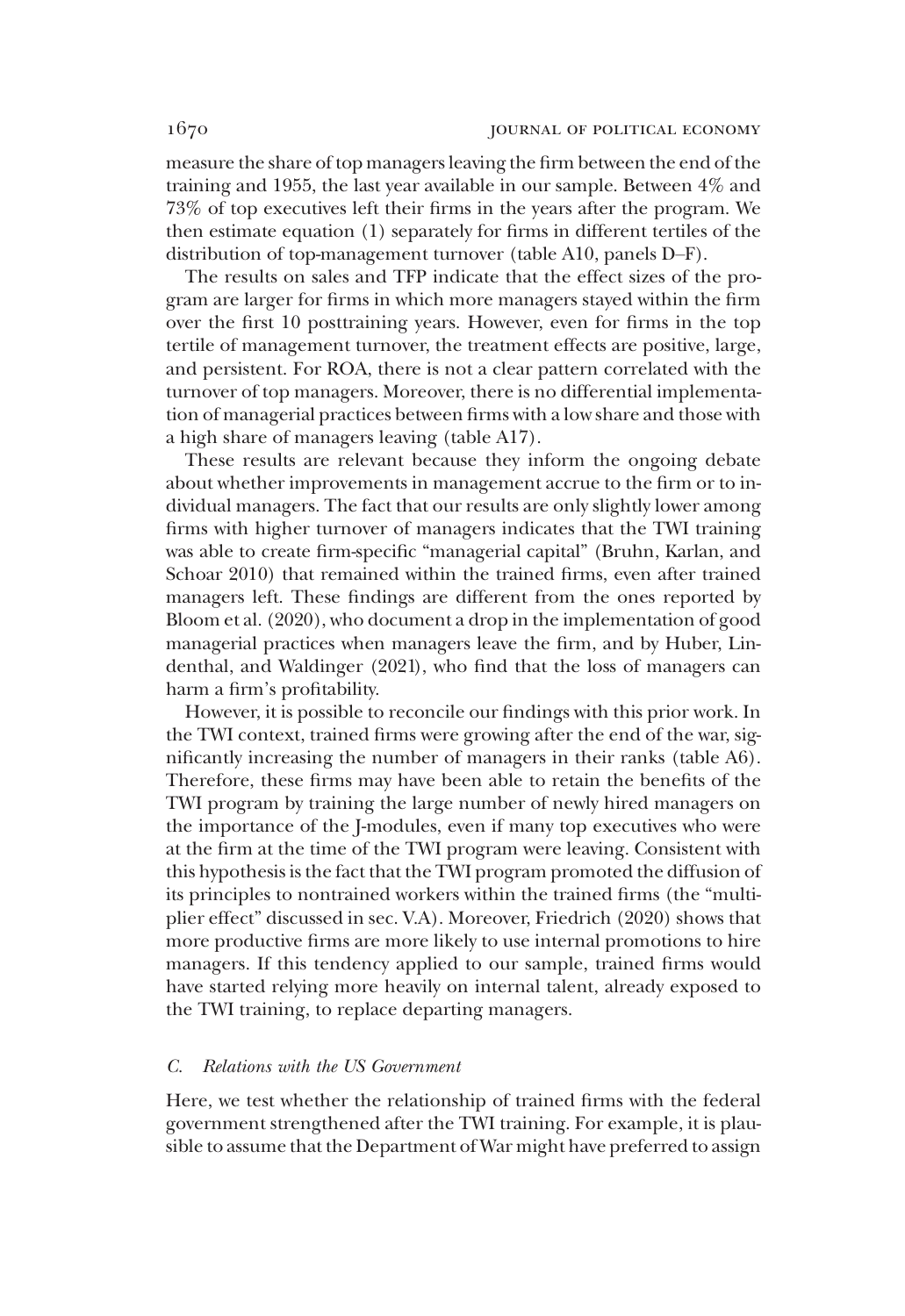# EFFECTS OF MANAGEMENT INTERVENTIONS 1671

war contracts to firms that had been trained in at least one J-module. After all, one of the main goals of the program was to make these firms more productive in order to meet the Allies' military needs.

We test this hypothesis by estimating equation (1) with dependent variables that describe the relationship of trained firms with the federal government. We find that the probability of having war supply contracts and their number and value, as well as the value of subsidies given to war contractors after WWII, were not different between firms with and firms without training (table A18; fig. A11). These results show that improved outcomes are not automatically tied to trained firms having tighter economic relationships with the US government. Moreover, the TWI training does not predict higher war-related government spending in a county, reinforcing the idea that the federal government did not use the TWI program as a tool to assign more resources (table A18, panel D).

Overall, the data reject the hypothesis that the documented improvements in firm performance stemmed from closer ties with the federal government. First, in section IV.B, we established that the value and number of war supply contracts before the TWI were not correlated with the probability of receiving training (table 2, panel B). Therefore, closer government ties before the program cannot explain selection into treatment. Second, in this section, we found that the value and number of war supply contracts did not increase disproportionately among trained firms after the TWI program. Therefore, closer government ties after the program cannot explain differences in sales and productivity between trained and nontrained firms.

# D. Other Heterogeneities

The TWI program is one of the few management interventions that targeted firms operating in different sectors, namely, manufacturing, transportation, services, and agriculture. Therefore, it is interesting to ask whether the benefits of the program differed across fields. The results indicate that firms operating in all sectors experienced significant increases in productivity after training, but manufacturing and services firms saw the largest increase (fig. A12A). This finding is consistent with the fact the J-modules were designed with the manufacturing sector in mind.

In the next set of results, we test whether firms in different US Census Bureau regions benefited differently from the TWI training (fig. A12B). We find that firms in every region experienced similar long-lasting increases in productivity. This finding indicates that our results do not crucially depend on the local economic conditions that firms may have faced during and after WWII.

Next, we test whether the year in which firms received the training affected the efficacy of the program. The overall pattern of treatment effects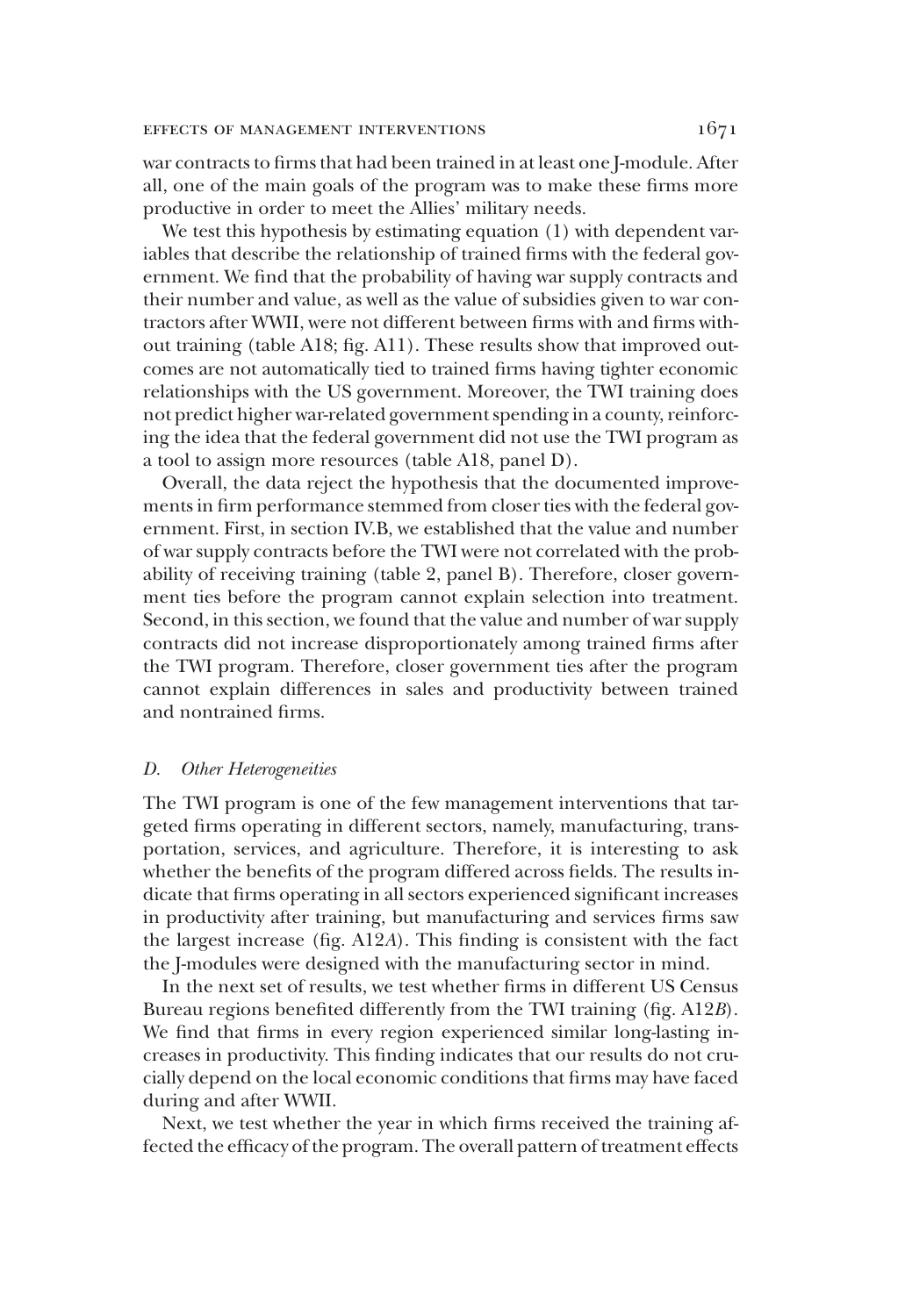is similar among all firms that participated in the program, but firms trained earlier experienced more benefits (fig.  $A12C$ ). This finding can be explained by the fact that such firms received more follow-ups from the TWI service before it permanently shut down in 1945.

In addition, we estimate equation (1) separately for firms in different quartiles of the distribution of workforce size in the year before receiving the TWI training (fig. A12D). The results do not indicate any clear pattern that is correlated with the size of trained firms at baseline. Moreover, we estimate the treatment effects for firms in different quartiles of the distribution of TFP in the year before receiving the TWI training (fig. A12E ). The results indicate that the program was more beneficial for firms that were less productive at baseline. However, all firms, including those in the top quartile of preexisting productivity, experienced large, significant, and long-lasting increases in TFP.

Finally, we show that the effects of the program did not significantly change among firms that received more instructors with experience in the private sector (fig.  $A12F$ ). These findings suggest that our results are not driven by the specific instructors who provided the training to war contractors. We can conclude that, in line with the goal of the program, the TWI administration was able to standardize the content of the TWI training and to guarantee the same level of quality among all trained companies.

## VIII. Conclusions

This paper studies the long-term and spillover effects of management training on firm performance and the adoption of managerial practices, using evidence from the Training Within Industry (TWI) program. To perform this analysis, we linked newly digitized information on the participation of 11,575 firms in the TWI program to data from 20 years of those firms' balance sheets and income statements. We compare applicant firms that received the training to applicant firms that did not receive any intervention, both of which groups were statistically indistinguishable before the start of the program, and control for nonlinear trends correlated with the application date, sector, and county.

We find that the TWI training had a positive and long-lasting impact on firm performance until at least 10 years after its implementation. Moreover, we establish a direct link between the content of the training and the adoption of managerial practices by trained firms. There are several channels that can explain a long-term effect of training on firm outcomes. First, we document the existence of complementarities among different types of training, which implies that receiving more training decreases the costs of improvements in new areas. Second, we find positive spillovers on firms in the supply chain of trained applicants. Third, we document the fact that trained firms were able to retain most of the benefits of the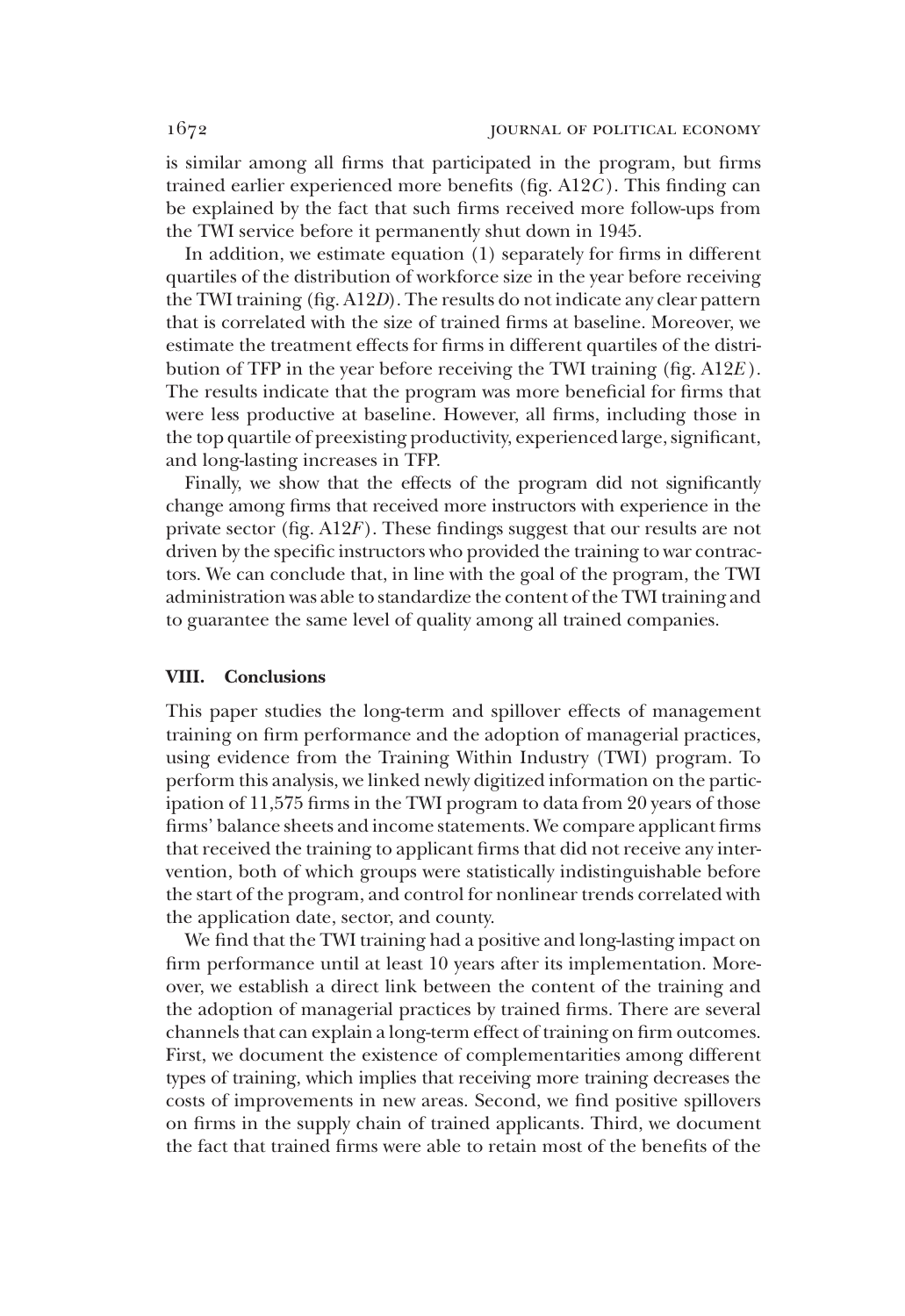TWI training even after a large share of their trained executives had left the company. Overall, our findings are consistent with the so-called Toyota Way hypothesis, which states that management interventions can generate a virtuous cycle of growth within firms.

We argue that these findings are relevant for both firms and policy makers. Firms routinely use internal training to improve the productivity of their workforce (Acemoglu and Pischke 1998; Konigs and Vanormelingen 2015). However, the effectiveness of these policies is usually evaluated over a limited time period and on small samples, usually without randomizing the content of the training and without evaluating spillovers outside the trained firm (McKenzie and Woodruff 2014). Our research addresses these open issues by showing that management training can have longlasting effects, that the content of training matters, and that positive spillovers can take place along the supply chain. Therefore, these factors should be taken into account to ensure the success of management training interventions.

### References

- Acemoglu, Daron, and Jörn-Steffen Pischke. 1998. "Why Do Firms Train? Theory and Evidence." Q.J.E. 113 (1): 79–119.
- Alfaro-Ureña, Alonso, Isabela Manelici, and Jose P. Vasquez. 2019. "The Effects of Multinationals on Workers: Evidence from Costa Rica." IRLE Working Paper no. 112-19, Inst. Res. Labor and Employment, Berkeley, CA.
- Bender, Stefan, Nicholas Bloom, David Card, John Van Reenen, and Stefanie Wolter. 2018. "Management Practices, Workforce Selection, and Productivity." J. Labor Econ. 36 (S1): S371–S409.
- Bloom, Nicholas, Erik Brynjolfsson, Lucia Foster, Ron Jarmin, Itay Saporta-Eksten, and John Van Reenen. 2013a. "Management in America." CES Working Paper no. 13-01, Center Econ. Studies, US Census, Bur., Washington, DC.
- Bloom, Nicholas, Benn Eifert, Aprajit Mahajan, David McKenzie, and John Roberts. 2013b. "Does Management Matter? Evidence from India." Q.J.E. 128 (1): 1–51.
- Bloom, Nicholas, Aprajit Mahajan, David J. McKenzie, and John Roberts. 2020. "Do Management Interventions Last? Evidence from India." American Econ. J. Appl. Econ. 12 (2): 198–219.
- Bloom, Nicholas, and John Van Reenen. 2007. "Measuring and Explaining Management Practises across Firms and Countries." Q.J.E. 122 (4): 1341–408.
- -. 2011. "Human Resource Management and Productivity." In Handbook of Labor Economics, vol. 4, edited by David Card and Orley Ashenfelter, 1697–767. Amsterdam: North-Holland.
- Breen, William J. 2002. "Social Science and State Policy in World War II: Human Relations, Pedagogy, and Industrial Training, 1940–1945." Bus. Hist. Rev. 76 (2): 233–66.
- Bruhn, Miriam, Dean Karlan, and Antoinette Schoar. 2010. "What Capital Is Missing in Developing Countries?" A.E.R. 100 (2): 629–33.
	- ———. 2018. "The Impact of Consulting Services on Small and Medium Enterprises: Evidence from a Randomized Trial in Mexico." J.P.E. 126 (2): 635–87.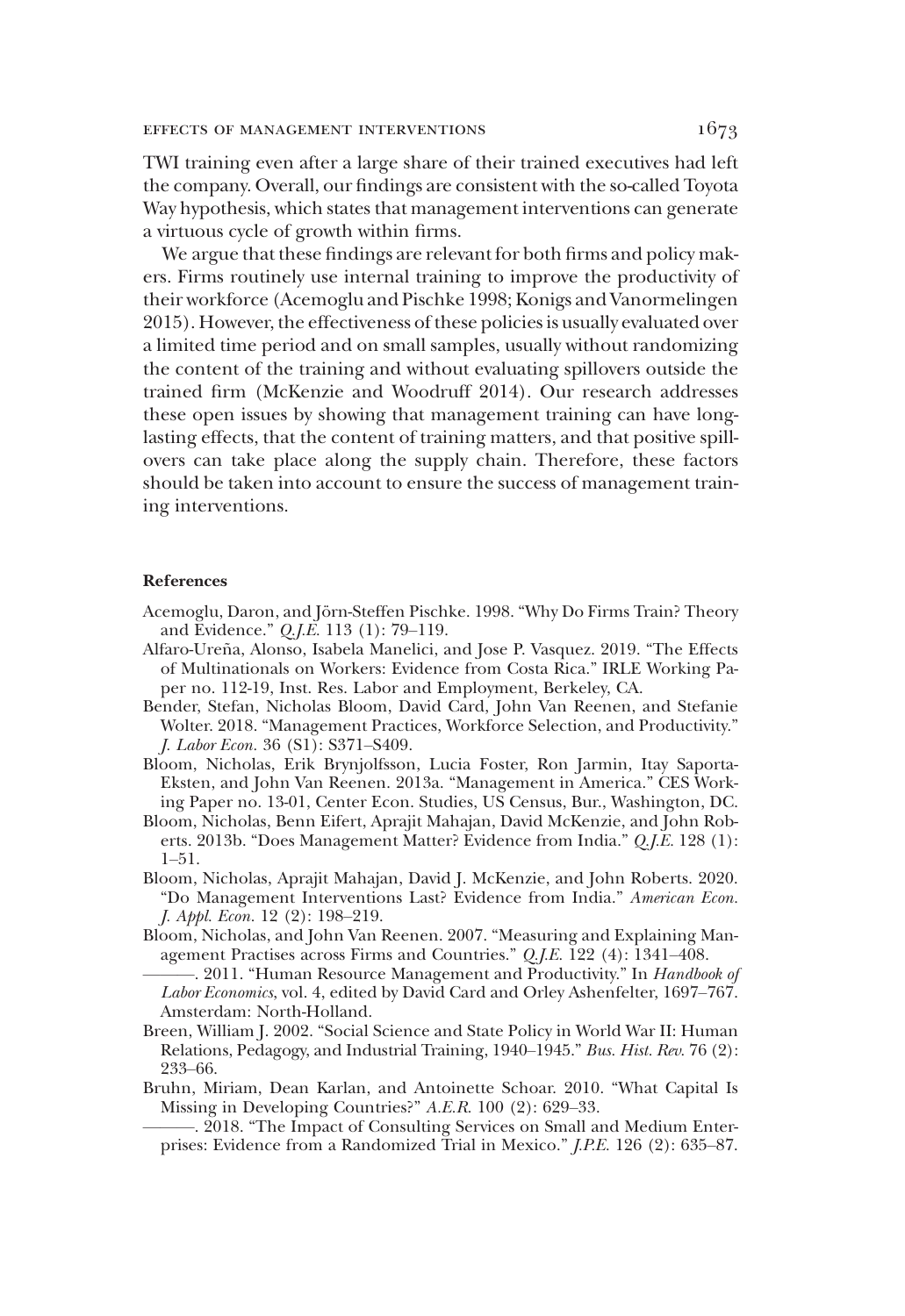- 
- Cusumano, Michael A. 1985. The Japanese Automobile Industry: Technology and Management at Nissan and Toyota. Cambridge, MA: Harvard Univ. Press.
- Daepp, Madeleine I. G., Marcus J. Hamilton, Geoffrey B. West, and Luís M. A. Bettencourt. 2015. "The Mortality of Companies." *J. Royal Soc. Interface* 12 (106): 20150120.
- Dinero, Donald. 2005. Training Within Industry: The Foundation of Lean. Boca Raton, FL: Productivity.
- Dooley, Channing R. 1945. The Training Within Industry Report 1940–1945. Washington, DC: US War Manpower Commission, Bur. Training.
- Fishback, Price, and Joseph A. Cullen. 2013. "Second World War Spending and Local Economic Activity in US Counties, 1939–58." Econ. Hist. Rev. 66 (4): 975–92.
- Foster, Lucia, John C. Haltiwanger, and Chad Syverson. 2008. "Reallocation, Firm Turnover, and Efficiency: Selection on Productivity or Profitability?" A.E.R. 98 (1): 394–425.
- Friedrich, Benjamin. 2020. "Internal Labor Markets and the Competition for Managerial Talent." Working paper, Northwestern Univ.
- Gandhi, Amit, Salvador Navarro, and David A. Rivers. 2020. "On the Identification of Gross Output Production Functions." J.P.E. 128 (8): 2973–3016.
- Garin, Andy. 2019. "Public Investment and the Spread of 'Good-Paying' Manufacturing Jobs: Evidence from World War II's Big Plants." Working paper, Univ. Illinois, Urbana-Champaign.
- Giorcelli, Michela. 2019. "The Long-Term Effects of Management and Technology Transfers." A.E.R. 109 (1): 121–52.
- Gosnell, Greer K., John A. List, and Robert D. Metcalfe. 2020. "The Impact of Management Practices on Employee Productivity: A Field Experiment with Airline Captains." J.P.E. 128 (4): 1195–233.
- Greenstone, Michael, Richard Hornbeck, and Enrico Moretti. 2010. "Identifying Agglomeration Spillovers: Evidence from Winners and Losers of Large Plant Openings." J.P.E. 118 (3): 536–98.
- Gross, Daniel P., and Bhaven N. Sampat. 2020. "Inventing the Endless Frontier: The Effects of the World War II Research Effort on Post-War Innovation." NBER Working Paper 27375 ( June), NBER, Cambridge, MA.
- Hoffman, Mitchell, and Steven Tadelis. 2021. "People Management Skills, Employee Attrition, and Manager Rewards: An Empirical Analysis." J.P.E. 129 (1): 243–85.
- Hsieh, Chang-Tai, and Peter J. Klenow. 2009. "Misallocation and Manufacturing TFP in China and India." Q.J.E. 124 (4): 1103–48.
- Huber, Kilian, Volker Lindenthal, and Fabian Waldinger. 2021. "Discrimination, Managers, and Firm Performance: Evidence from'Aryanizations'in Nazi Germany." J.P.E. 129 (9): 2455–503.
- Huntzinger, Jim. 2005. The Roots of Lean: Training Within Industry, The Origin of Japanese Management and Kaizen. Indianapolis: LeanFrontiers.
- Iacovone, Leonardo, William Maloney, and David J. McKenzie. 2022. "Improving Management with Individual and Group-Based Consulting: Results from a Randomized Experiment in Colombia." Rev. Econ. Studies 89 (1): 346–71.
- Ichniowski, Casey, Kathryn L. Shaw, and Giovanna Prennushi. 1997. "The Effects of Human Resource Management Practices on Productivity." A.E.R. 86 (3): 291–313.
- Javorcik, Beata, Wolfgang Keller, and James Tybout. 2008. "Openness and Industrial Response in a Wal-Mart World: A Case Study of Mexican Soaps, Detergents and Surfactant Producers." World Econ. 31 (12): 1558–80.
- Jaworski, Taylor. 2014. "'You're in the Army Now': The Impact of World War II on Women's Education, Work, and Family." *J. Econ. Hist.* 74 (1): 169-95.